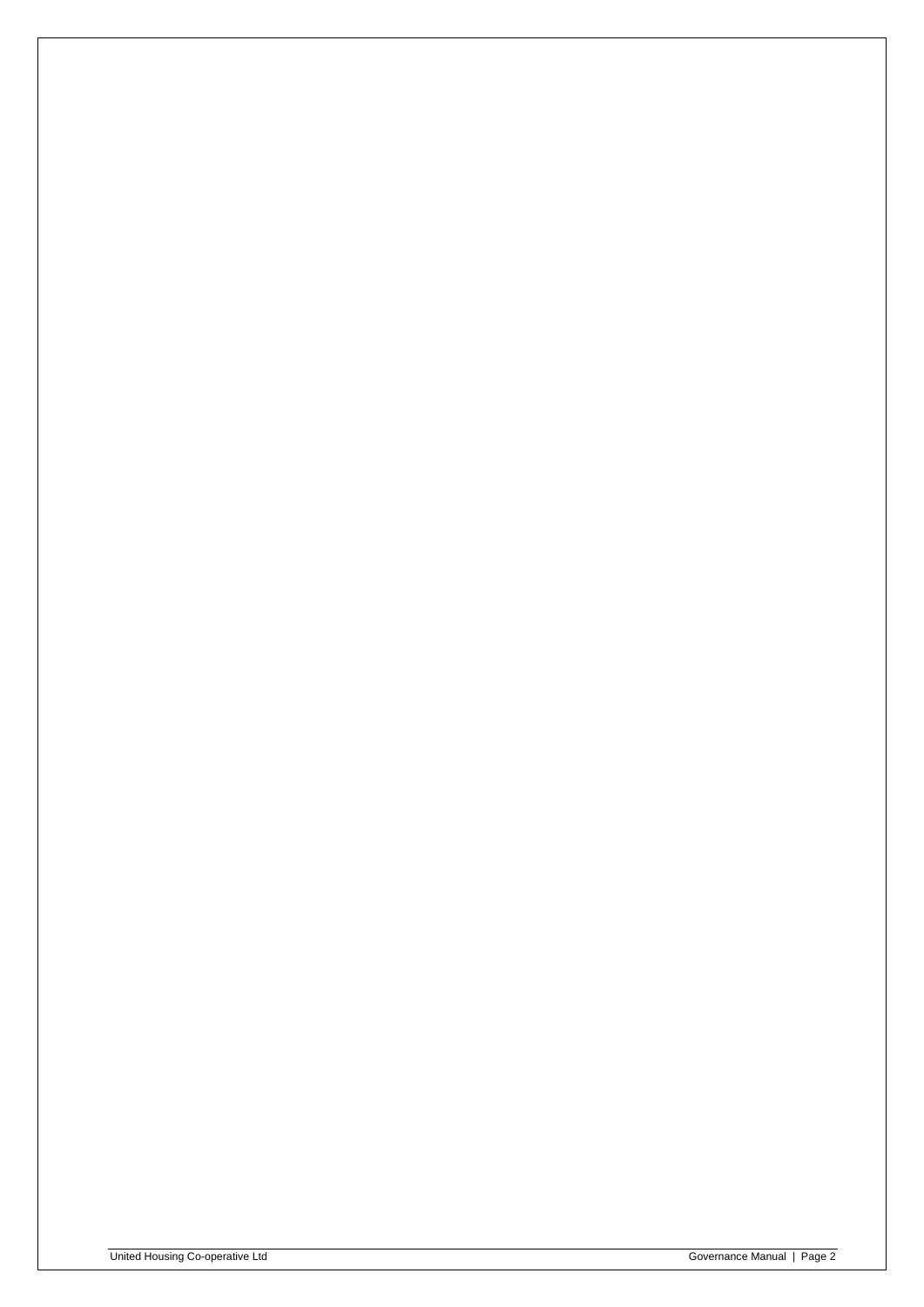# Governance Manual

| 1.<br>1.1<br>1.2                                                                                  | A Guide to this Manual<br>Introduction<br><b>Governance Manual Historical Notes</b>                                                                                                                                                                                                                                                                                                                                                                                                                | 4<br>4<br>$\overline{\mathcal{A}}$                                               |
|---------------------------------------------------------------------------------------------------|----------------------------------------------------------------------------------------------------------------------------------------------------------------------------------------------------------------------------------------------------------------------------------------------------------------------------------------------------------------------------------------------------------------------------------------------------------------------------------------------------|----------------------------------------------------------------------------------|
| 2.<br>2.1<br>2.2<br>2.3<br>2.4<br>2.5                                                             | <b>Governance Framework</b><br><b>Governance Statement</b><br>Legislative Framework<br>Constitution of the United Housing Co-operative<br>Lease Agrement with Department of Health & Human Services<br>Role and Functions of the Co-operative                                                                                                                                                                                                                                                      | $\overline{\mathbf{5}}$<br>5<br>5<br>6<br>$\,6$<br>$\overline{7}$                |
| 3.<br>3.1<br>3.2<br>3.3<br>3.4<br>3.5                                                             | <b>Board Governance</b><br><b>Board Structure and Composition</b><br>Board of Directors' Roles and Responsibilities<br>Role of the Chairperson<br><b>Director Roles and Responsibilites</b><br><b>Conflict of Interest</b>                                                                                                                                                                                                                                                                         | $\boldsymbol{9}$<br>$9\,$<br>10<br>11<br>12<br>14                                |
| 4.<br>4.1<br>4.2<br>4.3<br>4.4<br>4.5<br>4.6<br>4.7<br>4.8<br>4.9<br>4.10<br>4.11<br>4.12<br>4.13 | <b>Organisational Governance</b><br><b>Compliance and Risk</b><br><b>Financial Management</b><br>Property Asset Management Planning<br><b>Property Development Policy</b><br><b>Environmental Policy</b><br><b>Crisis Management Policy</b><br><b>Communications Policy</b><br>Human Resource Management<br>Role of the General Manager<br>Privacy Policy - Members' Personal Information<br>Occupational Health & Safety<br><b>Complaints and Disputes Policy</b><br><b>Policy Review Process</b> | 15<br>15<br>16<br>17<br>19<br>20<br>20<br>21<br>21<br>22<br>24<br>26<br>27<br>28 |
|                                                                                                   | Schedule 1 - Australian Community Sector Code of Governance Principles                                                                                                                                                                                                                                                                                                                                                                                                                             | 29                                                                               |
|                                                                                                   | Schedule 2 - International Co-operative Principles                                                                                                                                                                                                                                                                                                                                                                                                                                                 | 33                                                                               |
|                                                                                                   | Schedule 3 - Agenda Setting & Attendance at Board Meetings                                                                                                                                                                                                                                                                                                                                                                                                                                         | 35                                                                               |
|                                                                                                   | Schedule 4 - Conduct, Professional Development & Decision Making at Board Meetings                                                                                                                                                                                                                                                                                                                                                                                                                 | 37                                                                               |
|                                                                                                   | Schedule 5 - Board Minutes                                                                                                                                                                                                                                                                                                                                                                                                                                                                         | 40                                                                               |
|                                                                                                   | Schedule 6 - Board Performance                                                                                                                                                                                                                                                                                                                                                                                                                                                                     | 42                                                                               |
|                                                                                                   | Schedule 7 - Committees of the Board                                                                                                                                                                                                                                                                                                                                                                                                                                                               | 44                                                                               |
| Schedule 8 - Compliance and Operational Plan                                                      |                                                                                                                                                                                                                                                                                                                                                                                                                                                                                                    |                                                                                  |
|                                                                                                   | Schedule 9 - Complaints and Disputes Procedure                                                                                                                                                                                                                                                                                                                                                                                                                                                     |                                                                                  |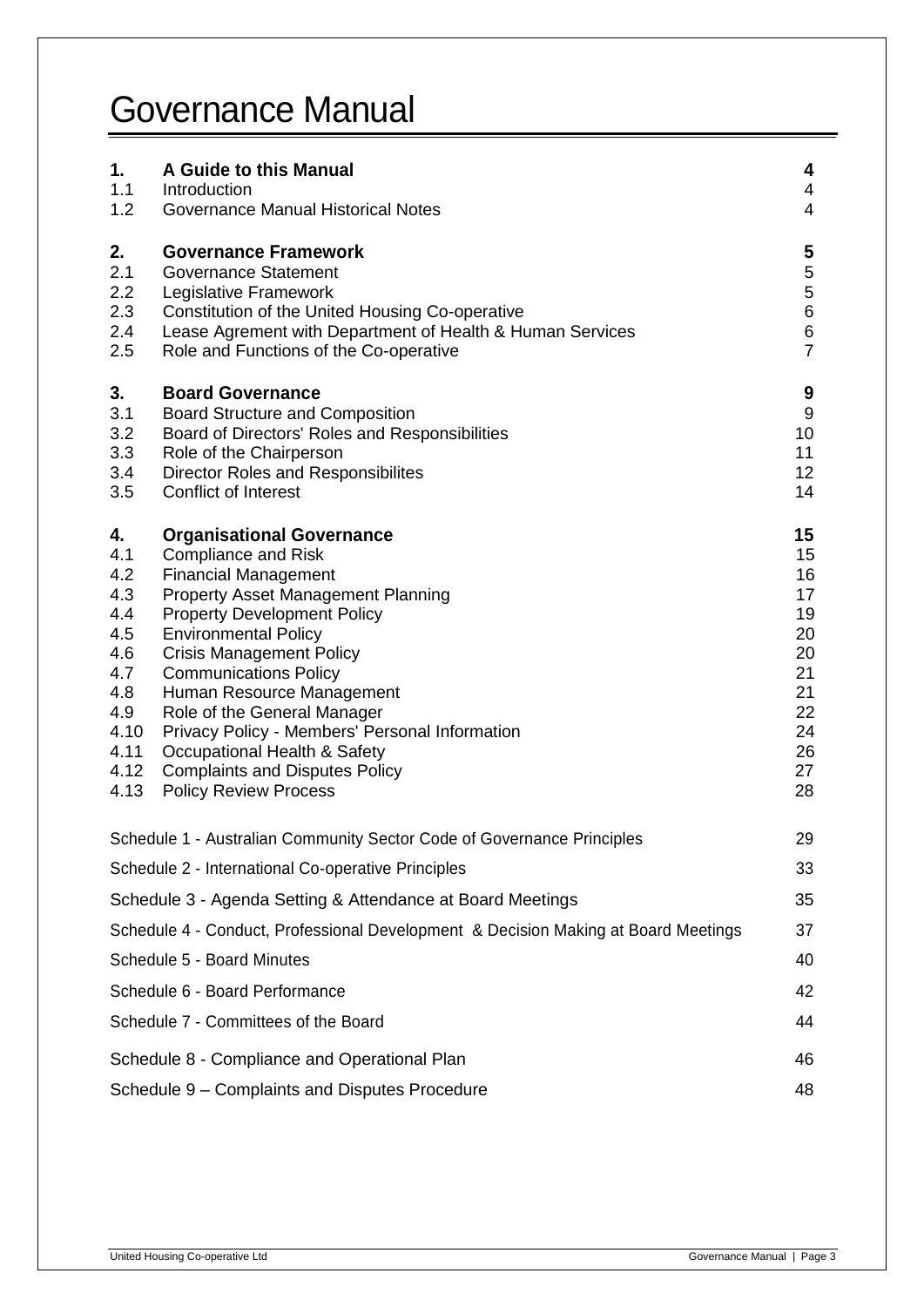# 1. A Guide to this Manual

# 1.1 Introduction

The United Housing Co-operative's (UHC) Governance Manual sets the framework for the governance and management of the United Housing Co-operative. The Governance Manual is central to the maintenance of sound and effective management practices and acts as a vehicle for defining and evaluating performance of UHC, as well as enabling the UHC to achieve its goals.

The UHC has undergone significant structural change over recent years in part due to changes to Government legislation as well as new leasing and funding agreements which necessitated a review of many aspects of the Co-operative. This represented major change to governance and operational arrangements for member based co-operatives. The governance responsibilities now imposed on the Board of Directors has increased considerably and relationships between Board of Directors, members and staff have had to adapt to these changes.

The process for reviewing the organisational structure and developing policies which set the framework for the governance of the Co-operative is very important and is viewed as dynamic in nature.

The Governance Manual is consistent with and underpins the UHC Constitution (2015) and reflects the undertakings contained in the General Lease with Department of Health & Human Services (DHHS) and the accountability requirements with the Housing Registrar.

The Governance Manual together with the Constitution, the Tenancy Management Manual, Property Management and Maintenance Manual, Operations Manual and Member Services Manual complete the set of policy documents which provide the comprehensive framework for the operation of the United Housing Co-operative.

This Manual is divided into the following three sections:

- Governance Framework (Section 2).
- Board Governance (Section 3);
- **Organisational Governance (Section 4).**

# 1.2 Governance Manual Historical Notes

| <b>Date</b>              | <b>Revisions</b>                             | <b>Reviewer</b>                                                                                    |
|--------------------------|----------------------------------------------|----------------------------------------------------------------------------------------------------|
| Dec. 2008                | <b>First Edition</b>                         | Manager/Consultant & Board                                                                         |
| 15 Oct. – Dec 2010       | Review of the Manual                         | Policy Committee & Chairperson                                                                     |
| Feb. 2012                | Review and restructure                       | Independent Director - Legal and<br><b>Business Manager</b>                                        |
| Dec. 2015 - May.<br>2016 | Alignment with new Constitution<br>and Lease | Chairperson, General Manager<br>and Policy Committee, in<br>consultation other members &<br>staff. |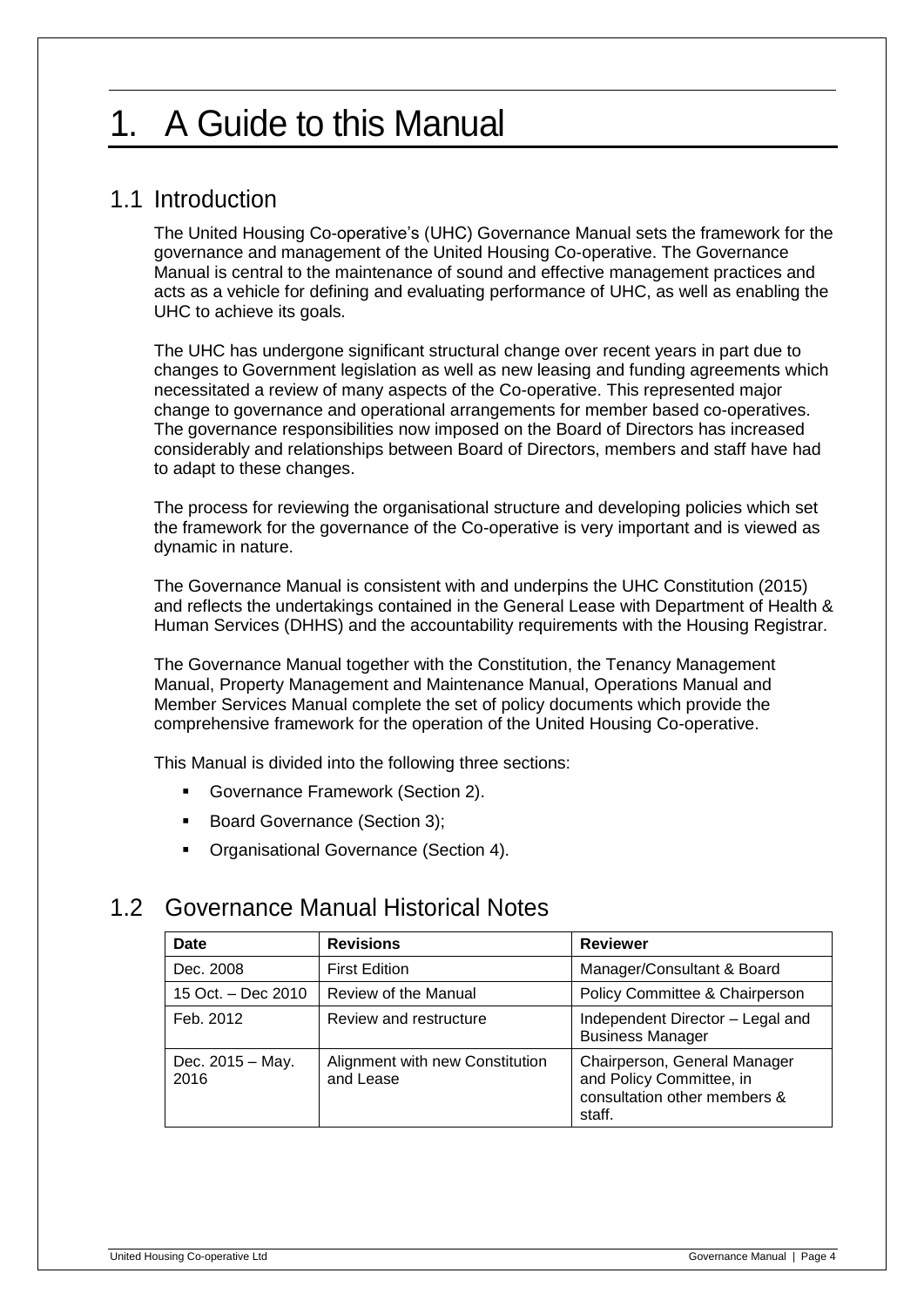# 2. Governance Framework

# 2.1 Governance Statement

The United Housing Co-operative (UHC) endorses the *International Co-operative*  **Principles** and adopts these principles as the framework for its governance policy and procedures, (refer Schedule 1). The Co-operative will also endeavour to uphold the values and principles of the *Australian Community Sector Code of Governance Principles* at all times (refer Schedule 2).

The Co-operative is committed to effective governance to ensure that it:

- **EXECUTE:** enhances organisational performance;
- understands and manages risk;
- enhances the Co-operative's reputation through improved transparency and accountability;
- demonstrates how the Co-operative is discharging its legal, shareholder and ethical obligations;
- provides a mechanism for benchmarking accountability; and
- assists in the prevention and detection of fraudulent, dishonest and/or unethical behaviour.

# 2.2 Legislative Framework

Co-operatives are governed by two main pieces of legislation:

- Housing Act 1983 (Vic); esp. Part VIII to the Housing Act 1983 Housing Registrar.
- **Co-operatives National Law Application Act 2013 (Vic).**

## **Housing Act 1983 (Vic)**

The Co-operative's business of housing is governed by the Housing Act. The objects of the Housing Act include:

- to ensure that every person in Victoria has adequate and appropriate housing at a price within his or her means by encouraging the provision of wellmaintained public housing of suitable quality and location. This includes the participation of non-profit bodies in the provision of well maintained, affordable rental housing of suitable quality and location;
- to expand and develop the role of the public sector in the provision of housing;
- to provide a regulatory framework to encourage the development of rental housing agencies serving the housing needs of low-income tenants by providing for the registration of those rental housing agencies and the regulation and monitoring of registered agencies; and
- to promote security and variety of tenure.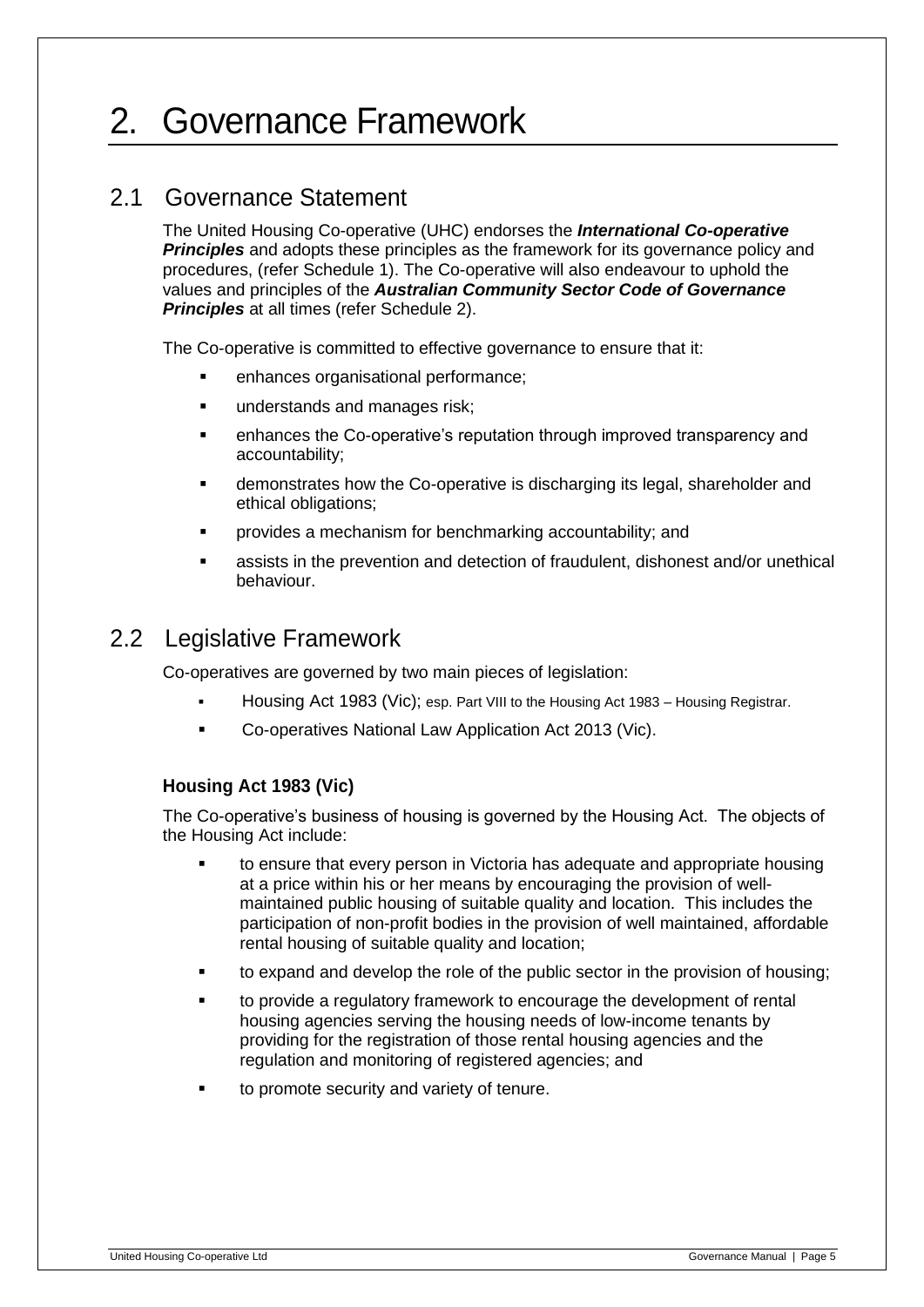# **Co-operatives National Law Application Act 2013 (Vic).**

The Co-operatives Act aims to:

- **EXECT** enable the formation, registration and operation of co-operatives;
- **•** promote co-operative philosophy, principles, practices and objectives;
- protect the interests of co-operatives, their members and the public in the operations and activities of co-operatives;
- ensure that the directors of co-operatives are accountable for their actions and decisions to the members of co-operatives;
- encourage and facilitate self-management by co-operatives at all levels; and
- encourage the development, integration and strengthening of co-operatives at local, regional, national and international levels by supporting and fostering State and national peak organisations and co-operative instrumentalities.

## **Other important legislation which directs Co-operatives include:**

- *Residential Tenancies Act (1997)* which details the rights and duties of landlords and tenants of rented premises in Victoria.
- *Australian Charities and Not for Profit Commission Act 2012*
- *Disability Act 1992* (Vic);
- *Equal Opportunity Act 2010* (Vic);
- *Privacy and Data Protection Act 2014* (Vic);
- *Occupational Health and Safety Act 2004* (Vic);
- *Protected Disclosure Act 2012 (*Vic);
- *Child Wellbeing and Safety Amendment (Child Safe Standards) Act 2015*  (Vic).

# 2.3 Constitution of the United Housing Co-operative

UHC's Constitution (2015) is the foundation document governing the Co-operative. The rules contained within the Constitution are based on and compliant with the Co-operatives National Law Application Act 2013 (Vic). The original Constitution was revised in 2014/2015 to accommodate changes in national legislation and approved by the membership at a General Meeting in August 2015.

# 2.4 Lease Agreement with Department of Health & Human Services

The General Lease Agreement between United Housing Co-operative Ltd. and the Department of Health and Human Services was officially signed off on the 7/9/2015.

The term of the lease is 5 years extending from  $1<sup>st</sup>$  July 2015 to 30<sup>th</sup> June 2020.

The General Lease Agreement pertains to the lease arrangements for the properties owned by DHHS and sublet to UHC, who assumes responsibility for all aspects of property and tenancy management.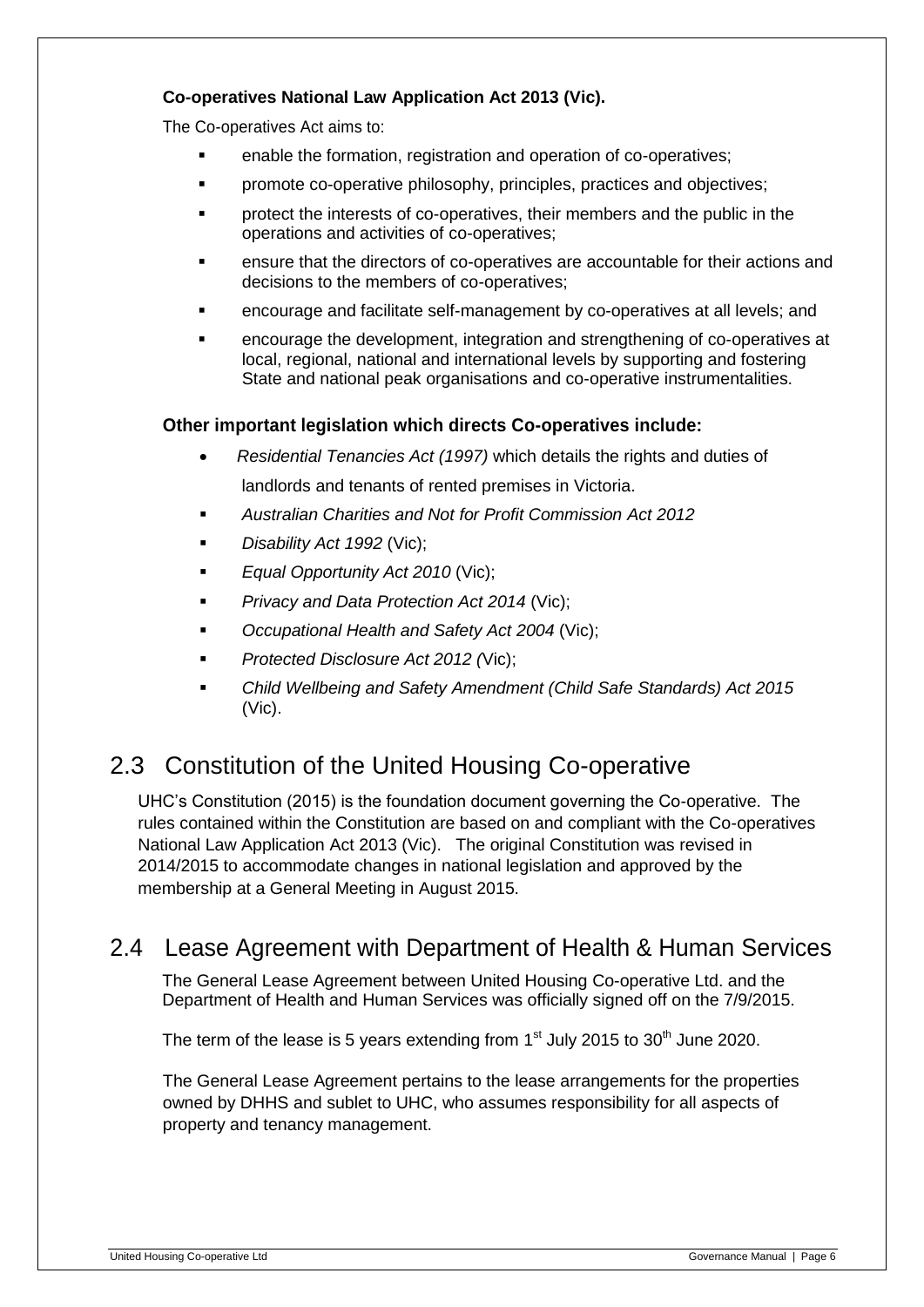# 2.5 Role and Functions of the Co-operative

The United Housing Co-operative (UHC) is a not-for-profit housing co-operative, whose primary purpose is the management of secure, affordable and appropriate housing for tenant members in the western and north western regions of metropolitan Melbourne.

- **Mission:** To be a sustainable housing co-operative that provides secure and affordable rental housing in the western and north-western regions of Melbourne.
- **Vision:** To be an active and sustainably growing housing co-operative, that provides opportunities for self-achievement and community connectedness within a co-operative environment.

#### **Values:**

- **Empowerment through participation and co-operation**
- Diversity and Social Justice
- Physical, Emotional and Financial Security
- Environmental sustainability.

## **Strategic Objectives**

The Strategic Objectives of the Co-operative are to:

- effectively manage all properties under lease or owned by the Co-operative;
- successfully maintain registration as a Registered Housing Provider through effective governance and financial management;
- promote transparent and effective communication with all stakeholders;
- improve the Co-operative's financial viability through sustainable growth and partnership with other co-operatives and community housing groups; and
- maintain an effective Board of Directors through the development of the board's governance capabilities.

### **Membership of a Rental Housing Co-operative**

UHC is a rental housing co-operative and part of the Victorian social and community housing sector. Like other forms of social housing, rental housing co-operatives' primary purpose is to provide affordable, secure, good quality, rental housing for low income households; however Co-operatives have a number of other unique features. Most importantly once a person joins a Co-operative they become **both a tenant and a member** of that Co-operative.

Being a tenant member of a housing co-operative has a number of responsibilities and also a number of benefits that other social housing tenants do not have.

- **The responsibilities of tenants** are outlined in the Residential Tenancies Act (1997) and relate to paying rent on time and maintaining the rental property in good condition, matters which are covered in the lease agreement with the Co-operative.
- The responsibilities of membership are outlined in the UHC's Constitution which is based on the *Co-operatives National Law Applications Act 2013 (Vic)*.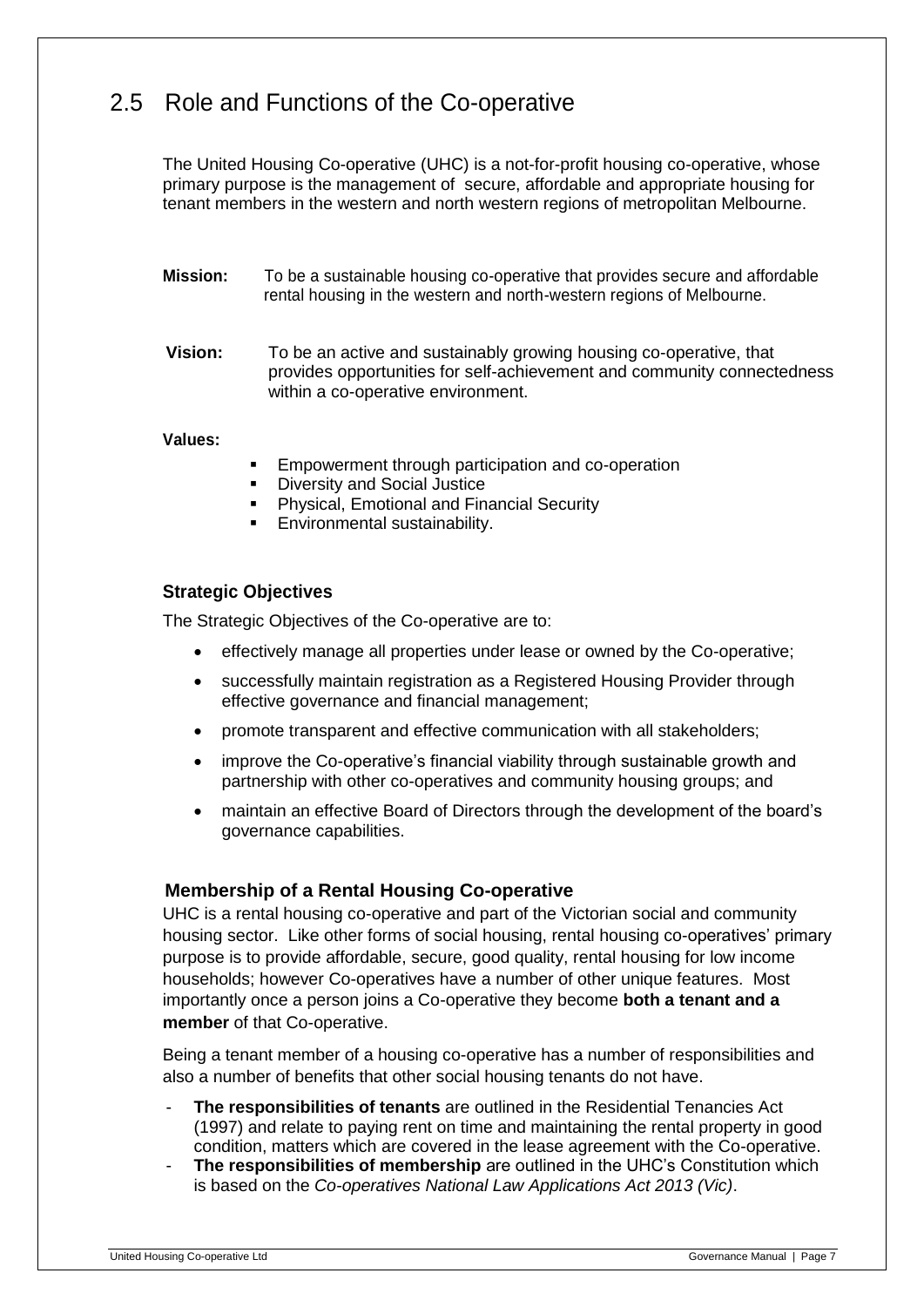Members of a co-operative as a collective group share responsibility for the governance of the co-operative. This means collectively they are responsible for providing a governing structure to oversee the business of the Co-operative. Without active member participation, UHC would not meet its regulatory requirements and would cease to exist.

- Each year members select other members to become Directors on the Board.
- Members also participate in forming and reviewing the rules and the policies that direct the Co-operative.
- Members may also be involved in Committees, Sub Committees and Working Groups.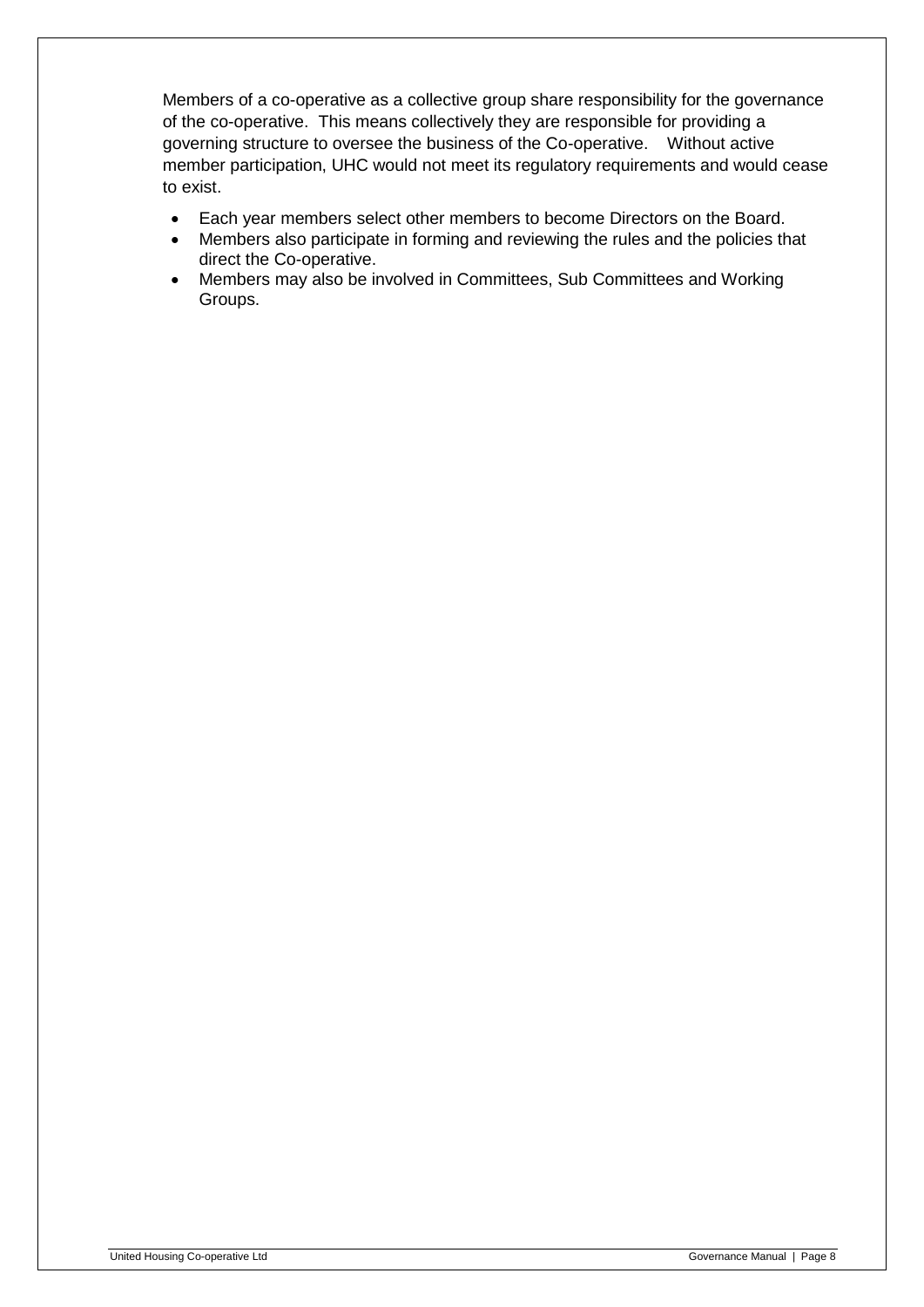# 3. Board Governance

# 3.1 Board Structure and Composition

The Constitution allows for not less than six directors and not more than 12 as determined by a Special Resolution of the members. Under the Constitution (2015), there is a sliding scale of the number of member directors to non-member directors as follows: 6 members to 2 non-member or independents, 7:2, 8:3 or 9:3 (refer Rule 44).

As of May 2016, the membership confirmed that the Board be composed of:

- a Chairperson (a member director);
- **Five other member directors; and**
- two non-member or independent directors.
- The Chairperson of the Board is elected by the Board of Directors, at the next Board Meeting following the Annual General Meeting.

## **Rotation of Member Director Positions.**

Member are elected to the position of Director for a two year term.

To ensure an even rotation of Directors and the retention of experience, three member directors will resign in the first year and three in the second year; this pattern of rotation will continue thereafter.

### **Non Member or Independent Directors**

Member directors have the right to appoint, re-appoint or dismiss independent directors at their discretion through an ordinary resolution of the Board.

The recruitment of independent directors is the responsibility of a Recruitment Committee convened by the Chairperson when required. The committee should comprise at least three persons including the Chairperson, another director and the General Manager.

A vacancy for the position of independent director may be advertised.

Independent directors must demonstrate a commitment to co-operative values, support the Co-operative's mission and demonstrate a willingness to work alongside the Co-operative's members as equal partners in undertaking the responsibility of governance.

The two independent directors are not eligible to be selected as the Chairperson of the **Board** 

An independent director's position is reviewed annually on the anniversary of their appointment.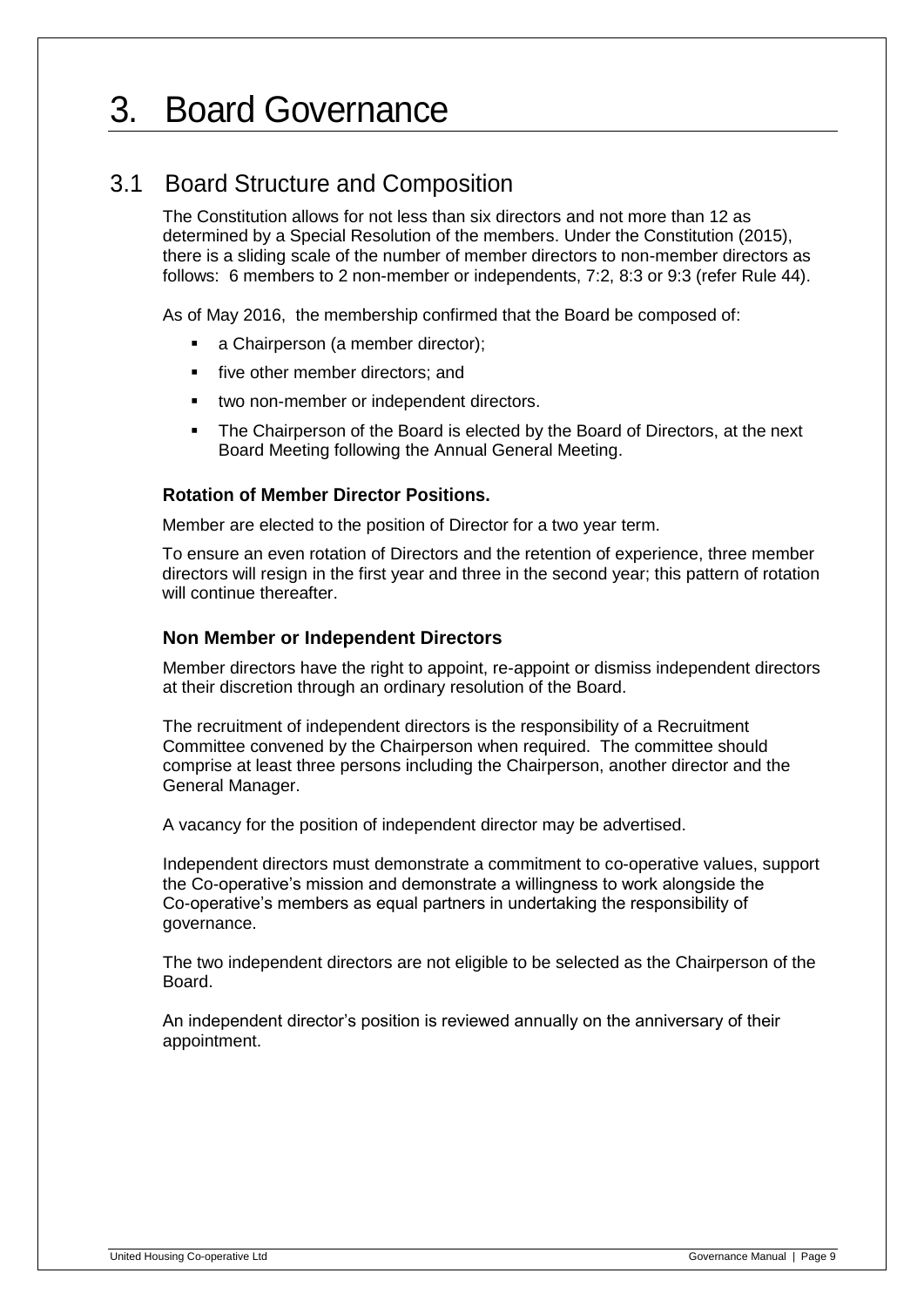# **Board Meetings**

Meetings of the Co-operative's Board should be held as often as may be necessary for the proper conduct of the business of the Co-operative, however must at a minimum be held once every three months. General practice is to call a Board Meeting each month of any given year, except for the month of January.

## **Board Committees**

The Board may delegate responsibility to committees, sub-committees and working groups **(Committees)** to consider specific matters or undertake projects in accordance with the Co-operative's policies.

The lifecycle of Committees and Sub-committees is subject to review and change. **(***See Schedule 7: Committees of the Board as of 1/6/2016)* 

### **Observers/Members in training**

- Members are invited to attend Board Meetings, and staff are welcome upon invitation.
- Members undergoing a probationary period are expected to attend up to two Board meetings during their probationary period.
- Members interested in taking on Directorship are encouraged to attend Board Meetings prior to their nomination.

The schedules at the back of this Manual contain the Co-operative's policies in relation to other Board matters including:

- Schedule 3 Agenda Setting and Attendance;
- Schedule 4 Conduct, Professional Development & Decision Making at Board meetings;
- Schedule 5-Board Minutes;
- Schedule 6 Board performance.

# 3.2 Board of Directors' Roles and Responsibilities

The Board of Directors (The Board) is responsible for the governance of the Cooperative and to develop and direct overall policy and strategy. It has the ultimate responsibility of assuring its stakeholders that the Co-operative's finances are sound, its operations are legal and consistent with funding guidelines, and its procedures work.

The Board is responsible for:

- Ensuring member's views and opinions are represented when undertaking Board responsibilities.
- **•** promoting and encouraging the principles of cooperation;
- **•** upholding the principles of transparency and honesty when making decisions;
- communicating with the membership and other stakeholders; and
- ensuring that the mission of the Co-operative is adhered to;
- monitoring the management operations of the Co-operative;
- taking ultimate responsibility for all legal matters;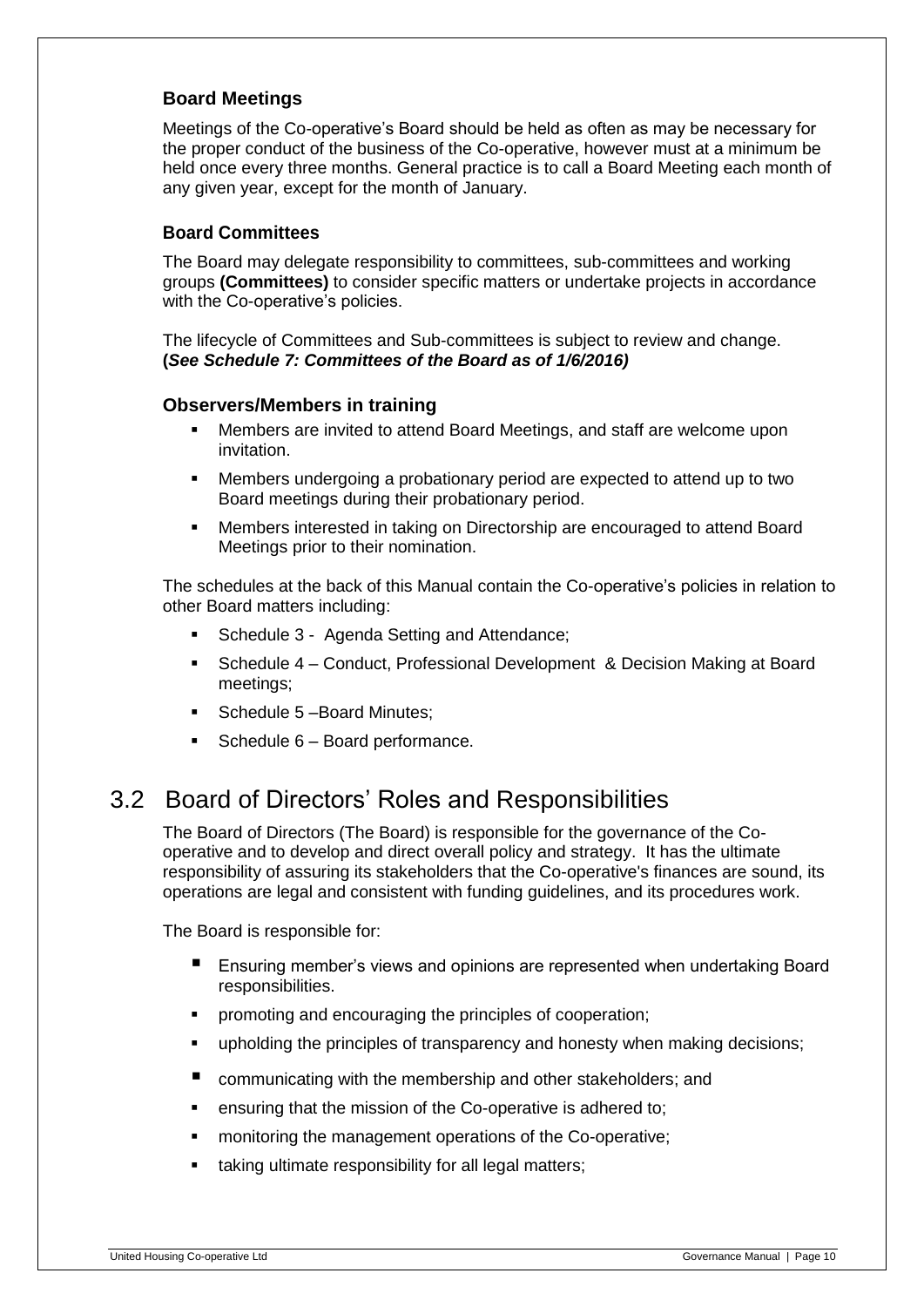- taking ultimate responsibility for compliance with regulatory requirements including annual general meetings, annual returns and audits;
- evaluating its own performance and supporting the performance of individual directors;
- overseeing the development of policies and procedures for the Co-operative;
- chairing committees of the Board;
- **EXECUTE:** approving yearly objectives;
- approving budgets and allocating funds;
- **•** receiving reports from management;
- **setting long-term goals;**
- **EXECTE:** evaluating the General Manager's performance;
- **•** appointing independent board members and canvassing new member directors;
- maintaining and building the Co-operative's public profile;

# 3.3 Role of the Chairperson

The primary role of the Chairperson is to provide leadership to the Board thereby ensuring that it functions effectively, meets its obligations and responsibilities and fulfils all of its legislative requirements. The Chairperson is also responsible for:

- chairing meetings of the Board and members in line with the policies and procedures of the Co-operative;
- **EXE** encouraging the Board's role in strategic planning and review;
- serving as an ex-officio member of committees and attending their meetings when invited; or deemed necessary.
- maintaining regular and open communication with the General Manager on operational matters including human resource management;
- maintaining effective and open communication with other Board members;
- guiding and mediating Board actions with respect to organisational priorities and governance concerns;
- **EXECTE:** evaluating the performance of directors;
- **EXECT** arranging the distribution of Director portfolios; and
- acting as a point of contact for external stakeholders.
- undertaking the performance review of the General Manager with one other Director.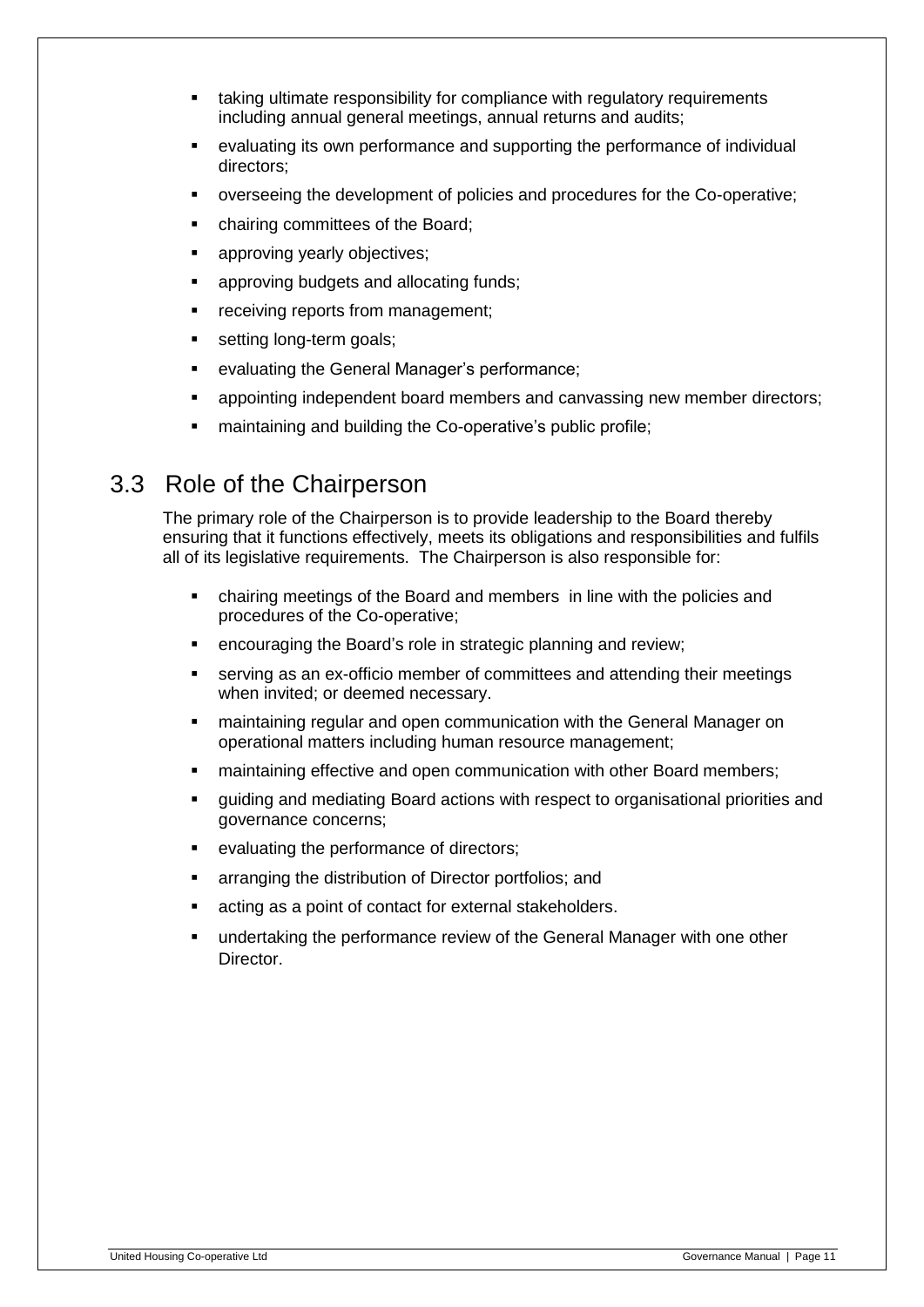# 3.4 Director Roles and Responsibilities

Individual directors are required to:

- attend 75% of Board meetings, and all other meetings as requested by the chairperson;
- abide by the Board's Code of conduct, Confidentiality, meeting procedures and decision making policies;
- be an active participant in the Board's evaluation and planning meetings;
- attend training programs and workshops that are relevant to Board positions;
- make a serious commitment to actively participate in the work of the Board;
- **stay informed and up to date on Board matters;**
- **Parable 2 Ferama prepare monthly reports for Board meetings;**
- **F** review and comment on Board minutes and reports;
- maintain a positive working relationship with staff in accordance with the industrial relations legislations and accepted work practices;
- **•** work co-operatively and communicate effectively with other directors;
- **•** participate in policy setting for the Co-operative;
- ensure all compliance requirements are met and governance is conducted professionally;
- nominate their interest in and preference for positions of responsibility on the Board as outlined below; and
- Assume a facilitation role in their Directorship responsibility.

# Positions of Responsibility

Positions of responsibility on the Board are appointed by the Chairperson in consultation with individual directors. All positions are open to all directors including independent directors except the position of Chairperson which must be filled by a member as elected by the general membership of the Co-operative at the Annual General Meeting.

The Chairperson shall appoint directors to positions of responsibility at the next Board meetings after the AGM. Changes to positions of responsibility shall be the subject of consultation with the relevant director(s) and be reported to the Board at its next meeting.

The positions of responsibility are:

- Finance (Independent);
- Deputy Finance (Member);
- Legal;
- **Member Services;**
- Policy;
- Property Management and Maintenance;
- Tenancy; and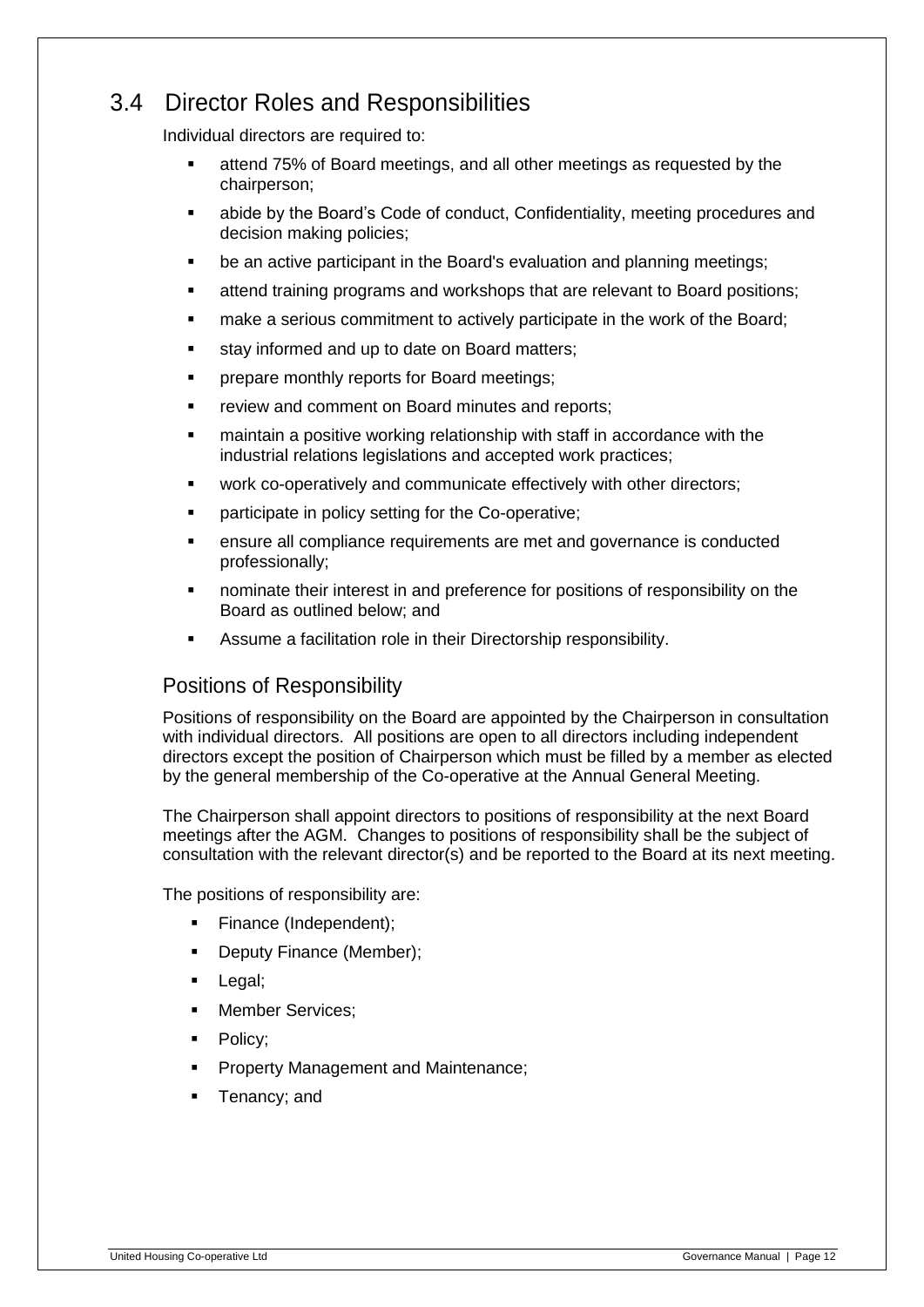### **Director – Finance (Independent)**

The Director – Finance has responsibility for advising the Board on financial management assisting the Board to review financial policy, determine priorities in the allocation of financial resources and formal oversight of the Co-operative's finances in consultation with Board and the General Manager.

Responsible for chairing and convening the Finance and Audit Committee meetings with the General Manager.

### **Director – Deputy Finance (Member)**

The Director - Deputy Finance assist in day to day financial management of the Cooperative including maintaining an active interest in all Financial affairs of the Cooperative, including scrutinizing all financial reports prepared by the Finance Administration Coordinator.

Deputy Finance Director is also responsible to authorise all invoices for payment with one other authorised person.

## **Director – Legal (Independent)**

The Director – Legal is responsible for advising the Board on legal, compliance risk aversion and governance issues. The Director – Legal is also the Public Officer for the Co-operative and in this capacity executes legal documents on behalf of the Cooperative.

Responsible for chairing the Compliance and Risk Committee meetings with the General Manager.

### **Director – Member Services**

The Director – Member Services is responsible for the formulation of member services and activities that provide support to members as well as encouraging member participation that aims to engender greater co-operative spirit and foster a sense of ownership, involvement, community engagement and personal development.

Responsible for chairing the Member Services Committee meetings and Members Action Group or by delegation.

### **Director – Policy**

The Director – Policy has responsibility for ensuring that the Co-operative's policies and procedures reflect its current governance needs and facilitate the smooth operation of the organisation. The Director – Policy is also responsible for ensuring policies comply with the Constitution and DHHS lease requirements and for chairing the Policy Committee and or Member Forums. Also when required to draft, review and/or amend policies of the Co-operative subject to the approval of the Board of Directors.

### **Director – Property Management and Maintenance**

The Director – Property Management and Maintenance ensures the timely development and review of property maintenance policies and procedures by the Board particularly with reference to compliance and statutory requirements. Also responsible for reviewing and inputting to annual maintenance budgets and asset planning.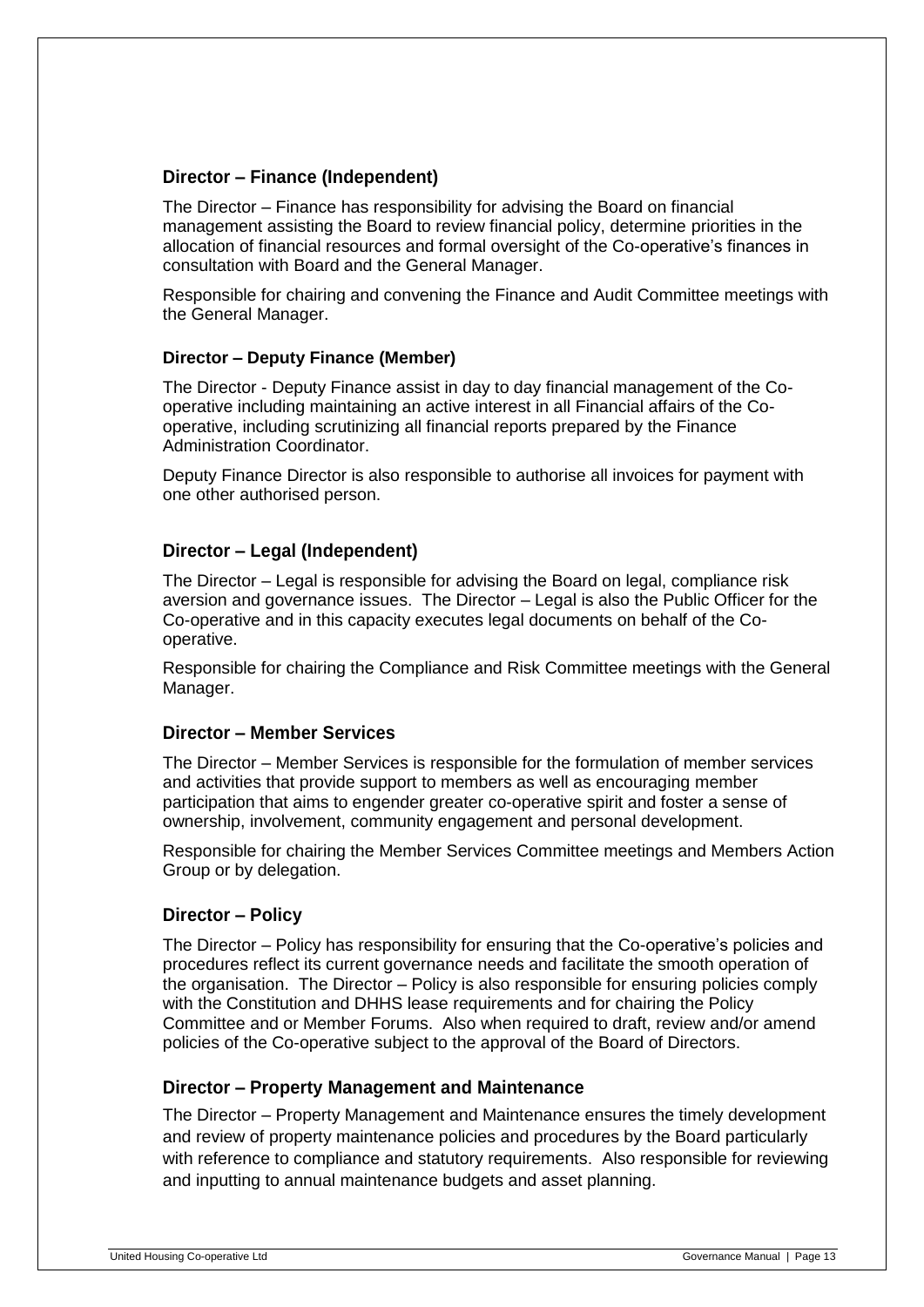Responsible for chairing the Property Management and Maintenance Committee meetings with the Property Manager.

### **Director – Tenancy**

The Director – Tenancy has responsibility for oversight of all tenancy matters in consultation with the relevant Co-operative staff member(s) so as to ensure appropriate tenant selection processes and management.

Responsible for chairing and convening the Tenancy Committee and the Member Selection Committee meetings with the Tenancy and Property Maintenance Coordinator.

#### **Director responsible for Property Development**

The Director who accepts responsibility for oversight of Property Development portfolio must ensure timely development and review of policies and procedures and have direct involvement to property development strategies in consultation with the Property Manager and General Manager.

Responsible for chairing the Property Development Committee meetings in consultation with the Property Manager.

# 3.5 Conflicts of Interest

Directors must take reasonable steps to avoid any real, perceived or potential conflicts of interest in connection with their position. These include:

- not take improper advantage of the position as director to gain, directly or indirectly, a personal advantage or an advantage for any family or associated member or person;
- **not make improper use of inside information;**
- must not allow their personal interests and those of associated persons including family members to take precedence over the interests of the Co-operative;
- **Filly disclose any conflict whether real, perceived or potential, to the Board as** soon as possible. Where an actual or potential conflict does arise, a director must as a minimum refrain from participating in the debate and/or voting on the matter at the Board meeting and may choose to remove themselves from the Board meeting room during the debate and the voting. Any declaration of a conflict of interest must be recorded in the minutes of the meeting including the Board's decision in relation to how to deal with the conflict;
- not knowingly or recklessly distribute confidential, false or misleading information; and
- not engage in conduct likely to bring discredit upon the Co-operative.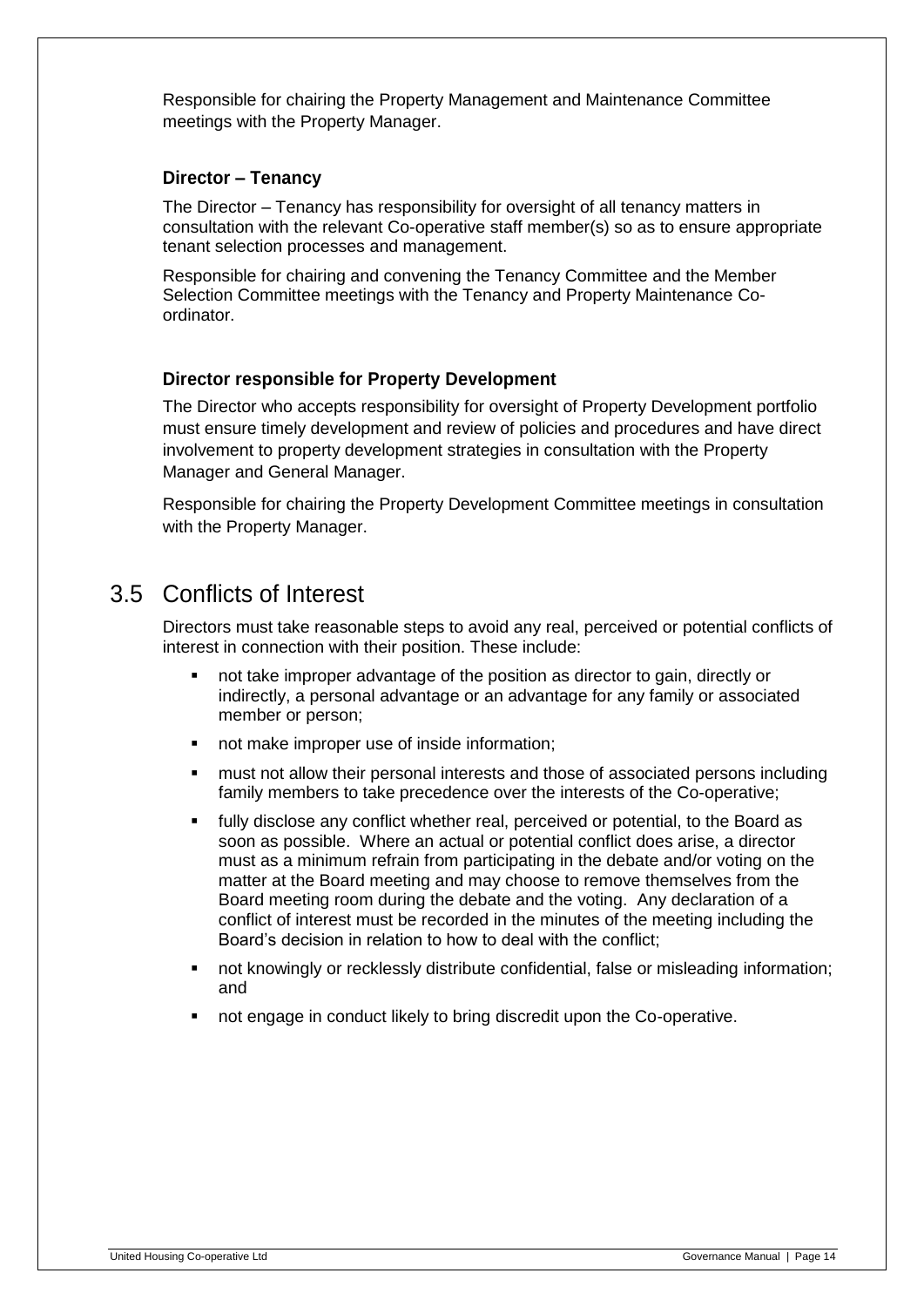# 4. Organisational Governance

# 4.1 Compliance and Risk

The Co-operative holds a 5 year lease Agreement with the Department Health & Human Services and is accountable to the Registrar of Housing under the Housing Act (1983) both of which have a number of reporting compliance requirements attached.

Similarly the Co-operative has reporting compliance responsibilities with the Department of Justice, Australian Taxation Office (ATO) and Australian Charities and Non Profit Commission (ACNC).

The Board and the Manager are jointly responsible for ensuring all Compliance requirements are met within established timelines, (*see Schedule 8: Compliance & Operations Plan).* 

## **Compliance and Risk Committee**

The Board has established a Compliance and Risk Committee tasked with responsibility for overseeing all compliance matters of the Co-operative including oversight of legal and compliance matters and assessment and evaluation of risk on behalf of the Co-operative and reporting to the Board.

## **Risk Management**

Risk management involves identifying and assessing internal and external factors that could negatively impact on the Co-operative's ability to fulfil its objectives or deliver services, with potentially major consequences. The Co-operative is committed to managing its risks in a strategic and systematic manner.

Risk Assessment should be explicitly performed and documented in all major decision making and proposals. All such proposals must identify and evaluate the risks for all options and the recommended course of action, and must state the Risk Management Strategy to be adopted.

The Co-operative's key risk management processes are:

- undertaking a formal Risk Assessment on an annual basis; and
- integration of risk assessment into major decision-making.

Risk assessment will be conducted prior to completion of the Business Plan for the coming financial year. It will consider:

- the risks that could impact on the successful execution of the Business Plan;
- the treatment or response strategies with respect to each of those risks;
- how each risk and associated treatment or response will be monitored and reviewed throughout the year; and
- associated responsibilities.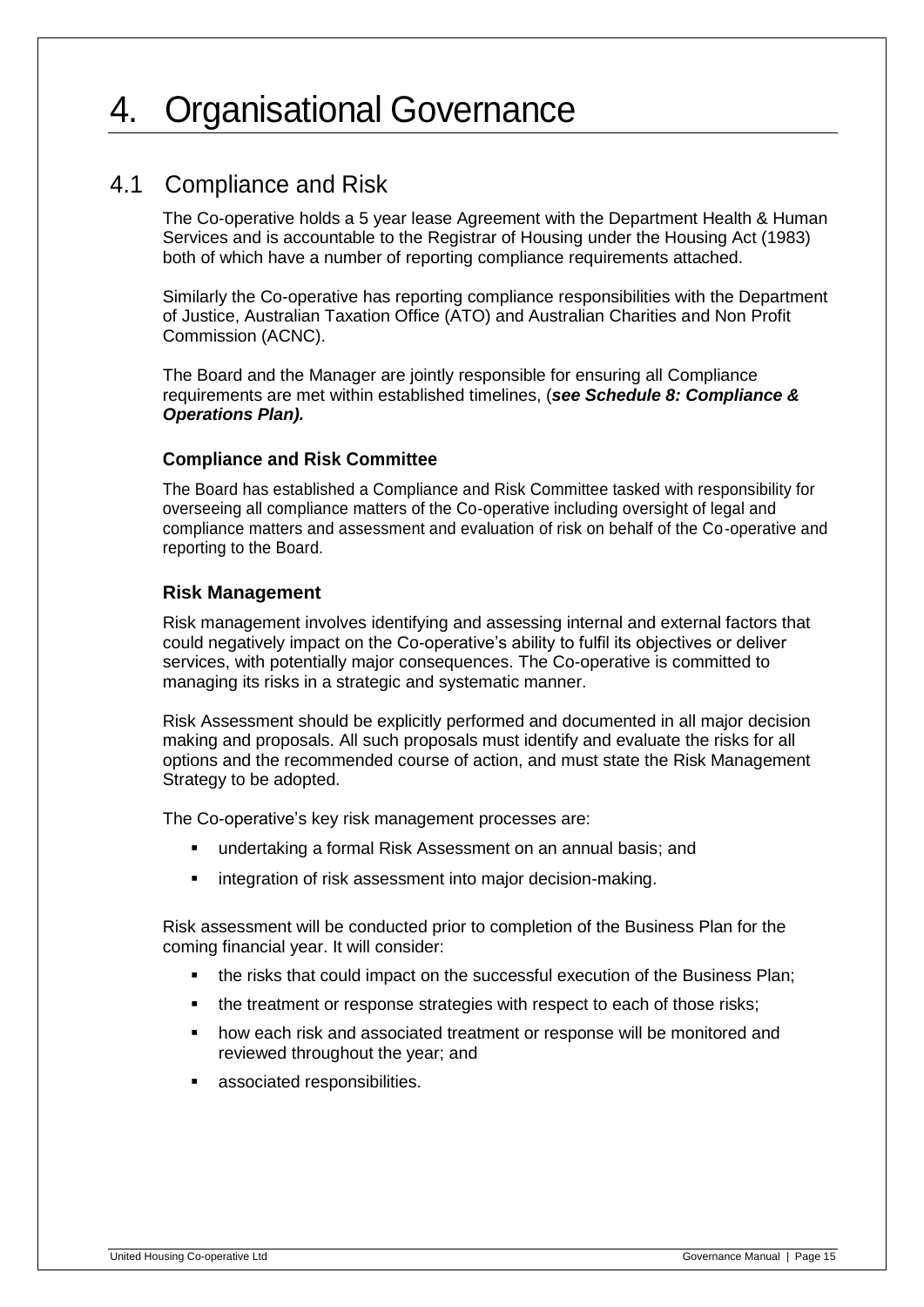# 4.2 Financial Management (Adopted 18/2/16)

The Board is responsible for ensuring that the Co-operative operates in a financially sound and accountable manner. In particular, the directors need to satisfy themselves that the Co-operative is solvent and that proper financial governance procedures are in place to protect the resources of the Co-operative.

The Board needs to:

- ensure that realistic budgets are developed and that the assumptions underlying the annual budget items are understood and agreed;
- ensure that it receives regular finance reports, income statements and balance sheets and that Board members understand the statements so that the Board may take any necessary action if required; and
- use other additional financial reporting mechanisms to assist with the Cooperative's strategic planning that enable a review of the Co-operative's efficiency and effectiveness.

## **Delegation of Authority**

The Co-operative's Board of Directors delegates authority for financial management to the General Manager, who is responsible for ensuring adherence to relevant legislation, annual budget estimates and compliance requirements.

The Director of Finance is responsible for overseeing the financial activities of the organisation including financial governance, budgets, monthly reporting and conduct of the audit.

The General Manager through the Finance & Administration Co-ordinator is responsible for day to day financial management activities, including bank reconciliations, data entry, producing financial reports and payment of accounts.

Monthly financial reporting to the Board of Directors must consist of an Income Statement (with variance analysis against budget), a Balance Sheet and Monthly Cash Flow.

The General Manager must ensure all reconciliations are completed by the Finance & Administration Co-ordinator at the end of each month.

### **Procurement**

- 1. The UHC Constitution [Rule 64(3)] requires payments made on behalf of the Cooperative, including the signing of cheques and the operation of electronic accounts, be approved by two authorised signatures. This provides additional protection against mis-management or fraud.
- 2. Signatories to be any two of the following: Chairperson, two or three other Directors appointed by the Board and the General Manager.
- 3. Where a purchase item is budgeted for, the Manager has authority to commit payments to the budgeted amount. Where the amount exceeds the amount budgeted by 5% or more the General Manager must seek approval of the Director Finance and/or the Chairperson. Unexpected expenditure over the value of \$10,000.00 is subject to Board approval.
- 4. Where property maintenance works or large purchases are to be made in excess of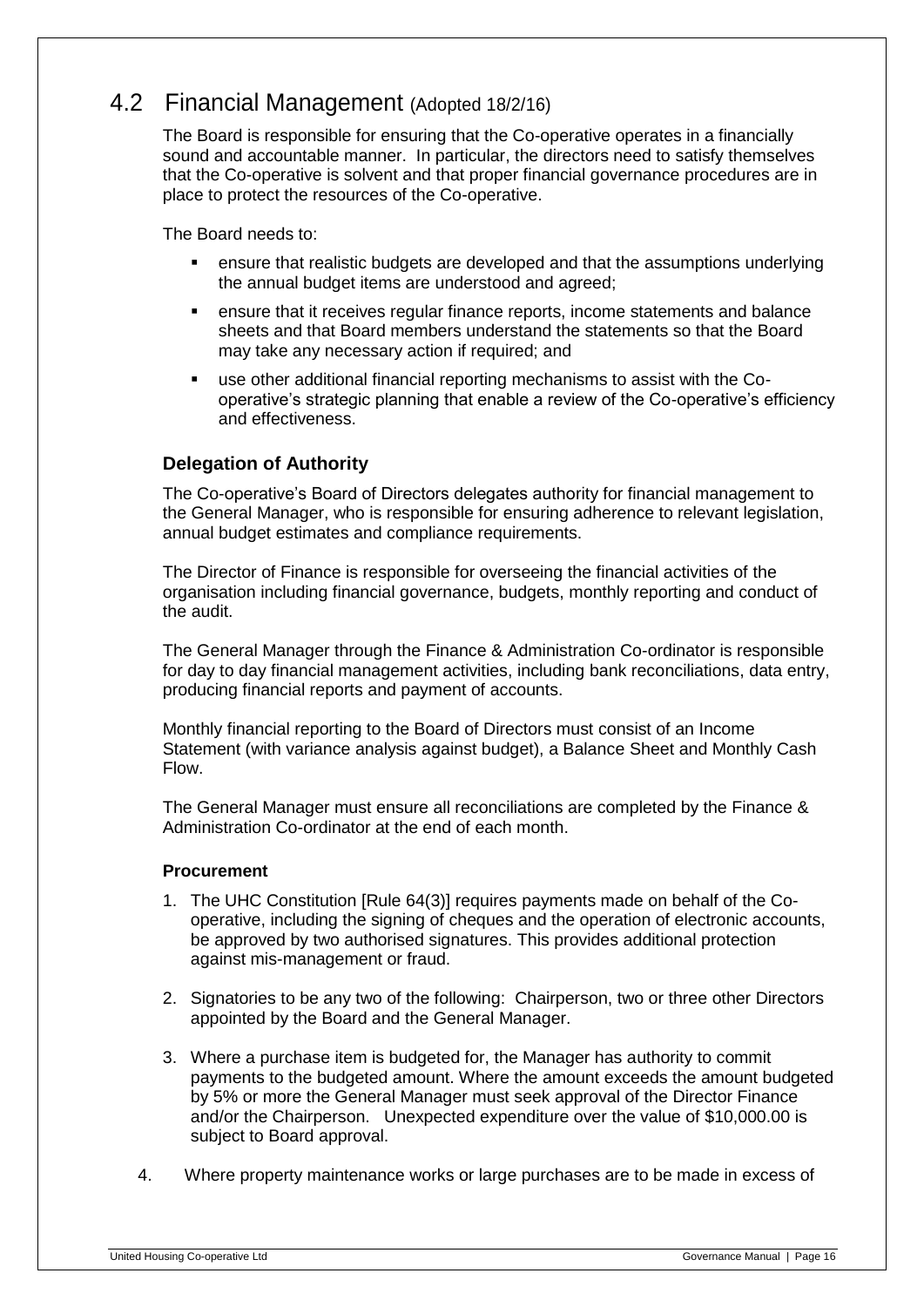\$3,000.00 the Property Manager is required to obtain a second quotation unless there is no alternative supplier or recent second quotations indicate price is reasonable. Both quotations are attached to the invoice for payment

- 5. The Co-operative is required to obtain DHHS approval for property maintenance works on DHHS properties which are in excess of a total value of \$10,000.00 or more.
- 6. Directors or employees must not use their position to obtain a private benefit for themselves or someone else. Decisions must not be improperly influenced by family or other personal relationships.
- 7. If Directors or employees wish to contract UHC contractors for private works over the value of \$1,000.00 they must declare this to the Board within a month of the completion of the works.

### **Payments**

Any two signatories are required to sign all Supplier invoices before and after payments. In normal circumstances, it is preferred that the General Manager and one Director would authorise payment of invoices every Friday.

### **Petty Cash**

Petty cash float of \$500 for day to day expenses is reconciled monthly and reimbursed through cheque.

#### **Employee Expenses**

Employees are authorised to use personal credit cards for business expenses and to submit invoices for reimbursement.

# Finance and Audit Committee

The Finance and Audit Committee is tasked with responsibility for overseeing financial matters of the Co-operative including financial accounting and reporting, and reviewing the financial position of the Co-operative at the end of each quarter. (Refer Terms of Reference for more detail).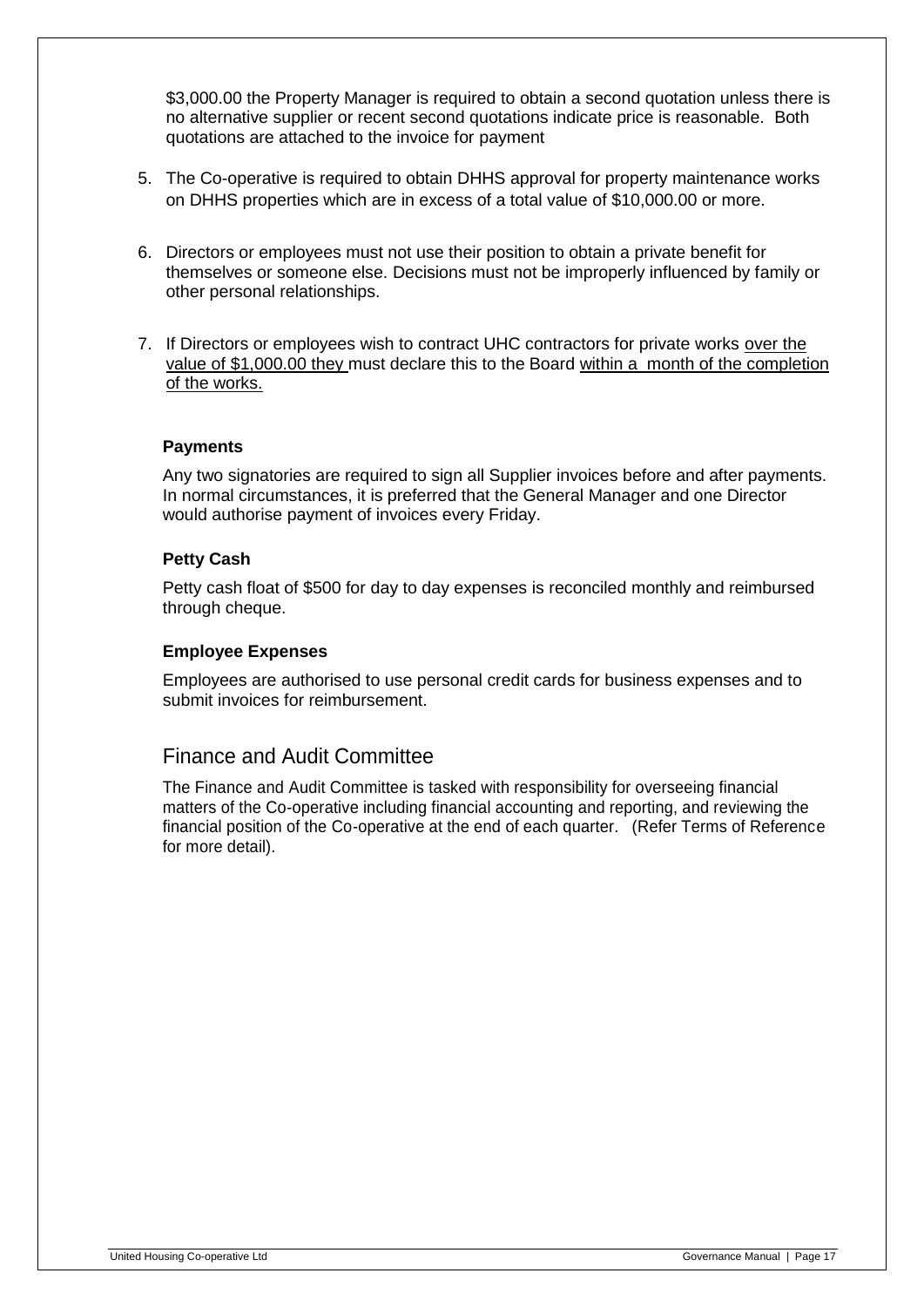# 4.3 Property Asset Management Planning

# **Policies and Procedures**

As U.H.C. has responsibility for all structural maintenance works of the 94 properties it owns and manages, U.H.C. assigns a high priority to a planned and strategic approach to asset management, utilising the planning framework outlined below.

The Co-operative reviews its annual asset plan as part of the annual budget process between April and May of each year. The Property Manager and General Manager also conduct a mid-year review of property maintenance spending and identified structural work requirements.

The asset plan will identify property maintenance priorities, including structural work requirements, property development and re-development options. Co-operative assets, not related to dwellings, including replacement of major capital items such as office equipment or vehicles, will be included as separate budget items.

U.H.C. maintains comprehensive property records and files, has developed systems for planning and undertaking maintenance works and established policies to guide property maintenance practices. *(Refer UHC Property Management & Maintenance Manual*)

UHC will complete generalised asset maintenance forecasts for the term of the lease, while allowing flexibility to respond to unexpected structural issues or crisis or other matters, allowing flexibility to respond to works of the highest priority.

The Property Manager in consultation with the Director of Property Management and Maintenance is responsible for drafting the annual asset management plan and maintenance budget, utilising all available information which is submitted to the General Manager and then to the Board for formal approval as part of the Annual Budget process.

Asset valuation – UHC will obtain an appraisal of owned properties on a 3 yearly basis, using Local Government 'Capital Improved Value' valuations if current and local Real Estate sales figures to determine current value of owned properties. Alternatively a private valuation may be obtained.

## **Asset Planning Framework**

- **Review of previous Asset Management Plan.**
- **Compilation and assessment of property information from a range of sources,** including internal and DHHS property inspections, historical information, member tenant requests etc..
- **IDENTIFICATE:** Identification of Structural, Upgrade and Planned Maintenance priorities
- Estimation of budget allocation for Structural, Upgrade, Cyclical and Planned **Maintenance**
- Development of a Structural, Upgrade, Cyclical and Planned Maintenance works Program for coming financial year as part of the annual budget process and estimates for other maintenance matters.
- Program for the annual inspection of all properties to ensure that documentation of property condition is completed in accordance with the RTA Act (1996). Specialised Property Inspections – In addition to annual house inspections, UHC will contract qualified people to conduct a more thorough inspection of property assets as required, for example inspections on the structural integrity of properties.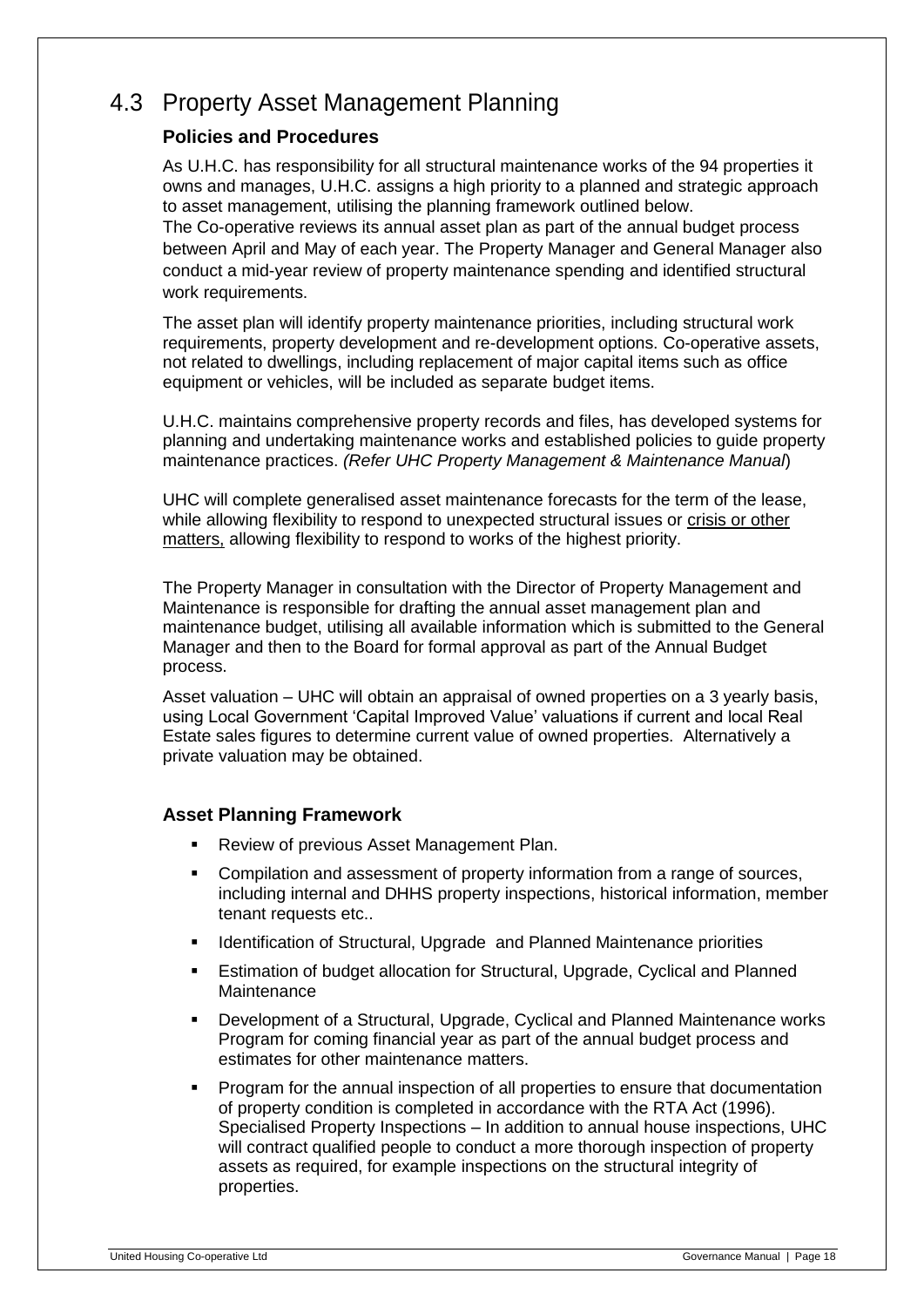# 4.4 Property Development Policy (Adopted Oct. 2015)

This policy sets the broad policy framework for its Property Development Strategy and sets a framework to guide project development, redevelopment of existing properties and housing acquisitions.

# Housing Growth

UHC supports the expansion of the public, social and affordable housing sectors in the inner western and north western metropolitan areas to meet the growing demand and will actively work towards the expansion of the supply of housing for low and middle income groups.

While UHC believes responsibility for the expansion of affordable housing primarily lies with Federal and State Governments it will seek to use its own resources for property development.

UHC will work towards appropriate property re-development as a strategy for increasing the supply of affordable housing, consulting with and obtaining approval of relevant stakeholders and housing regulators such as DHHS.

UHC will investigate options to develop and / or purchase properties through Government capital funding programs, joint venture arrangements, partnerships or private sector capital programs as a means of increasing its leverage for further growth and development and improving the financial viability of its housing development strategies.

# Property Acquisition and Development

Any property acquisition or development activity must comply with the relevant legislation in place and all necessary approvals must be sought and obtained.

UHC will enlist professional assistance with property purchase and redevelopment where necessary.

This may include a contractual arrangement with a Housing Association or like organisation for the purpose of undertaking property development and/ or redevelopment. However, it is anticipated that staff, with relevant Board or external advisor support, will be able to undertake property acquisition work and oversight of project development and property redevelopment.

# Re-Housing Existing Tenant Members

UHC will commit to re-housing any displaced members who are impacted by property development strategy.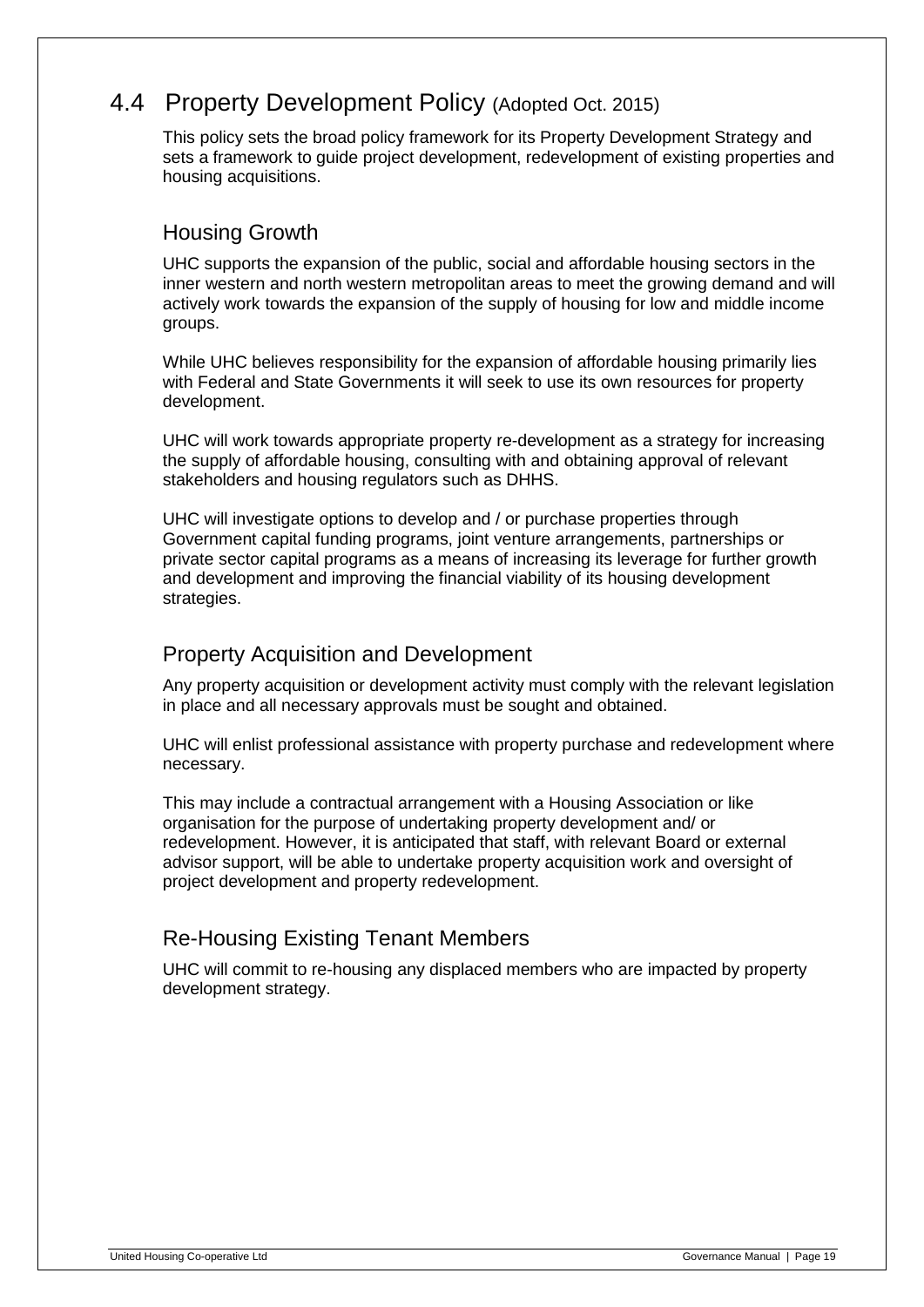# 4.5 Environmental Policy

The Co-operative is committed to a shared concern for the deteriorating world environmental situation and the need for the Co-operative movement to respond to this situation with pro-active strategies.

The Co-operative recognises the global impact of environmental degradation and believes individuals can make a difference to the environment by taking immediate and decisive action. The Co-operative supports all forms of re-cycling and sustainability.

The Co-operative has a commitment to sustainable living and the reduction of energy and water costs; and will actively work towards the provision of sustainable housing utilising renewable energy sources.

The Co-operative supports energy efficient housing design and construction, and will actively work towards improving the energy efficiency of its properties and the installation of appliances which will reduce greenhouse gas emissions and reduce the cost of utilities for members wherever possible.

The Co-operative will actively work towards the introduction of energy efficiency measures and strategies e.g. effective roof insulation, water efficient appliances, dual flush toilets and water tanks subject to budget constraints.

# 4.6 Crisis Management Policy

The Co-operative recognises that certain events involving fire, flood, electricity, office and home invasion and environmental degradation do occur and as a responsible housing provider, UHC must be able to assist in responding to any unexpected crisis.

The Co-operative will be proactive in reducing the likelihood of crisis through education programs, fire prevention programs, security systems and other initiatives as required.

The Department of Health and Human Services and local emergency response numbers are to be provided to members, along with the Co-operative's emergency maintenance telephone number.

**In the event of a crisis**, the person contacted will firstly telephone relevant emergency service(s) to respond to immediate threat and to arrange an immediate response to ensure the personal safety of all people impacted by the crisis.

Secondly, contact will be made with the General Manager and the Chairperson (and other staff and board members if necessary) to arrange any other required response e.g. authorisation for emergency accommodation for victims of fire or home invasion and to instigate a response plan that ensures the integrity of all personal information and financial.

All properties and the office are to be fitted with security doors, as well as with smoke alarms, a fire blanket and members are to be encouraged to have a fire evacuation plan.

Office security system subject to off-site monitoring.

Office computer systems are backed up with a copy kept off site and all passwords are held by the General Manager and maintained in a secure location shared with one Director of the Co-operative. Where a crisis does occur and members, staff, independent directors and/or suppliers' personal details are compromised, all efforts will be made to protect individuals from exposure and the affected individuals will be informed of the security breach.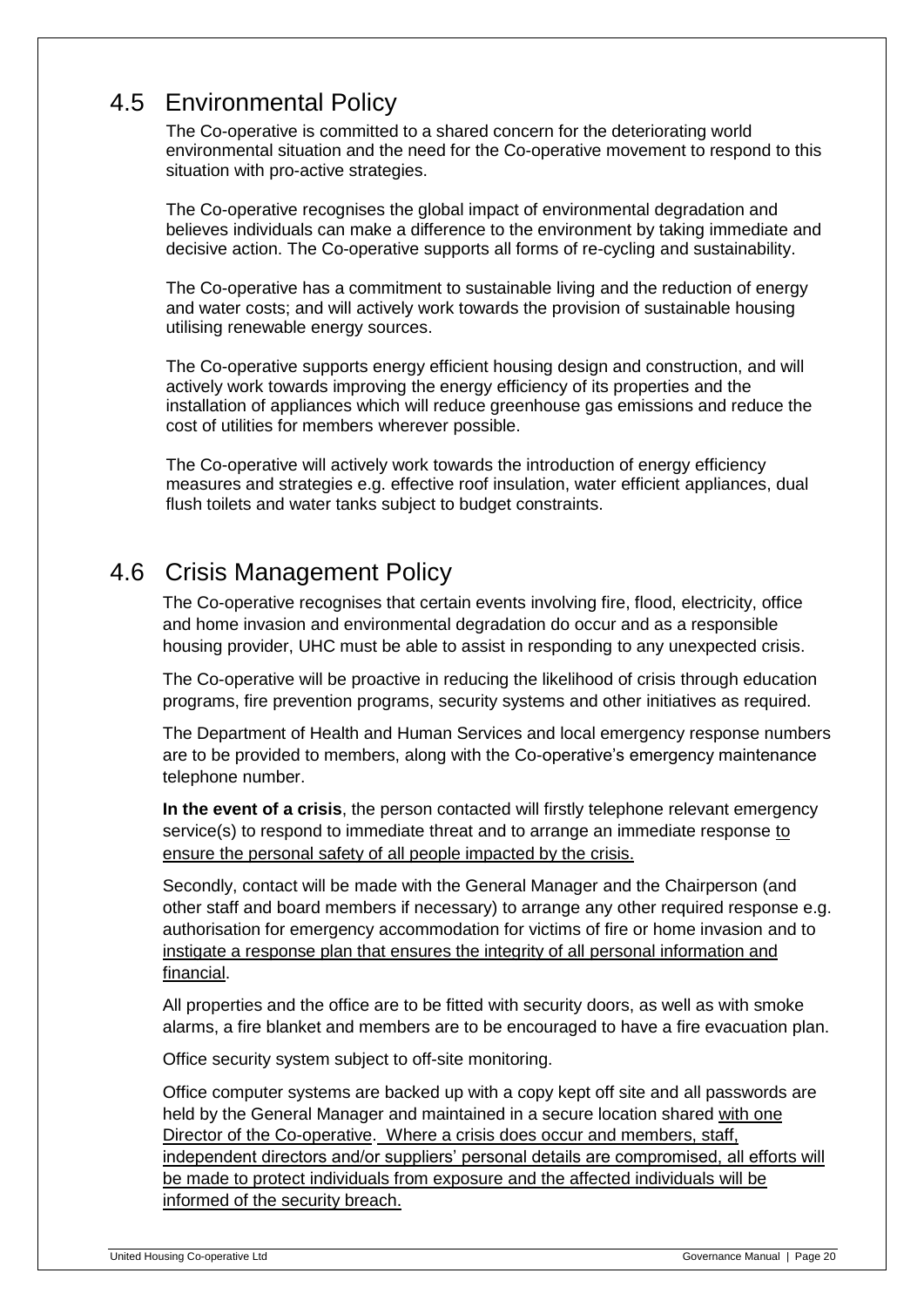# 4.7 Communication Policy

# Directors Reporting to the Board

Subject to privacy considerations and matters of confidentiality, individual Directors and the Manager are responsible for reporting all relevant and important information to Board of Director meetings in a manner as agreed by the Board.

# Manager to the Board

The manager is responsible for reporting all compliance requirements to Board Meetings.

# Board to the Membership

The Directors are required to provide the following reports to members:

- Annual Audited Financial Statements Annual General Meeting
- Annual Report to Members from Directors Annual General Meeting.
- Quarterly Report to Members from Directors General Meetings.
- **Financial Reports** A summarised quarterly financial reports available at the time of the General Meetings
- **Maintenance Report** A summarised quarterly Report on maintenance spending for all properties.

# **Director responding to Members Requests**

Directors will endeavour to respond to member written requests acknowledging the request within 48 hours and endeavour to provide all information within 14 days. Requests made in person responded to based on a case by case basis.

# 4.8 Human Resource Management

The Co-operative employs staff to undertake its key operational and management functions and delegates human resource management responsibilities to the General Manager.

The Board of Directors will review and adjust the staffing structure as necessary in consultation with the General Manager with respect to organisational priorities and strategic planning considerations.

The Co-operative's human resource management aims to:

- ensure that the management and administrative functions of the Co-operative are undertaken in a professional and effective manner;
- maintain a positive and supportive working relationship with staff;
- provide a safe and effective work environment;
- present a delineation between governance and management responsibilities, while acknowledging the inter-connection;
- encourage a sense of shared responsibility and communication so that the Board and staff work together for the betterment of the Co-operative;
- establish fair and just process for dealing with staff conflict and disciplinary matters.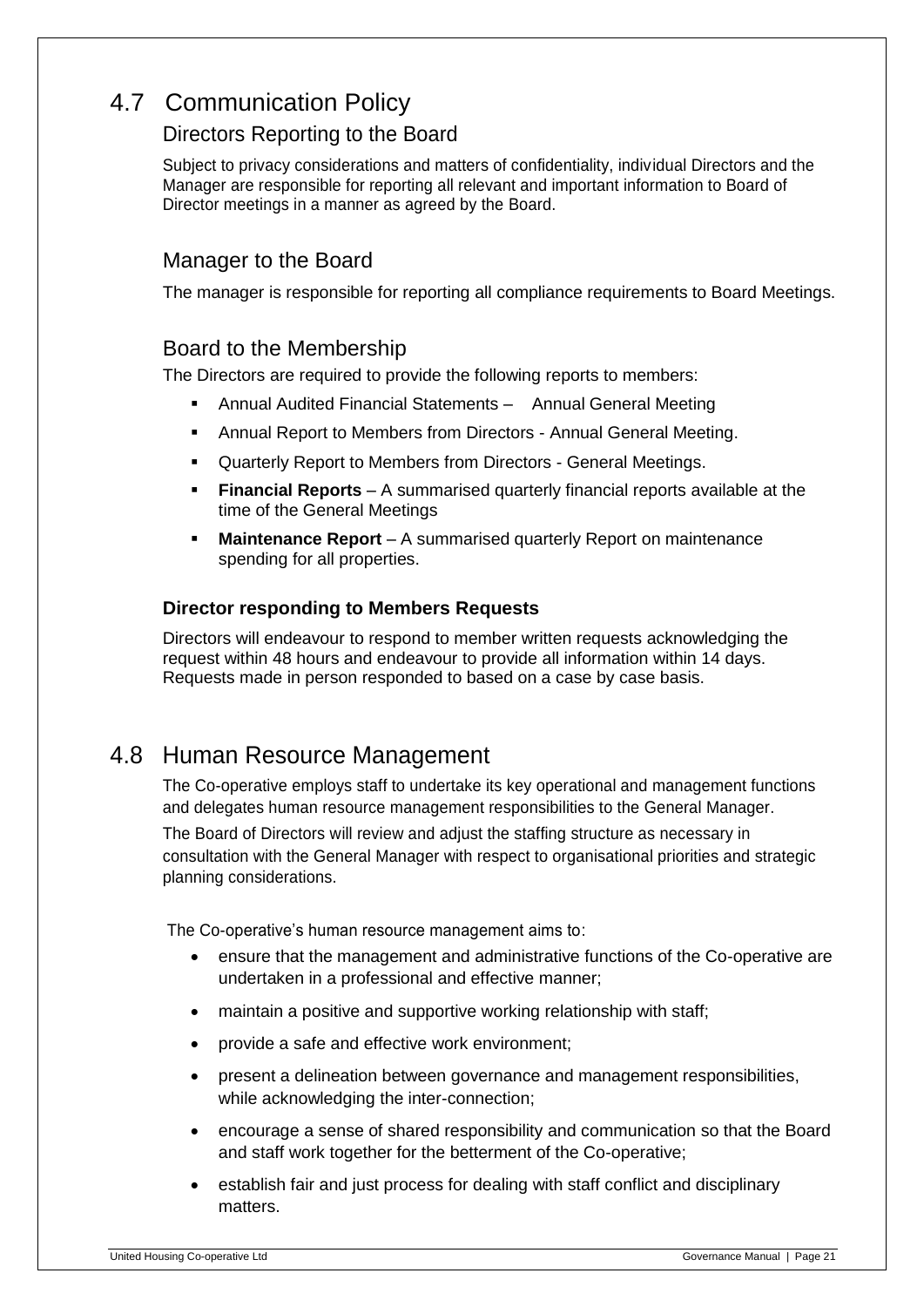- Ensure employment arrangements comply with industry based employment standards and legal obligations, including OH&S.
- Involve staff in strategic policy, review and planning processes.

## **CONDITIONS OF EMPLOYMENT & RESPONSIBILITIES**

Employment agreements and contracts are based on the Social Community, Homecare & Disability Services (SCHADS) award.

Employee's performance will be reviewed against established performance criteria as part of the annual Staff Appraisal.

All employment positions are subject to meeting conditions detailed in Employee Code of Conduct, and the UHC's Conflict of Interest, Confidentiality and Privacy policies.

### **DISCIPLINARY POLICY**

Where staff performance is not considered up to expectations or lacking in a particular area, the General Manager in consultation with the Chairperson would arrange a clear process based on procedures outlined in the Operations Manual for responding to the matter as a matter of priority.

Where concerns arise about the General Manager's performance, the Chairperson would consult with the Board to develop a process to respond to the matter as a matter of priority. *(Refer to Operations Manual).* 

# 4.9 Role of the General Manager

The Board formulates and monitors the Co-operative's policies and procedures. It delegates the responsibility for implementing and giving effect to the policies, procedures and decisions of the Board to the General Manager.

The Board is responsible for developing appropriate policies and procedures for the Co-operative that provide clear instructions to the General Manager to achieve required outcomes. The Board has also developed a list of responsibilities and limitations outlined below within which the General Manager is expected to work.

The General Manager is responsible for the staff of the Co-operative and delegation of tasks to staff should be made through the General Manager.

# Governance and Management

While the functions of the Board and the General Manager should operate in partnership, it is essential for the successful operation of the Co-operative that a clear demarcation between governance and operational / management responsibilities exists. To ensure compliance with government legislation and regulation, the functions of governance and management must be understood and clearly delineated. Established work practices should reflect a separation of these functions.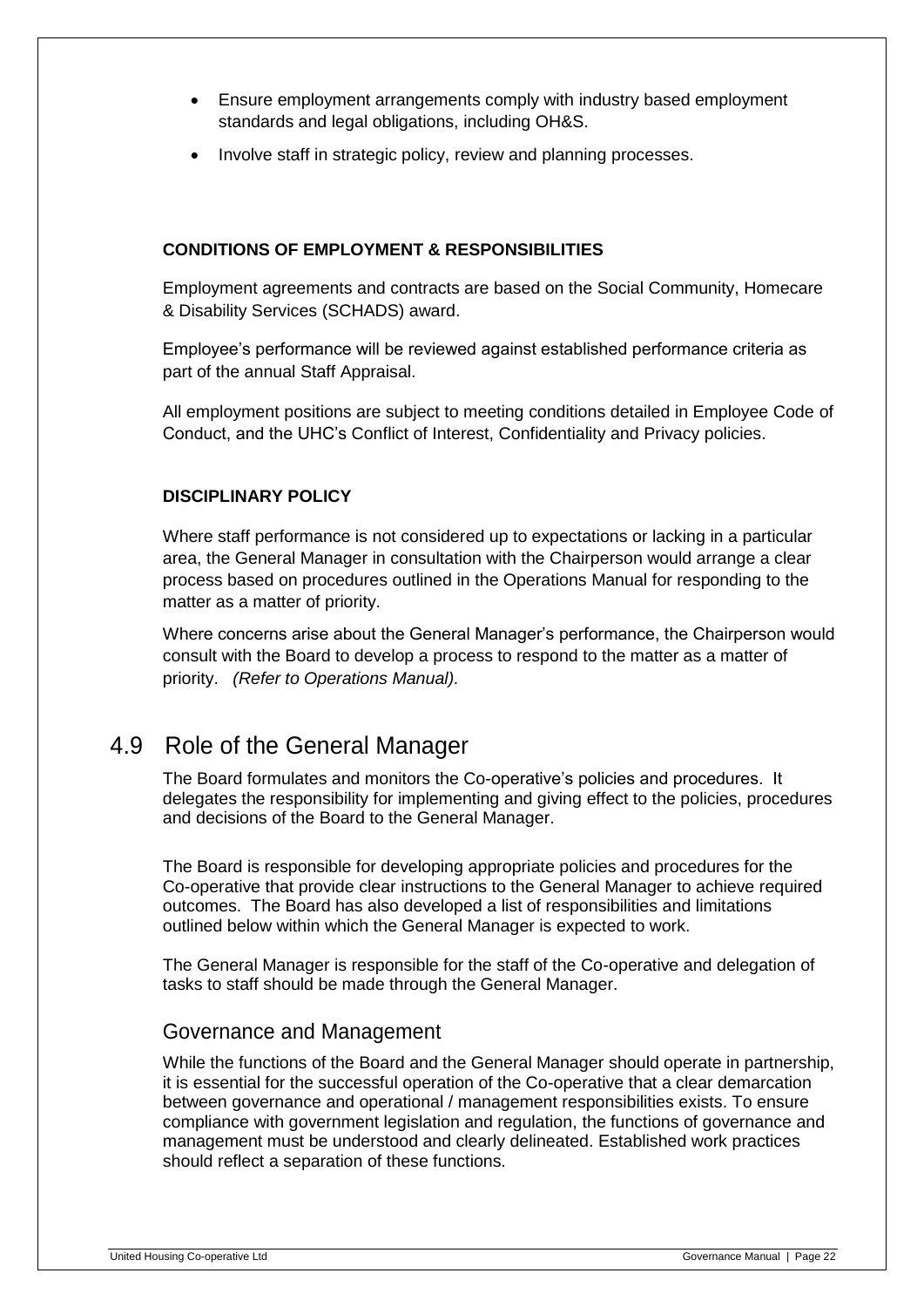## **Responsibilities**

General Manager's responsibilities include:

#### **Compliance and Organisational**

 Overall responsibility for ensuring the Co-operative meets all compliance obligations and the management of organisational risk with the Board.

#### **Planning**

**IDENTIFY IDENTIFY IDEO** in Identifying aims, objectives, strategies, responsibilities, timelines and the resources required to achieve the Co-operative's objectives.

#### **Service delivery**

**•** Overseeing the delivery and quality of services.

#### **Resource management**

- Developing and implementing a financial plan including annual budgets in accordance with the Co-operative's policies and strategic plan.
- Managing the Co-operative's resources within budgetary guidelines and in accordance with the law.
- Managing paid and volunteer staff in accordance with approved policies and procedures.
- Reviewing staff workloads and performance and making recommendations to the Board about developing and improving staffing structure and employment policies.

#### **Representing the Co-operative**

 Presenting the Co-operative, its objectives and services in strong, positive images to relevant stakeholders and the general public.

#### **Setting standards**

 Setting a good example in relation to ethical behaviour, professionalism and commitment.

### **Reporting to the Board of Directors**

- Report all matters of importance related to the governance of the organisation to Board of Director Meetings and/or urgent matters directly to the Chairperson of the Board.
- Consult directly with the Board on all strategic, financial, asset planning.
- Present clear and logical recommendations for action with sufficient notice to allow time for clarification and proper consideration.

### **Limitations**

The General Manager has authority to conduct day to day operational matters and will exercise judgement on whether a particular issue should be brought to the Board's attention. However, the General Manager must consult with the Board or its delegates before:

- committing any unbudgeted expenditure over \$10,000;
- committing to capital expenditure where the amount exceeds the amount budgeted by 5% or more;
- **EXEDENT Altering any previously endorsed strategic or business plans;**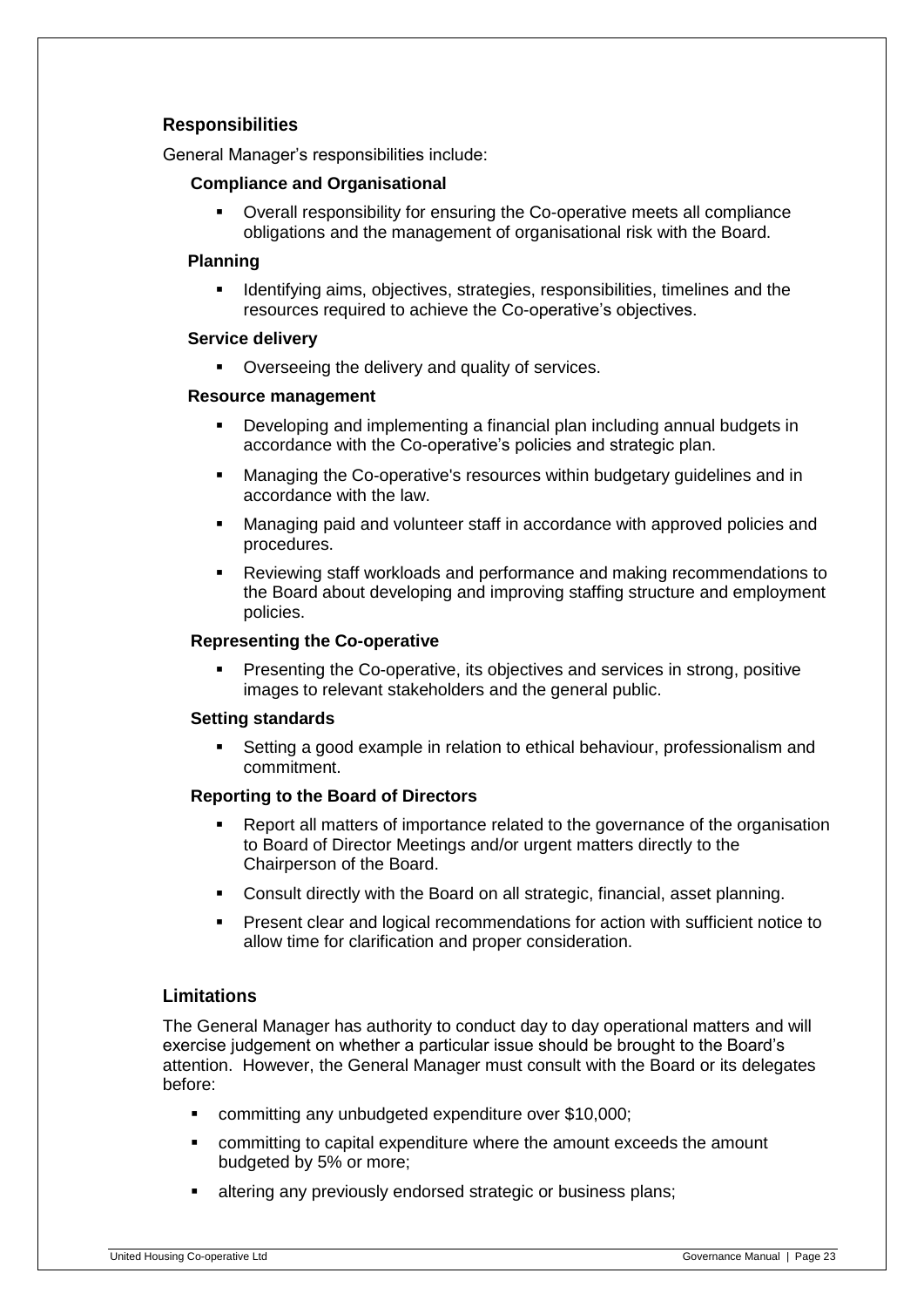- disposing of any property under the Co-operative's management;
- accepting any new properties from the Department of Human Services or other provider;
- **F** recruiting staff and altering staff pay and conditions other than provided for through the annual budget process; and
- undertaking formal disciplinary action against a staff member.

# **General Manager Performance**

The Board will undertake a formal review of the General Manager's performance and salary package arrangements annually, coordinated by the Chairperson. All reviews must be based on the objectives set out in the General Manager's Position Description and Performance Plan.

# 4.10 Privacy Policy – Members' Personal Information

The Co-operative is committed to protecting the privacy of personal information it collects, holds and administers. It recognises the essential right of individuals to have their information administered in ways which they would reasonably expect, protected on one hand and made accessible to them on the other.

The Co-operative is bound by the *Privacy and Data Protection Act 2014* (Vic) which imposes specific obligations in relation to handling personal information. The Cooperative previously adopted the ten Privacy Principles contained in the *Information Privacy Act 2000* (Vic) as minimum standards in relation to handling personal information.

In broad terms, this means that the Co-operative:

- Collect only information which the Co-operative requires for its primary functions;
- Ensure that stakeholders are informed as to why the Co-operative collects the information and how it administers the information gathered;
- Use and disclose personal information only for the Co-operative's primary functions, a directly related purpose or for another purpose with the consent of the owner of the personal information;
- Store personal information securely protecting it from unauthorised access; and
- Provide stakeholders with access to their own personal information and the right to seek its correction.

# Use and Disclosure

The Co-operative will:

- only use or disclose information for the primary purpose for which it was collected or a directly related secondary purpose; and
- **for other uses that the Co-operative will obtain written consent from the affected** person.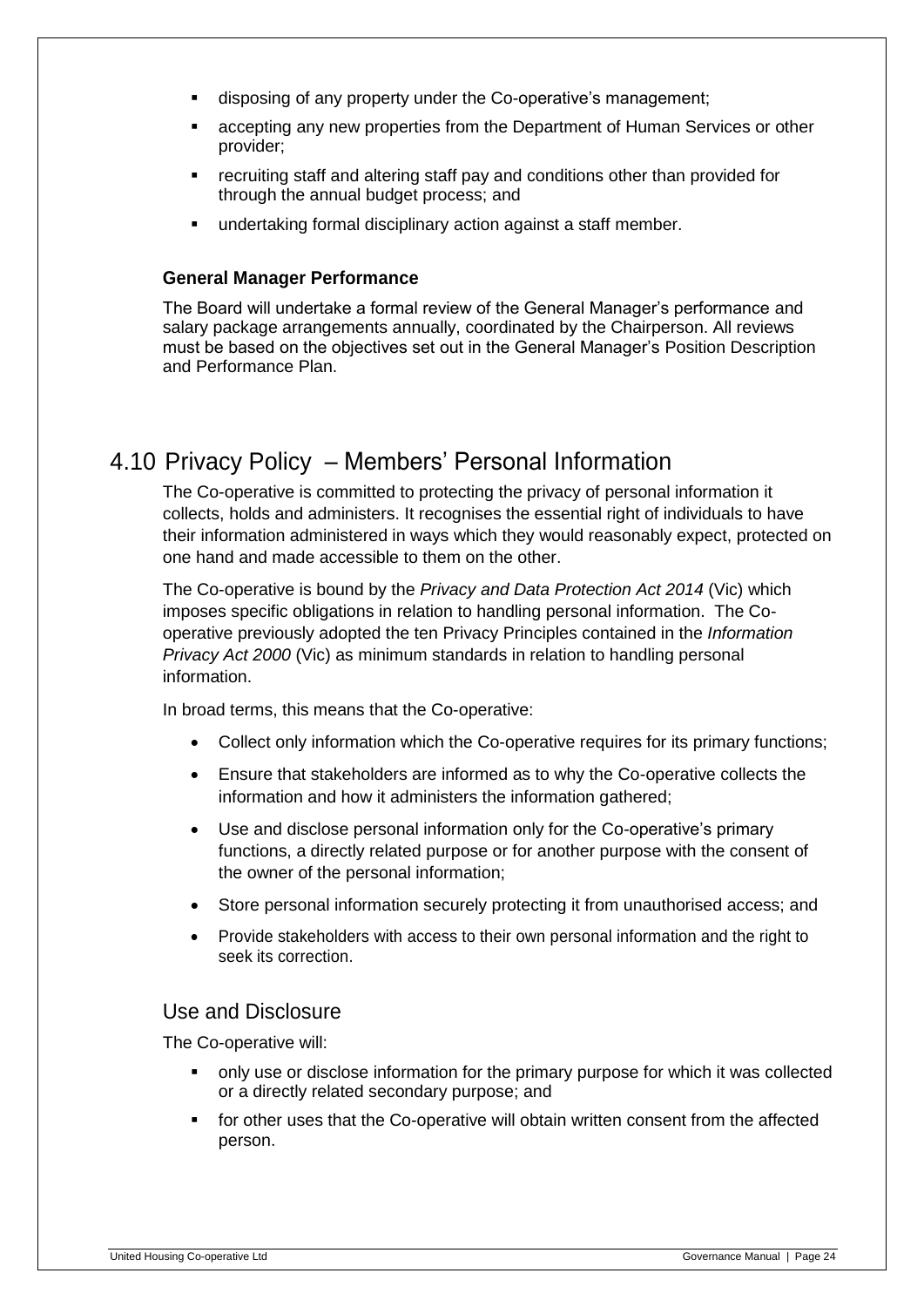# **Data Quality**

The Co-operative will take reasonable steps to ensure that the information the Cooperative collects is accurate, complete, up-to-date and relevant to the functions that the Co-operative performs.

## **Data Security and Retention**

The Co-operative will safeguard the information that the Co-operative collects and store against misuse, loss, unauthorised access and modification.

## **Openness**

The Co-operative will:

- ensure that stakeholders are aware of the Co-operative's Privacy Policy and its purposes; and
- make this information freely available in relevant publications and on the Co-operative's website.

## **Access and Correction**

The Co-operative will ensure that individuals have a right to seek access to information held about them and to correct it if it is inaccurate, incomplete, misleading or not up-to-date.

## **Anonymity**

The Co-operative will give stakeholders the option of not identifying themselves when completing evaluation forms or opinion surveys.

### **Making information available to other service providers**

The Co-operative will only release personal information:

- **•** about a person with that person's expressed written permission;
- **EXECT:** after the person concerned has signed a release form; and
- to third parties where it is requested by the person concerned in writing.

## **Responsibility**

On a day to day basis, the Co-operative's staff, members and board members are responsible for ensuring that the personal information they collect is only disseminated or distributed pursuant to the above guidelines.

# External access to Co-operative Information

Information collected and held by the Co-operative may benefit third parties such as other housing co-operatives and community organisations.

The Board and staff members of the Co-operative must comply with the following procedure when they receive information requests from third parties other than the Housing Registrar and Consumer Affairs Victoria: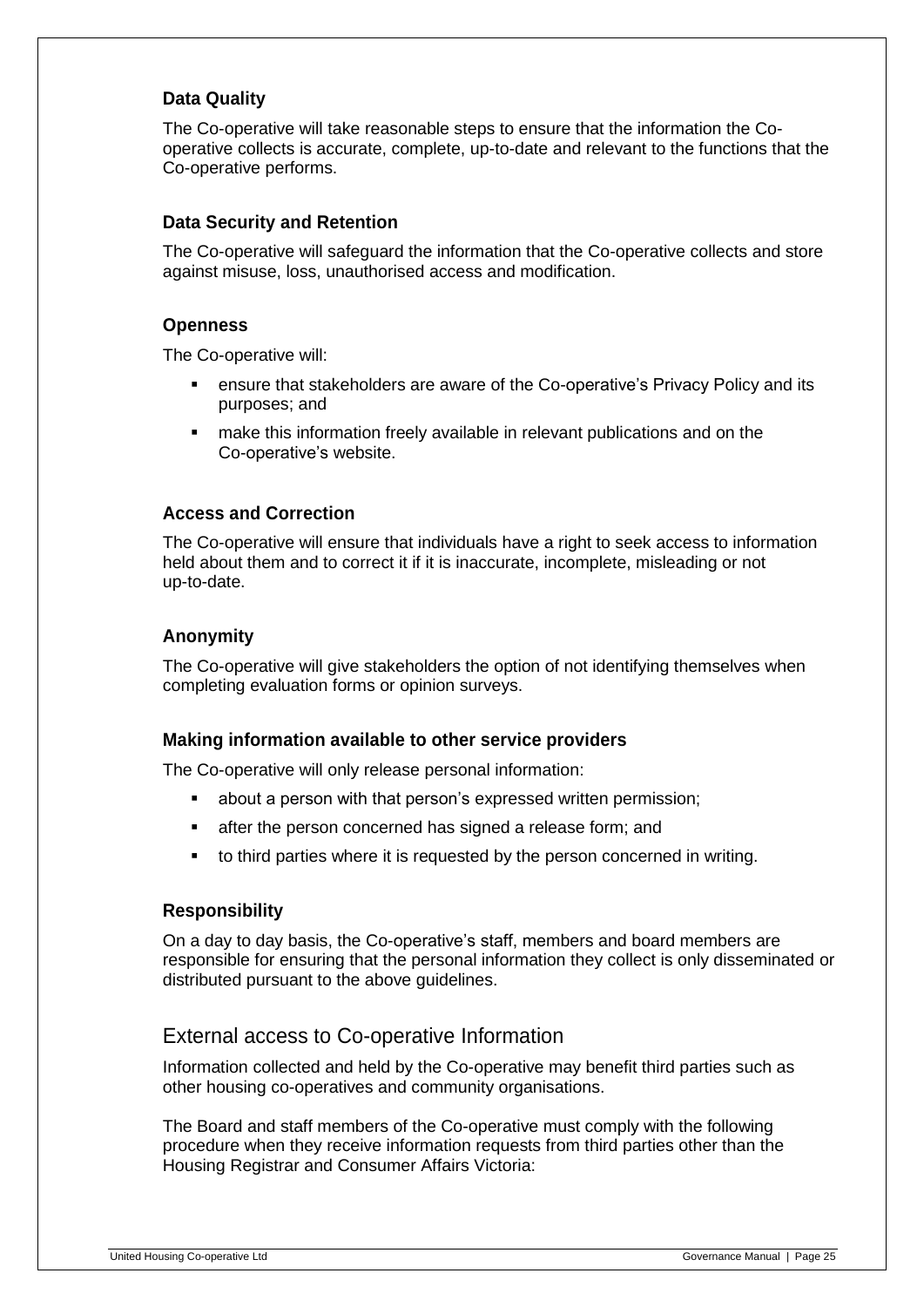- 1. Information requests are directed to the Manager who will then consult with the Chairperson regarding the appropriateness of the information request;
- 2. After consultation with the Chairperson, the Manager may refer any information requests to the Board if considered necessary; and
- 3. If the Manager, the Chairperson and/or the Board consider that the release of the requested information is appropriate, the third party may be required to sign a confidentiality agreement with the Co-operative prior to the release of the requested information.
- 4. Personal information will not be disclosed without consent of the named individuals.

# 4.11 Occupational Health & Safety

The Co-operative is committed to ensuring the health, safety and welfare of the working environment for staff, volunteers, contractors and visitors. Staff members are to regard accident prevention and working safety as a collective and individual responsibility.

This policy applies to all work activities and extends to the protection of persons such as members, visitors, contractors and members of the public. (Refer: Occupational Health and Safety Act 2004).

The health and safety of all employees within day to day operations is the responsibility of management. In fulfilling this responsibility, management has a duty to provide and maintain so far as is practicable a working environment that is safe and without risks to workers' health.

The Co-operative shall take practical steps to:

- **EXEC** ensure employees are safe at work
- **EXEDENT** identify all hazards in the place of work
- eliminate or minimise employees' exposure to health hazards

The Co-operative will:

- Provide appropriate facilities, ensure equipment is safe to use and work methods do not harm employees, and develop emergency procedures.
- Keep a register of accidents, critical incidents and cases of serious harm that occur at work. In the case of an accident causing serious harm, follow the procedures in accordance with the Act.
- Ensure that staff receive adequate information, instruction, training and supervision in health and safety issues.
- Ensure that employees report any symptoms of illness or injury related to work to the designated person with authority for OH&S.

The General Manager and the Board accept overall responsibility for the effective management of workplace health, safety and welfare.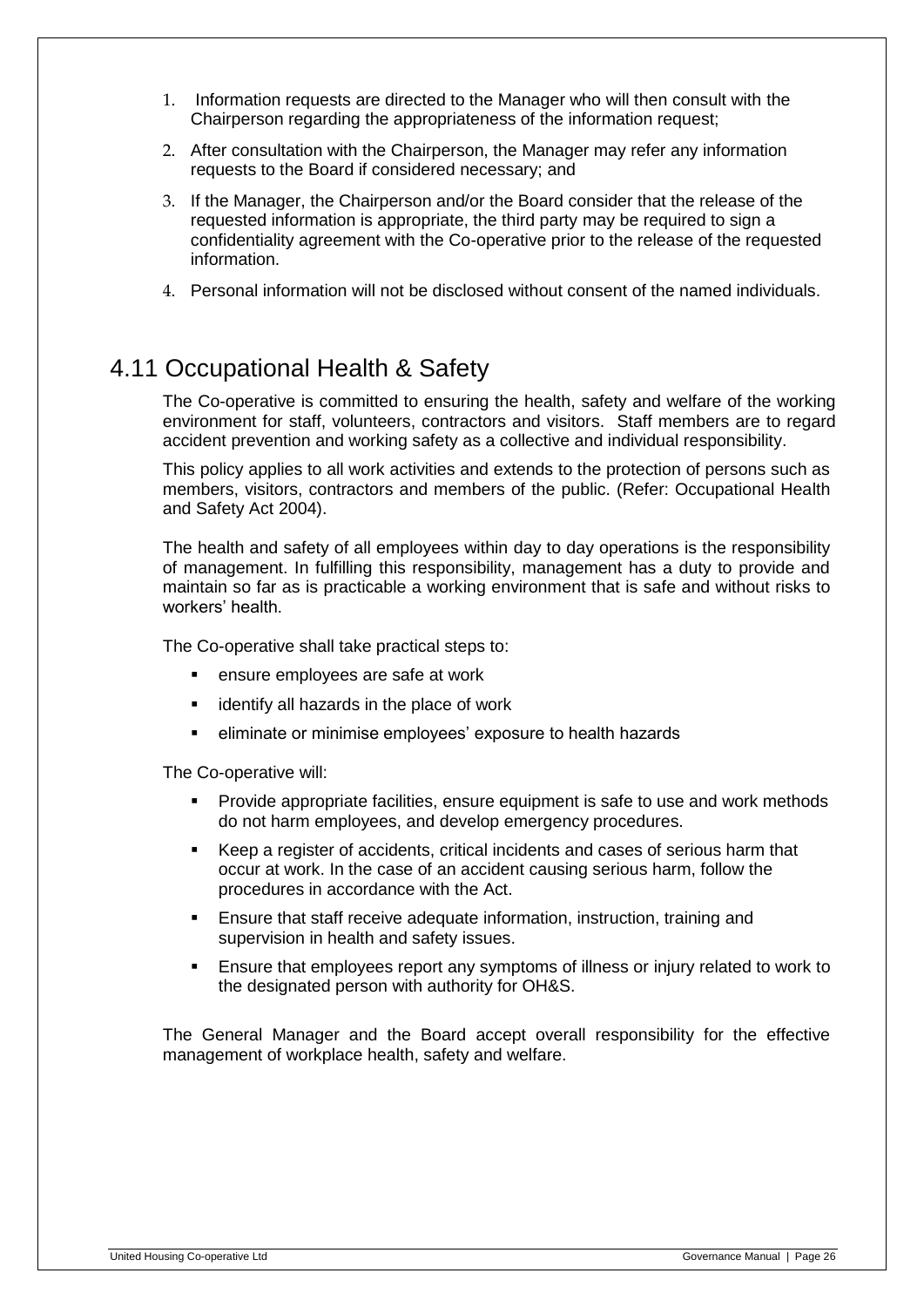# 4.12 Complaints and Disputes Policy

The Co-operative supports the principle of providing a fair and formal process for lodging and responding to disputes, grievances, and complaints and will inform members, staff and stakeholders of the appropriate process to be followed.

The following procedure will be followed:

- 1. Disputes or grievances arising from constitutional matters, which include membership matters, will be managed through the Dispute Resolution Procedure outlined in Rule 13 of the UHC Constitution. (See Schedule 9)
- 2. Complaints beyond the scope of the Disputes Resolution Procedure which relate to the operation and provision of housing services will be managed through the Complaints Procedure.
- 3. Tenancy issues will be responded to according to the provisions of the Residential Tenancies Act.

Directors, members and staff of the Co-operative are expected to comply with the Dispute Resolution Procedure and Complaints procedure and to act in the best interests of the Co-operative as a whole and to respect the rights and acknowledge responsibilities of all parties.

Privacy – The co-operative will observe confidentiality at all times. Any personal information arising from the complaint will not be disclosed to any third parties not involved in the complaint process, without the permission of complainant. The Mediator and/or Complaints Officer must follow a formal process of conciliation, investigation and inquiry with the aim of involving the parties in resolving disputes or resolving complaints.

In keeping with the provisions of the Equal Opportunity Act 2010, the Co-operative will provide every assistance to enable people of all abilities to participate in the Disputes and Complaints Procedure. Where required, people requiring assistance should contact UHC staff to arrange a third party or advocate to support them through the process. All complaints and disputes will be recorded in the Complaints and Disputes Register.

**Review Date:** The Complaints and Grievance Policy and Procedure will be subject to 6 monthly review on the 1<sup>st</sup> October 2016.

### **(See Schedule 9: Complaints Procedure)**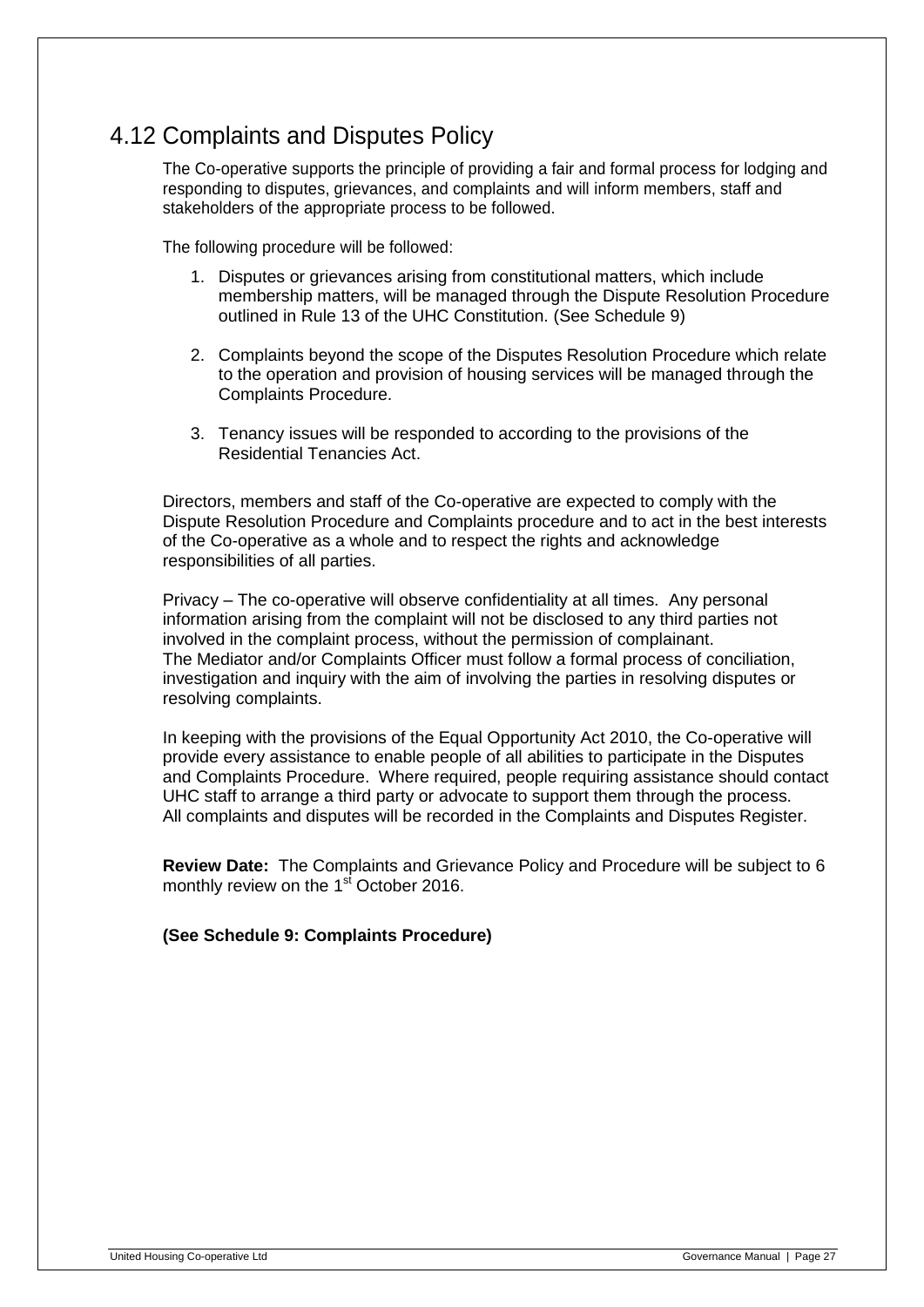# 4.13 Policy Review Process

The Co-operative's policies and procedures including those outlined in this Manual must be viewed as dynamic in nature and consequently must be subject to on-going review and development.

The Board is responsible for all policy formulation including drafting and reviewing the Co-operative's policies.

The Board should monitor all policies on an on-going basis and establish a timeline to review all Policy Manuals on a regular basis, setting a review date of not more than 2 years.

In relation to the development of new policies, the Board usually delegates this responsibility to the Policy Committee. This Committee is expected to 'workshop' all new policies during their development stage to ensure that there has been sufficient opportunity for discussion, analysis and amendment prior to their finalisation.

Once drafted, those directly affected should be consulted about any proposed policy changes and the implications of such changes.

The conversion of policy to procedures is a responsibility of the General Manager and should occur through direct involvement of those responsible for operational matters. All staff should be thoroughly briefed on new policy initiatives and provided with support to make any required operational changes.

The Board must check that their actions reflect policy.

The Chairperson and the General Manager both have a responsibility to the Board to raise issues that may conflict with new policy initiatives.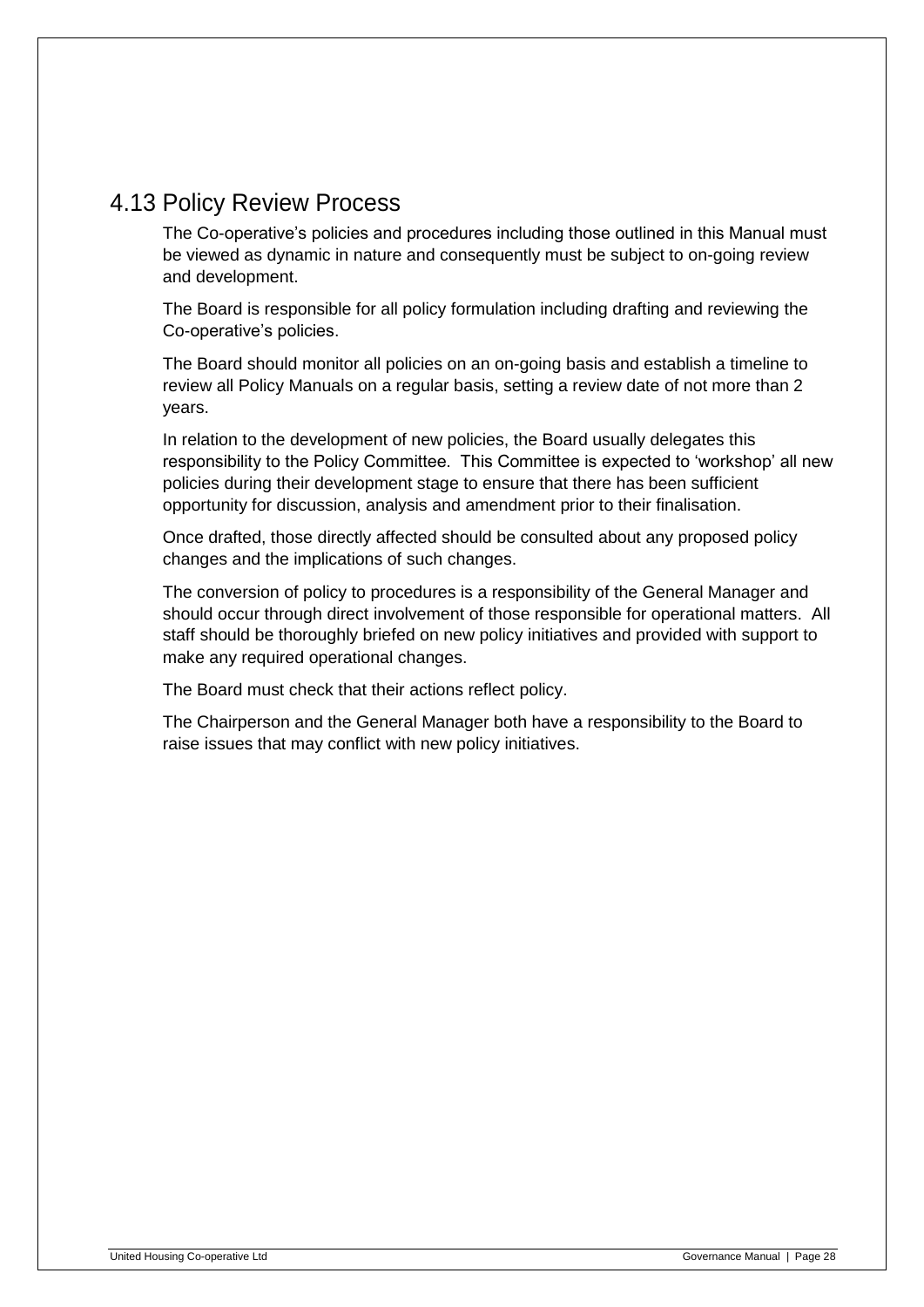# Schedule 1 – Australian Community Sector Code of Governance **Principles**

# **A. BOARD MEMBERSHIP**

- 1. The Board may not place barriers on the free choice of its members, but in elections to the Board, it should institute procedures and policies that recruit persons whose skills or experience would benefit the operations of the Board.
- 2. The Board should seek advance commitment from Board members to any specific policies concerning the expectations of the Board regarding such matters as attendance requirements, investment of time, support for the organisation, conflict of interest policy and practice, collective decision making and acceptance of responsibility.
- 3. The Board should establish policies dealing with the number of consecutive terms a Board member or officeholder may serve.

# **B. COLLECTIVE COMMITMENT**

- 4. The Board should be independent not susceptible to outside direction or outside interests.
- 5. The Board should develop a culture that enables collective decision making.
- 6. The Board should ensure that while each member has the right to argue for their own point of view and vote as their conscience dictates, they should, once a decision has been taken, not speak or work against the decision outside the Board.
- 7. The Board should take ultimate responsibility for ensuring that effective mechanisms are in place for dealing with and managing conflicts.
- 8. The Board should ensure that policies are in place to ensure that Board members treat each other frankly and honestly but with respect.
- 9. Any members of the Board who are elected by or appointed from particular sections of the community (users, for example, or staff) cannot be bound to follow the instructions of those sectional interests but must be free to govern in the best interests of the organisation.

# **C. DEMOCRATIC GOVERNANCE**

- 10. The Board should ensure that its procedures allow for all Board members to bring issues before the Board, to be informed on these issues, to discuss these issues productively, and to take informed decisions.
- 11. The Board should develop standing orders that are flexible, efficient, simple, and allow motions of dissent to be put before the Board without obstruction.
- 12. The Board should meet at least six times a year.
- 13. The Board should support the Chair to fulfil its functions.
- 14. The Board should develop a culture that enables members to dissent from the Chair's rulings or assessment of collective decisions.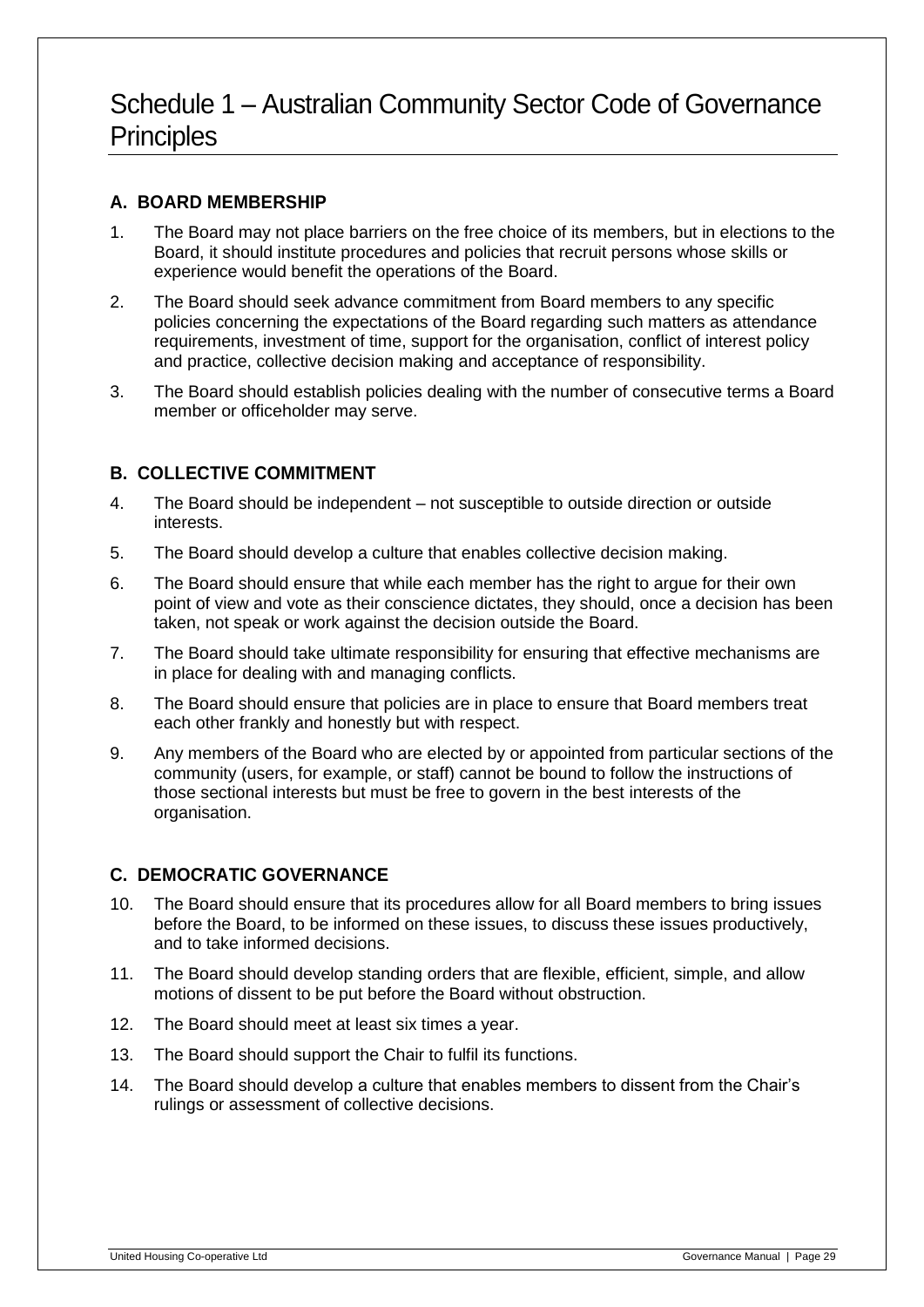# **D. MANAGEMENT OF THE BOARD**

- 15. The Board should provide induction, instruction, and continuing support to provide all Board members with the skills needed to carry out their functions.
- 16. The Board should ensure that clear policies and procedures are in place to remove from the Board members who are, in the opinion of the Board, unable to properly fulfil their legal, ethical or social responsibilities.
- 17. The Board should have in place clear policies to ensure that all potential conflicts of interest are dealt with in accordance with ethical codes and applicable legislation through appropriate disclosure or recusal.

# **E. DIRECTION**

- 18. The Board has the ultimate responsibility and therefore control of the organisation. No major policy should be put into effect without analysis and approval by the Board.
- 19. The Board is responsible for approving the organisation's mission and strategic direction, its budget and major financial affairs, and its policies on governance, management, and program implementation.
- 20. The Board should in practice concern itself primarily with the strategic direction of the organisation, and should delegate operational (day-to-day management) issues to its staff (paid or unpaid).
- 21. The nature and extent of any delegation by the Board should be clearly documented in every case.
- 22. The Board remains legally responsible for the performance of delegated duties, and should institute effective monitoring and evaluation procedures.
- 23. Where the organisation employs staff, General Manager should be responsible for the operational management of the organisation. The Manager may delegate tasks to other staff, but the Manager remains accountable to the Board for their performance.
- 24. Liaison between Board members and the organisation's staff should normally go through the Manager.

## **F. RISK MANAGEMENT**

- 25. The Board should ensure that robust risk management policy and procedures are in effect to minimise any risk to its mission, its assets, its programs, its reputation, its staff, and its users.
- 26. The Board should continuously test, review and refresh risk management policy and procedures.
- 27. The Board should ensure that the health and safety of its employees is of equal priority with the performance of the mission of the organisation.

# **G. ACCOUNTABILITY**

- 28. The Board is ultimately accountable for the entire operations and the impacts of the organisation.
- 29. Whilst the Board may be directly accountable either to its members or to the Minister or governmental agency that appointed it, it is also accountable to those served by its mission.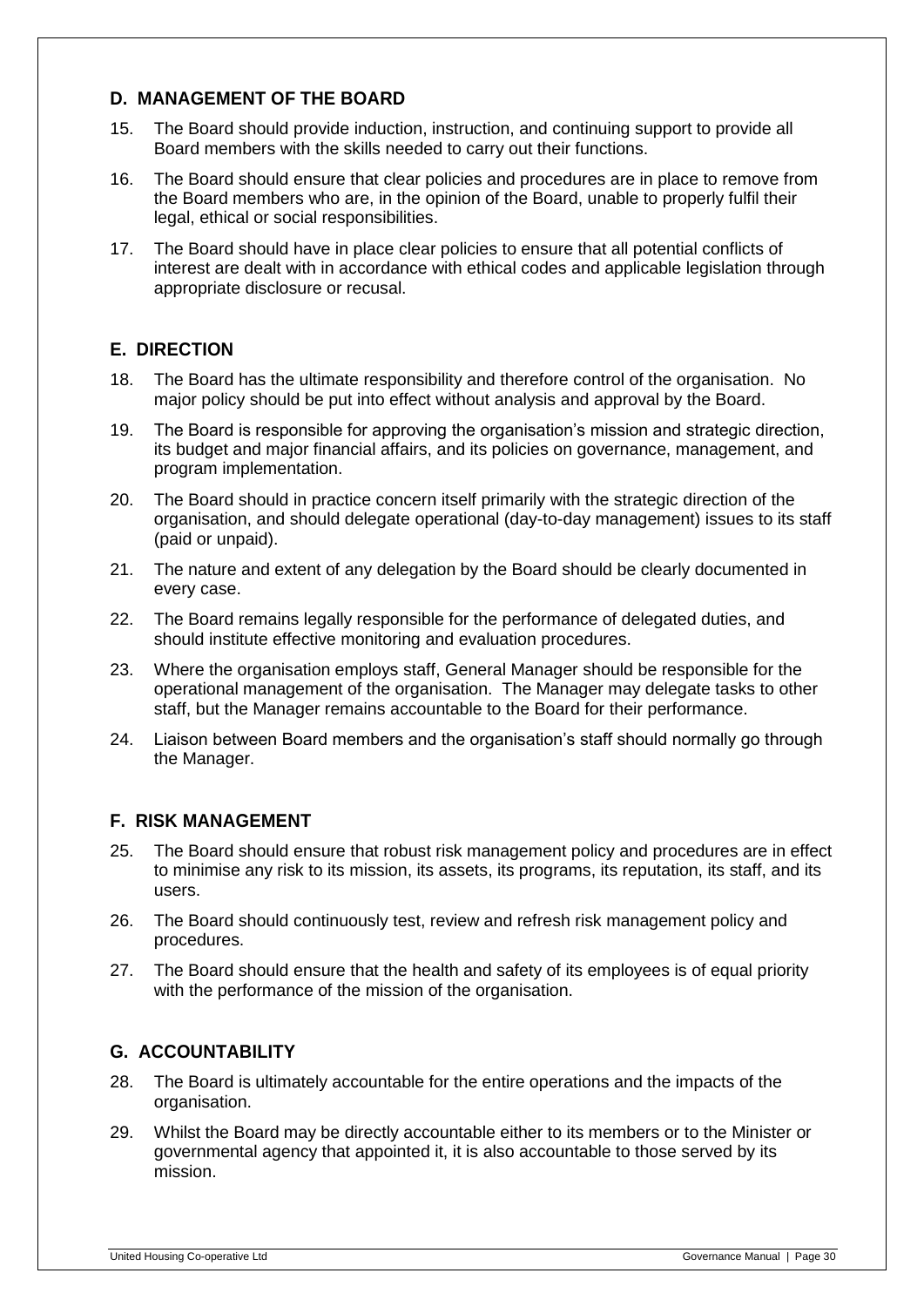30. In order to make this accountability meaningful, the Board should ensure that clear procedures are developed to provide a transparent framework for conducting its meetings, recording its decisions, communicating those decisions, and receiving feedback from its users.

# **H. TRANSPARENCY**

- 31. The Board should withhold from public scrutiny as little information on its operations as is possible. All board deliberations should be open to the stakeholders and the broader community except where the board passes a motion to make any specific portion confidential.
- 32. The Board should establish and implement "whistleblower" policies and procedures that enable individuals to come forward with information on illegal practices (or violations of Board approved policies) without fear of retaliation.

# **I. COMMUNITY RESPONSIBILITY**

- 33. The Board should do its part to reduce systemic social disadvantage in Australia.
- 34. The Board should work to encourage social diversity, access and inclusion, community participation, and consumer (member) participation.
- 35. The Board should take into account in its decision making not only the mission and maintenance of the organisation but also:
	- the rights and interests of the organisation's users;
	- the rights and interests of the organisation's members;
	- the rights, interests, health, safety and wellbeing of the Organisation's workforce;
	- the interests of the community sector as a whole;
	- the interests of the general public; and
	- human rights locally and globally;

and should be prepared to justify its actions to all these constituencies.

# **J. ENVIRONMENTAL RESPONSIBILITY**

36. The Board should ensure that the organisation actively works to preserve the environmental sustainability of the planet in its own practice, as a participant in a community of practice, and as a participant in the Australian social discourse.

## **K. DIVERSITY AND EMPOWERMENT**

- 37. The Board should ensure that its membership profile largely reflects the composition of the Australian community. There should be tangible efforts to increase the representation of women, minority ethnic groups, underrepresented age groups, people with disabilities, and indigenous Australians.
- 38. Where services are provided by the community organisation, the Board should ensure that these should respond to and reflect the reality of Australia's diverse community.
- 39. Where an organisation is responsible for the delivery of services or provides opportunities to participate, the Board should respond to the needs of its own users for representation on the organisation's Board. Where it is desirable to avoid conflicts of interest this representation should be by proxy through consumer or rights-oriented groups.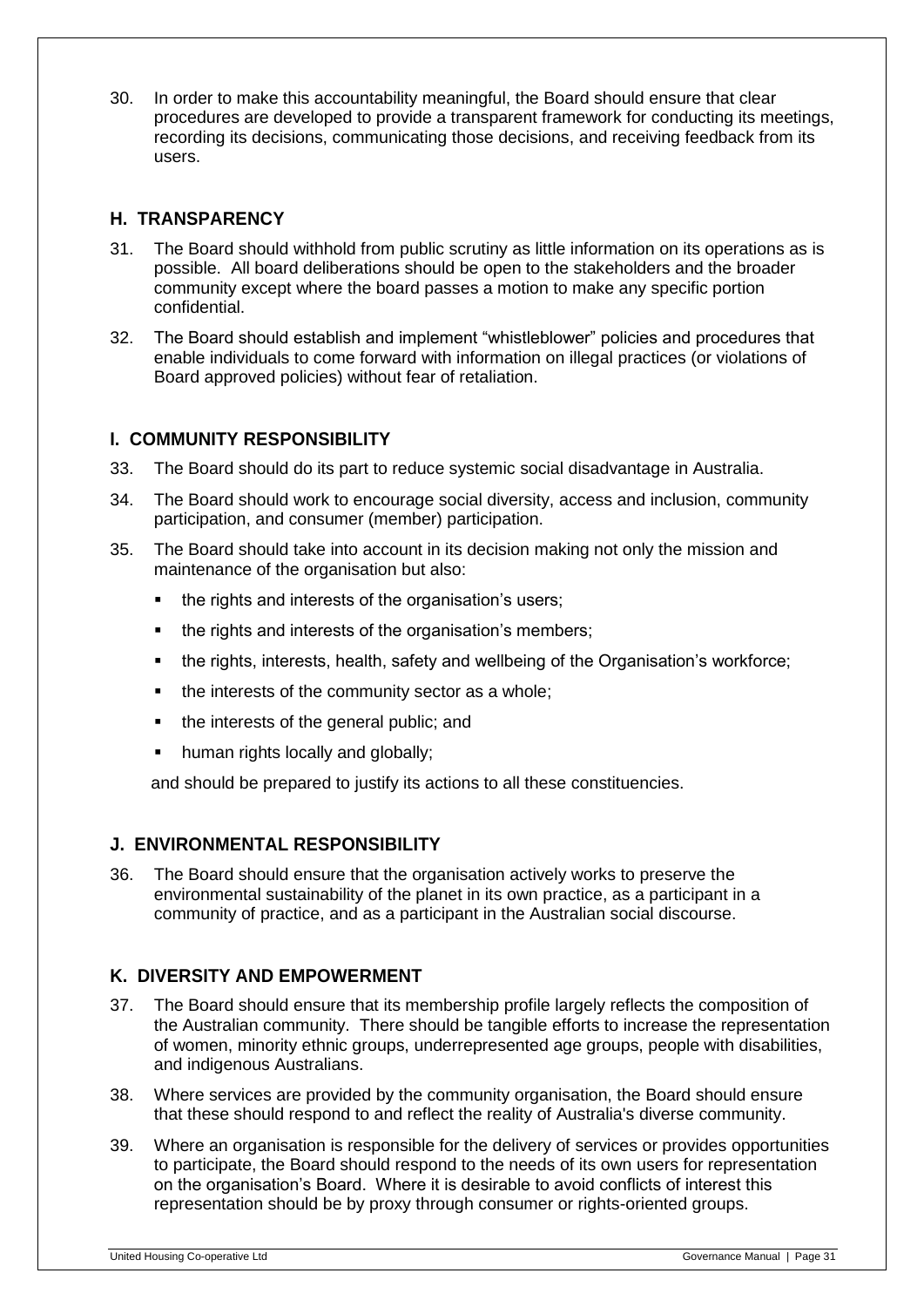- 40. The Board should ensure that all members are given adequate support, mentoring, expenses, and respect. In order to avoid intense pressure and isolation the Board should seek to include more than one member is from a disadvantaged or minority group.
- 41. The Board should ensure that the whole organisation in all of its systems, operations and activities upholds and promotes the imperatives of empowerment. The Board should ensure that the principles of equal opportunity and diversity are practically applied to all areas of the organisation's work, including its planning, its marketing, its employment practices, and its management.

# **L. ETHICAL FUNDRAISING**

- 42. The Board should ensure that all materials used in fundraising are accurate and truthful.
- 43. The Board should respect the privacy of its donors and should not make their names available to any other person for any other purpose except where mandated by law.
- 44. The Board should adopt policies and procedures for dealing with the circumstances in which the organisation should refuse a donation that might compromise its ethics, its finances, or its mission.

## **M. EFFECTIVENESS**

- 45. The Board should periodically review its own effectiveness, and take any necessary steps to ensure it works well.
- 46. The Board should regularly review and evaluate the performance of the Organisation's Manager.
- 47. The Board should ensure that the organisation as a whole and its programs are regularly reviewed in line with principles, outputs and outcomes.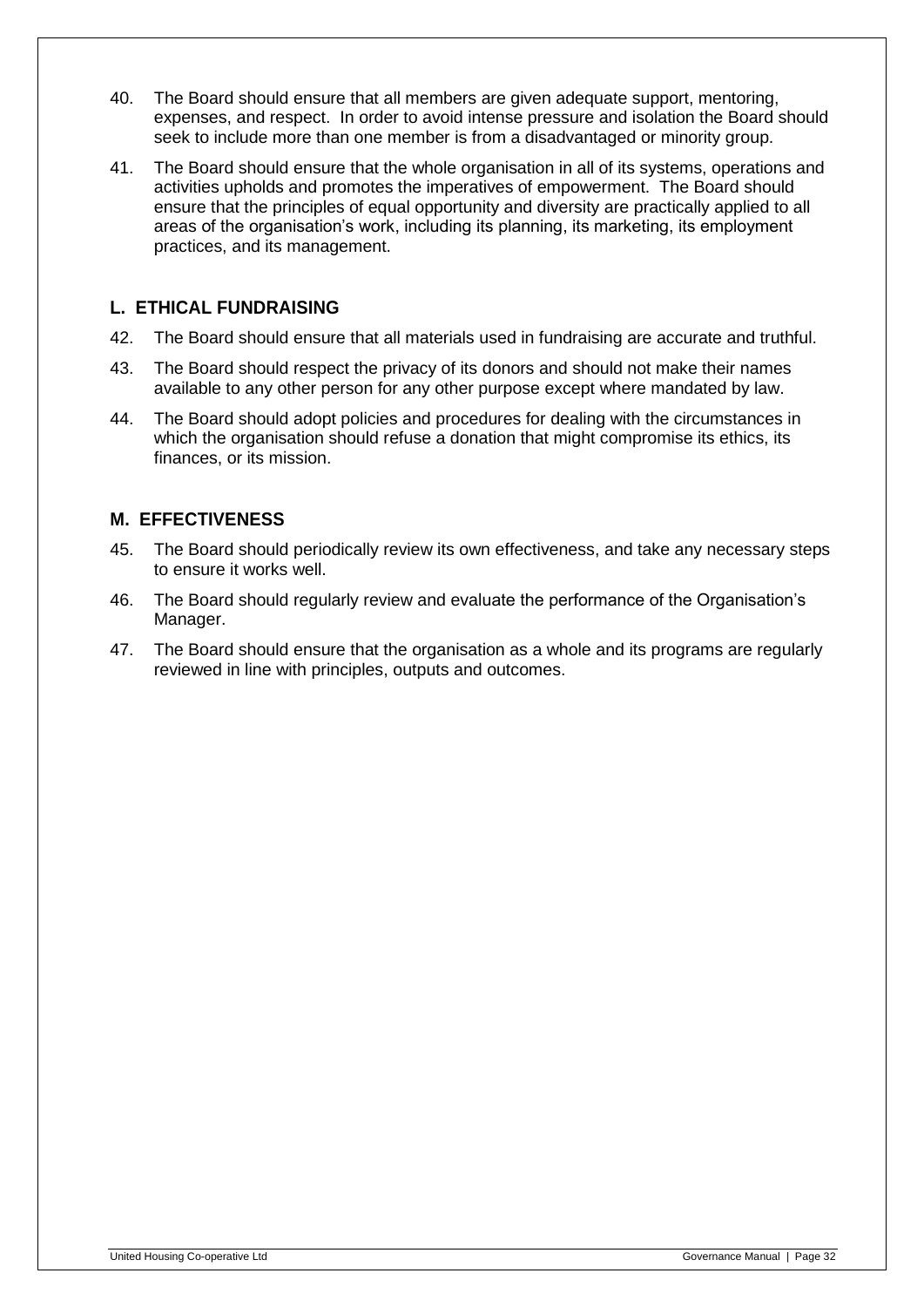# Schedule 2 – International Co-operative Principles

# **Values and principles**

A co-operative is an autonomous association of persons united voluntarily to meet their common economic, social and cultural needs and aspirations through a jointly-owned and democratically-controlled enterprise.

Co-operatives are unique businesses that are based on explicit values and principles articulated in the International Co-operative Alliance's Statement on the Co-operative Identity adopted in 1985.

## **Values**

A co-operative is based on the values of self-help, self-responsibility, democracy, equality, equity and solidarity. In the tradition of their founders, co-operative members believe in the ethical values of honesty, openness, social responsibility and caring for others.

# **Principles**

# **Principle 1: Voluntary and Open Membership**

Co-operatives are voluntary organisations, open to all persons able to use their services and willing to accept the responsibilities of membership, without gender, social, racial, political or religious discrimination.

# **Principle 2: Democratic Member Control**

Co-operatives are democratic organisations controlled by their members, who actively participate in setting their policies and making decisions. Men and women serving as elected representatives are accountable to the membership. In primary cooperatives members have equal voting rights (one member, one vote) and cooperatives at other levels are also organised in a democratic manner.

# **Principle 3: Member Economic Participation**

Members contribute equitably to, and democratically control, the capital of their cooperative. At least part of that capital is usually the common property of the cooperative. Members usually receive limited compensation, if any, on capital subscribed as a condition of membership. Members allocate surpluses for any or all of the following purposes: developing their cooperative, possibly by setting up reserves, part of which at least would be indivisible; benefiting members in proportion to their transactions with the cooperative; and supporting other activities approved by the membership.

## **Principle 4: Autonomy and Independence**

Co-operatives are autonomous, self-help organisations controlled by their members. If they enter into agreements with other organisations, including governments, or raise capital from external sources, they do so on terms that ensure democratic control by their members and maintain their cooperative autonomy.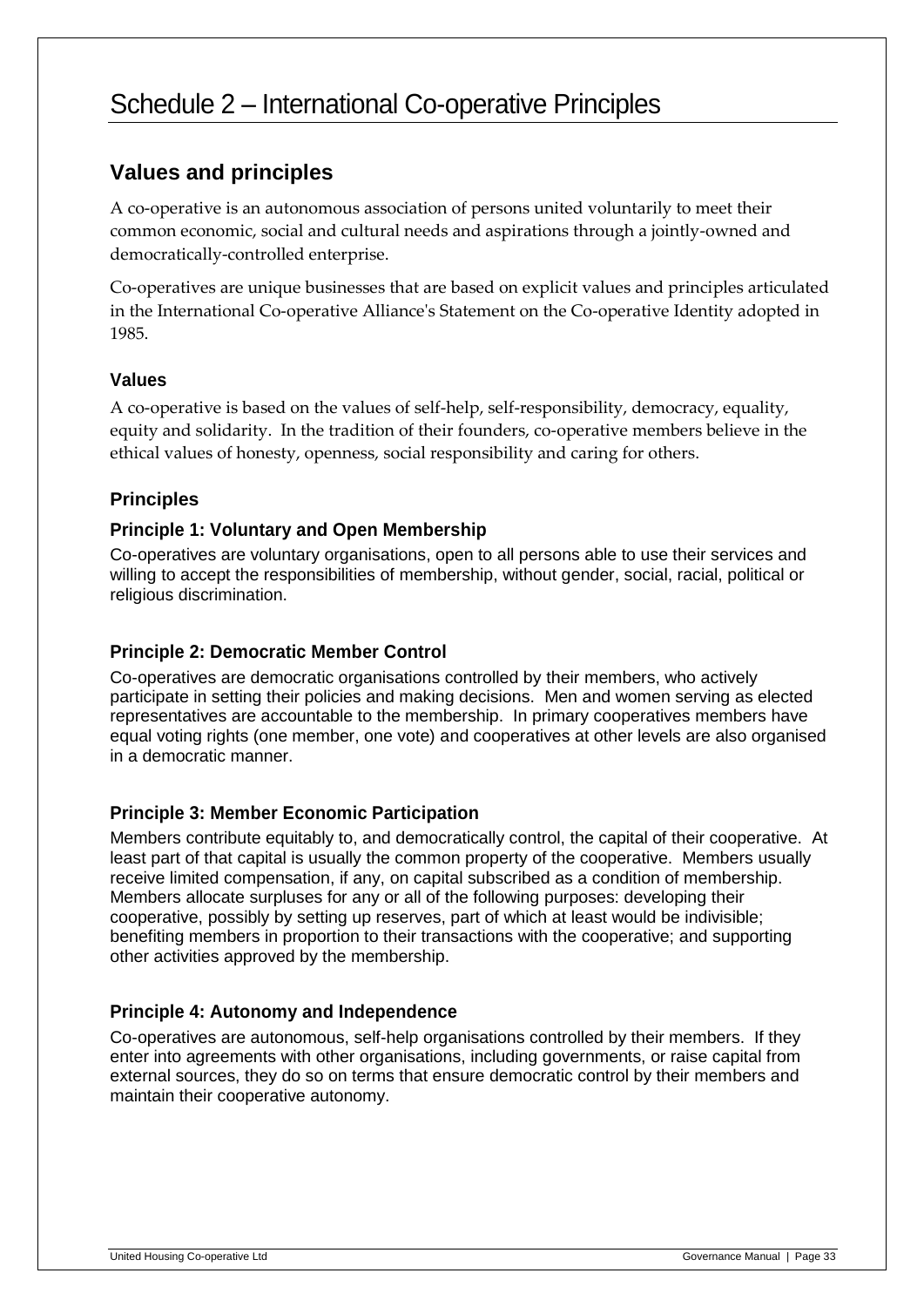# **Principle 5: Education, Training and Information**

Co-operatives provide education and training for their members, elected representatives, managers and employees so they can contribute effectively to the development of their cooperatives. They inform the general public – particularly young people and opinion leaders – about the nature and benefits of cooperation.

## **Principle 6: Co-operation among Co-operatives**

Co-operatives serve their members most effectively and strengthen the cooperative movement by working together through local, national, regional and international structures.

## **Principle 7: Concern for Community**

Co-operatives work for the sustainable development of their communities through policies approved by their members.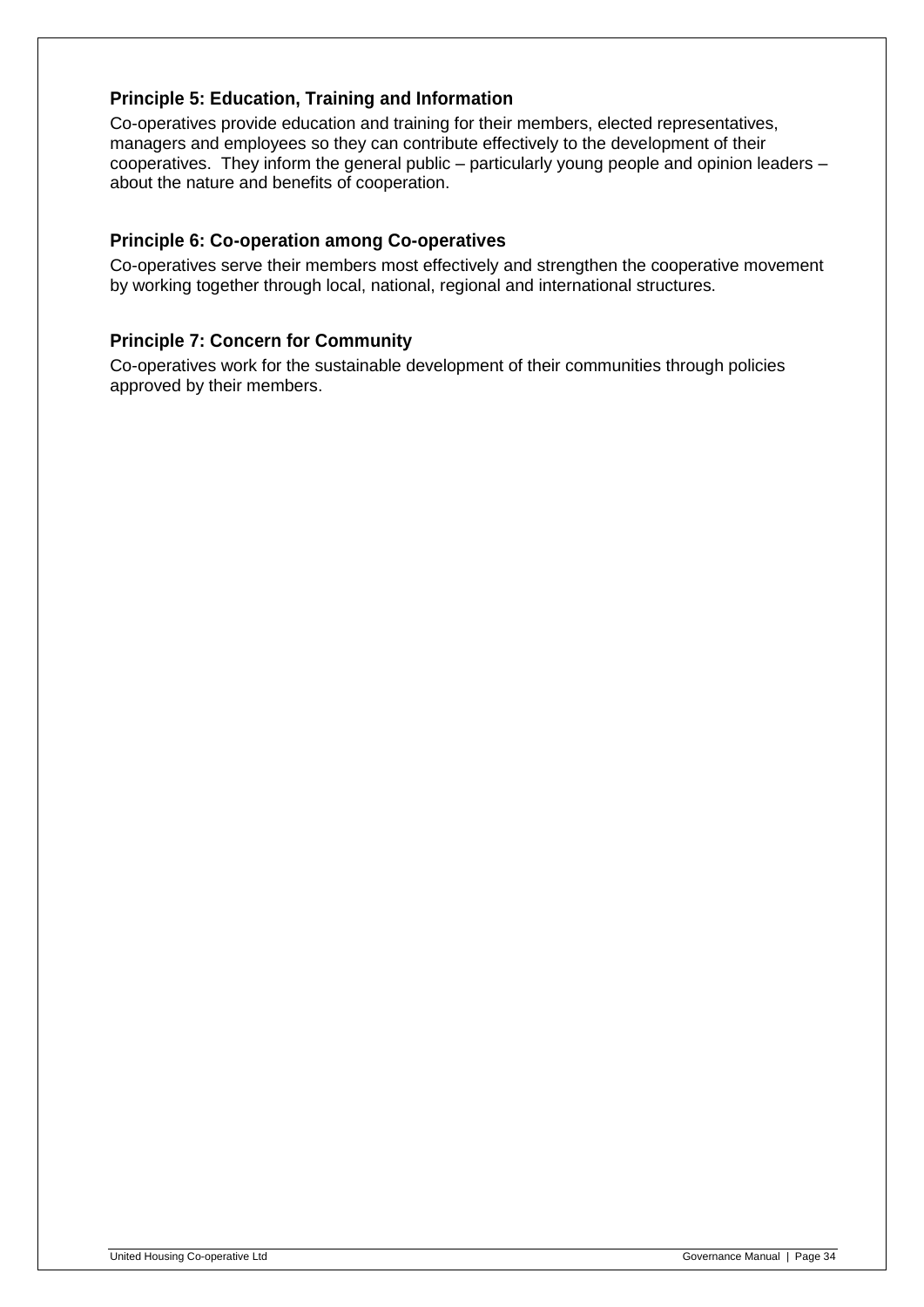# Schedule 3 – Agenda Setting & Attendance at Board Meetings

# 1. Agenda Setting

The Chairperson, in consultation with General Manager, is responsible for preparing the agenda for Board meetings and circulated to all directors at least seven days prior to scheduled meetings where possible.

The first item on the agenda is the agenda itself. The Chairperson should ask directors whether there are any further items to be added to the agenda. The Board may decide to re-order agenda items to enable important and urgent matters to be considered early in the meeting. If desired, the Chairperson may allocate time to each agenda item to ensure that all items are covered during the Board meeting.

When the agenda is completed, it is then adopted by the Board and no further agenda items are permitted during the meeting unless they are approved by the Chairperson.

Any items or issues that arise during the meeting which are not included in the agenda must be either delegated to a committee, board member or the General Manager, or noted for inclusion in the next Board meeting agenda.

# 2. Reports to the Board Meetings

Each Director who holds a portfolio and the General Manager should prepare a report for Board Meetings and circulate to other Board members via the General Manager up to 7 days in advance.

# 3. Attendance at Board Meetings

Regular attendance at the Co-operative's meetings is essential for the ongoing successful management and governance of the Co-operative.

# **Policy**

Board members are expected to demonstrate their commitment to the Co-operative by regularly attending Board meetings and participating in the various operations of the Board. Board members must attend at least 75% of Board meetings in a twelve month period.

## **Failure to attend**

Any director who does not attend 75% of Board meetings or three consecutive Board meetings in a twelve month period without prior notice to the Board shall surrender their right to be a director.

Where a director fails to meet the attendance requirement but wishes to remain on the Board, the director will be invited to submit their case to the Board at the next Board meeting. The director will be entitled to speak to this item, but will not be entitled to vote on it. The Board will decide what action to take regarding that director's future position as a director.

If the Board decides that termination is justified, the Board may suspend that director's membership of the Board. Where the director, having been suspended from the Board, wishes to contest their suspension, they should utilise the disputes procedure as outlined in Rule 10 of the Co-operative's Constitution.

A director whose membership has been terminated shall retain the right to stand again at the next Annual General Meeting.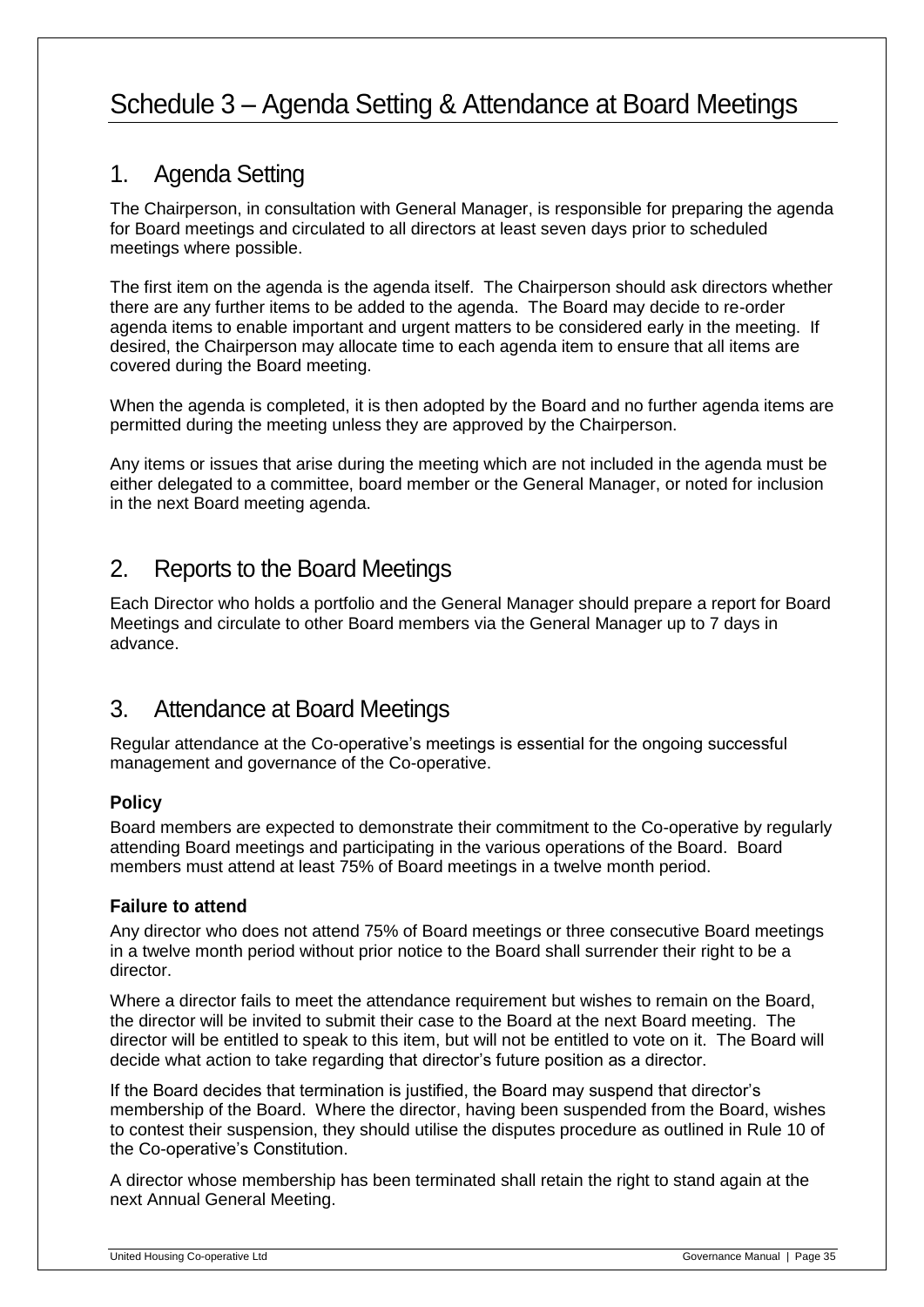The Board may also remove any person from any committee or sub-committee of the Board for any reason, including but not limited to non-attendance.

When any person has been removed from the Board or from any committee under this provision, the Board or committee will promptly initiate a process to recruit a new director and/or committee member.

### **Procedure**

The General Manager is responsible for notifying members of forthcoming Board meetings no later than ten working days before the date set for the Board meeting where possible.

The Chairperson is responsible for monitoring the attendance of each Board member and to issue a warning when appropriate.

# 4. Director Reimbursements

Directors are entitled to claim all legitimate expenses related to their directorship responsibilities, including travel, telephone, internet expenses and childcare.

Director reimbursements will be paid upon presentation of receipts on a bi-monthly basis. Any exceptional claims for additional reimbursements to be submitted individually.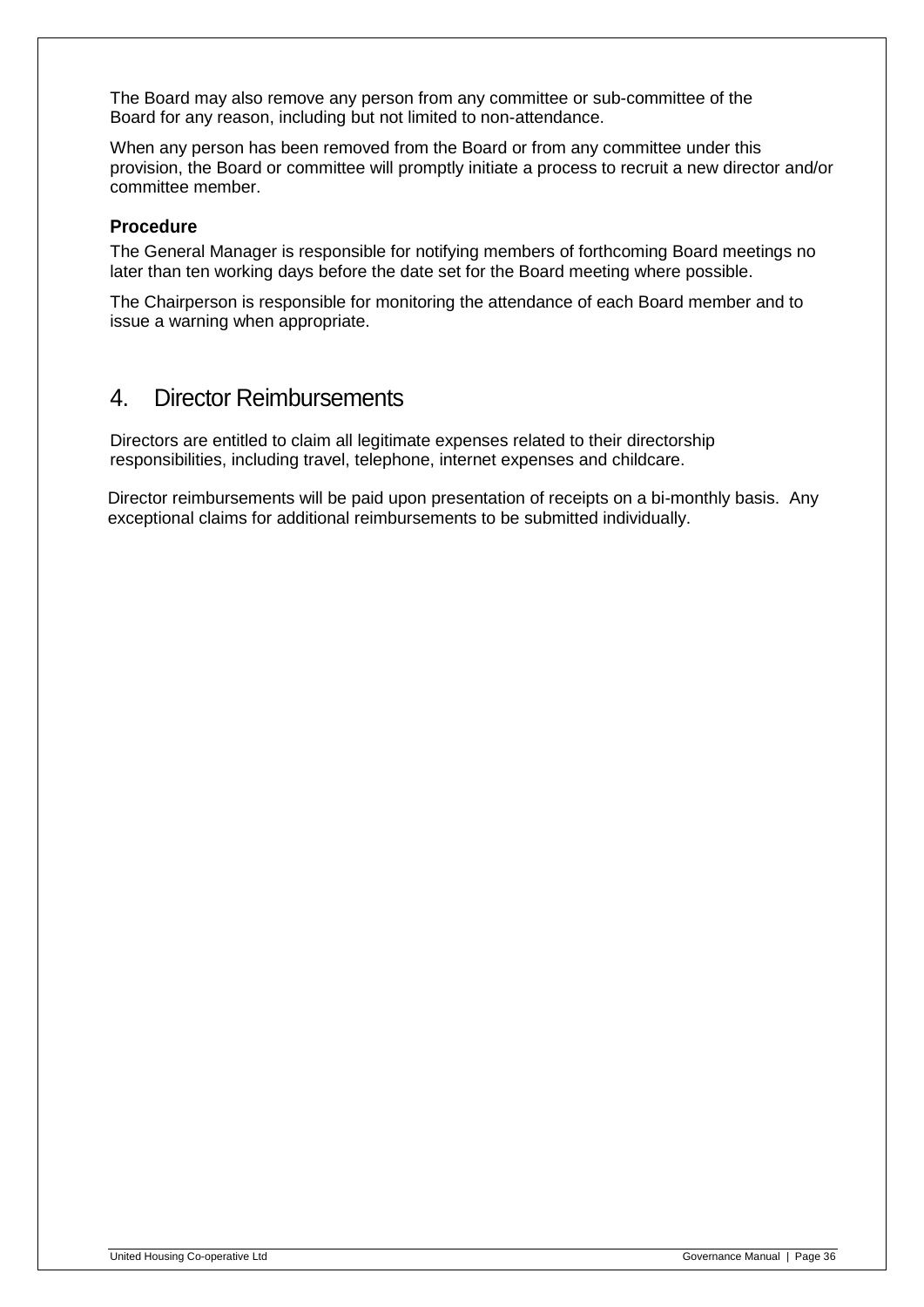# Schedule 4 – Conduct, Professional Development & Decision Making at Board Meetings

# **Code of conduct**

The Co-operative has formally adopted a code of conduct which promotes ethical and responsible decision making by directors and a separate code of conduct relevant to the day to day conduct of employees.

The code of conduct for directors reflects the high standards of honesty, integrity, fairness and equity expected of all Co-operative directors.

Every member of the Board is expected to comply with the code of conduct and act in the best interests of the Co-operative as a whole.

# **Code of conduct for directors**

A director of the Co-operative must:

- endeavour to ensure that the Board fulfils its key purpose of safeguarding the interests of the Co-operative;
- seek to understand the expectations of members and other important stakeholders and endeavour to fulfil them when deciding upon the best interests of the Co-operative;
- **seek to ensure that all members are treated fairly according to their rights;**
- aim to attend all Board meetings;
- be prepared to accept collective responsibility and implement the decisions of the Board as a loyal member of the Board;
- use care and diligence in fulfilling the functions of office and exercising the powers attached to that office;
- comply with relevant laws, regulations and codes of practice and should endeavour to ensure that the Co-operative complies with the laws governing its operations;
- **•** honour obligations and commitments;
- pay particular attention to the environment, occupational health and safety, workplace relations and equal opportunity in evaluating the interests of the Co-operative.
- Accept the General Manager's role in managing the operational affairs of the Cooperative.

# **Conduct at Board Meeting**

Directors must act in a professional and courteous manner during Board meetings which includes the following:

- All remarks and comments from directors must be addressed through the Chairperson;
- Directors must not speak to each other whilst somebody else is addressing the Board meeting;
- Directors may only leave a Board meeting when absolutely necessary or when there is a scheduled break; and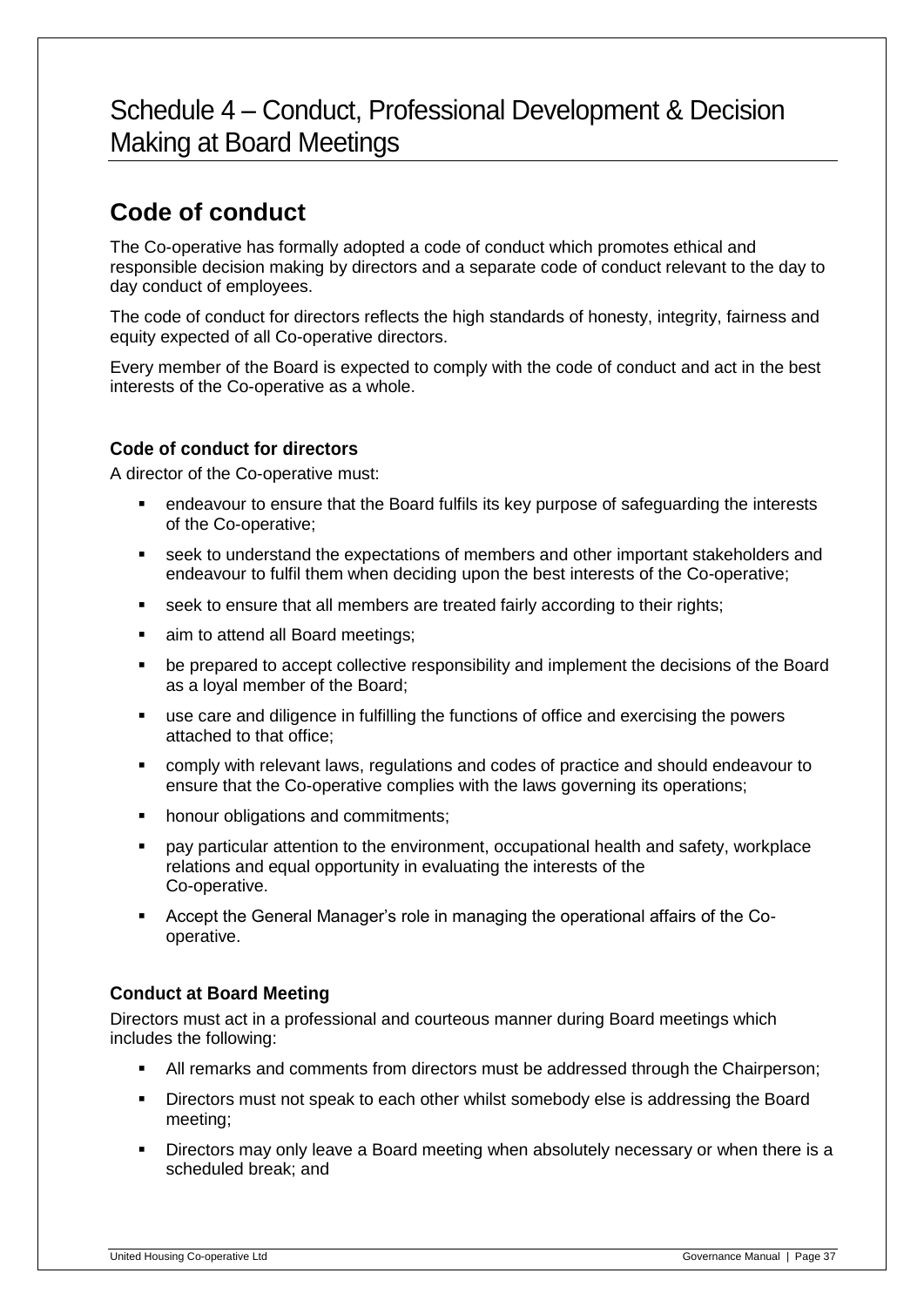- Raised voices or aggressive behaviour will not be accepted by the Board and should this behaviour occur, the Chairperson may take appropriate measures including any of the following:
- Ask the particular director to stop the behaviour;
- Ask the particular director to leave the Board meeting; or
- Call a break and/or stop or adjourn the Board meeting.

# **Professional development**

The Co-operative makes every effort to recruit directors whose skills and experiences will benefit the operations of the Board and the Co-operative as a whole.

The Co-operative aims to provide directors with the required resources and support to enable directors to fulfil their roles to the best of their ability.

Directors must regularly appraise their individual skills, knowledge and expertise and make a commitment to professional development in their role.

### **Induction**

Following the appointment of a new director to the Board, the Chairperson and General Manager is responsible for arranging an induction process for the new director.

## **Training and Support**

Directors are encouraged to attend training programs which enhance their skills as directors and in particular training on governance, finance and legislation relevant to the Co-operative. Directors should discuss their need for any general support and training with the Chairperson and/or the General Manager.

The costs of training and support programs will be borne by the Co-operative.

### **Decision Making At Board meetings**

Directors are expected to develop an informed opinion of all matters on the agenda for discussion at Board meetings. At Board meetings, the Board will endeavour to reach a decision on various issues through discussion and consensus.

The Chairperson will ask one director to submit a recommendation in relation to a specific item of business and seek to achieve consensus on the matter and request all Directors to endorse the recommendation.

Where opinions differ on a recommendation the chairperson may call for a formal motion, including a mover and seconder for the motion, and a majority vote from all directors through a show of hands. Each director has one vote. The Chairperson may only exercise his/her vote in the event of a tied vote.

A director may request that matters of a highly confidential nature be resolved through a ballot or silent vote.

Where a decision is made by the Board, the following questions should then be addressed if applicable:

- **Specific action:** What is to be done, why and with what expected result?
- **By whom:** Who is responsible?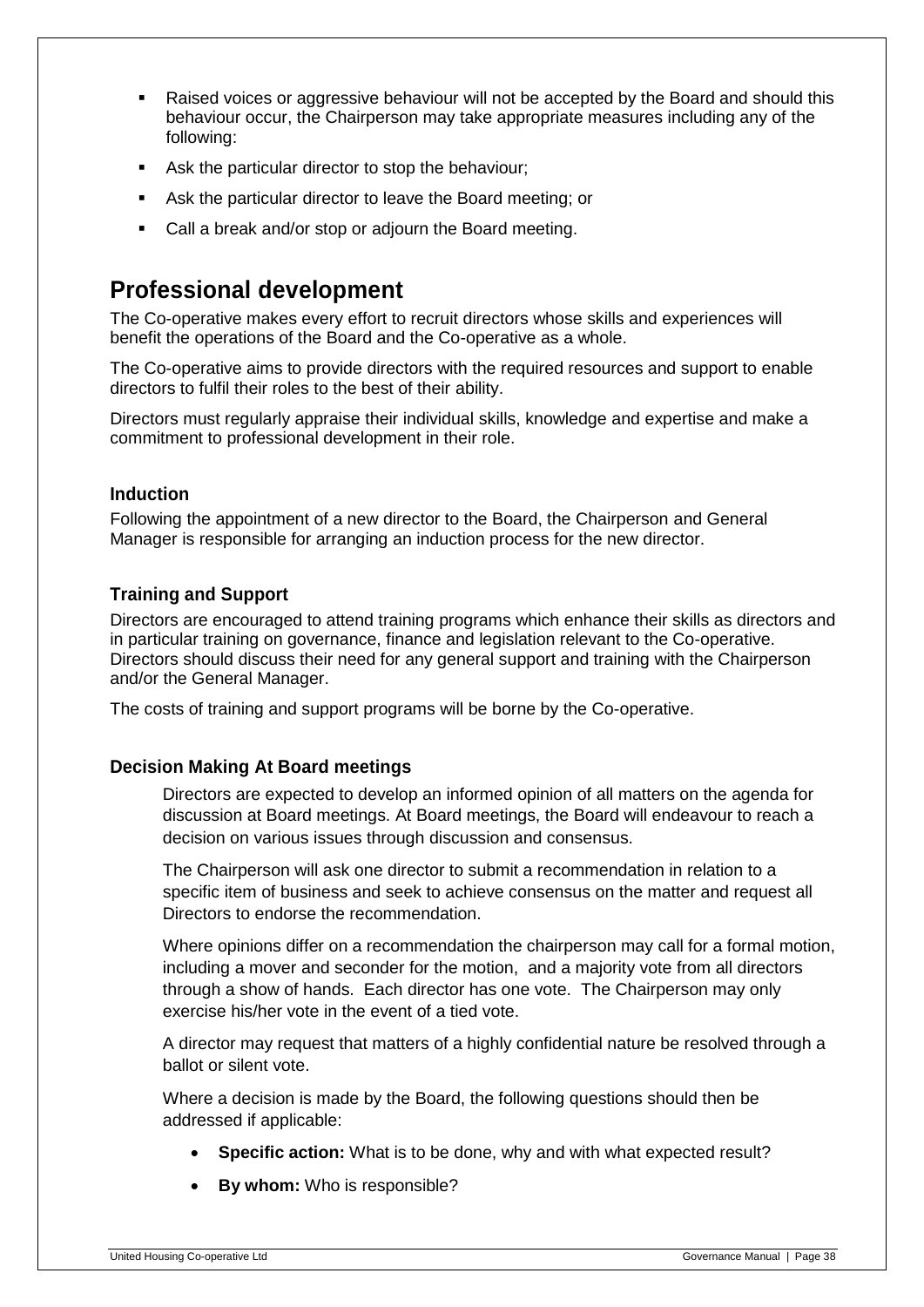- **By when:** When is the action to be undertaken?
- **At what cost:** Will the action cost money, and if so, what is the maximum that can be spent without further Board approval? This applies only where there is not a relevant and existing budget expenditure item.

## **Outside of Board meetings**

In order to transact the business of the Co-operative more efficiently, the Board may make decisions outside of Board meetings. In such situations, the following procedure must be followed:

- A written recommendation will be circulated to all directors.
- Each director must indicate his or her acceptance or rejection of the recommendation by return email or in writing with a signature (an electronic signature is sufficient). Voting rights as per-the Constitution.
- A time frame will accompany each recommendation. The resolution is approved when the last director required for a majority responds in writing within the time frame.
- All circulated motions and votes must be recorded in the minutes of the Board meeting as soon as possible after circulation.
- Resolutions may be circulated using emails or letters.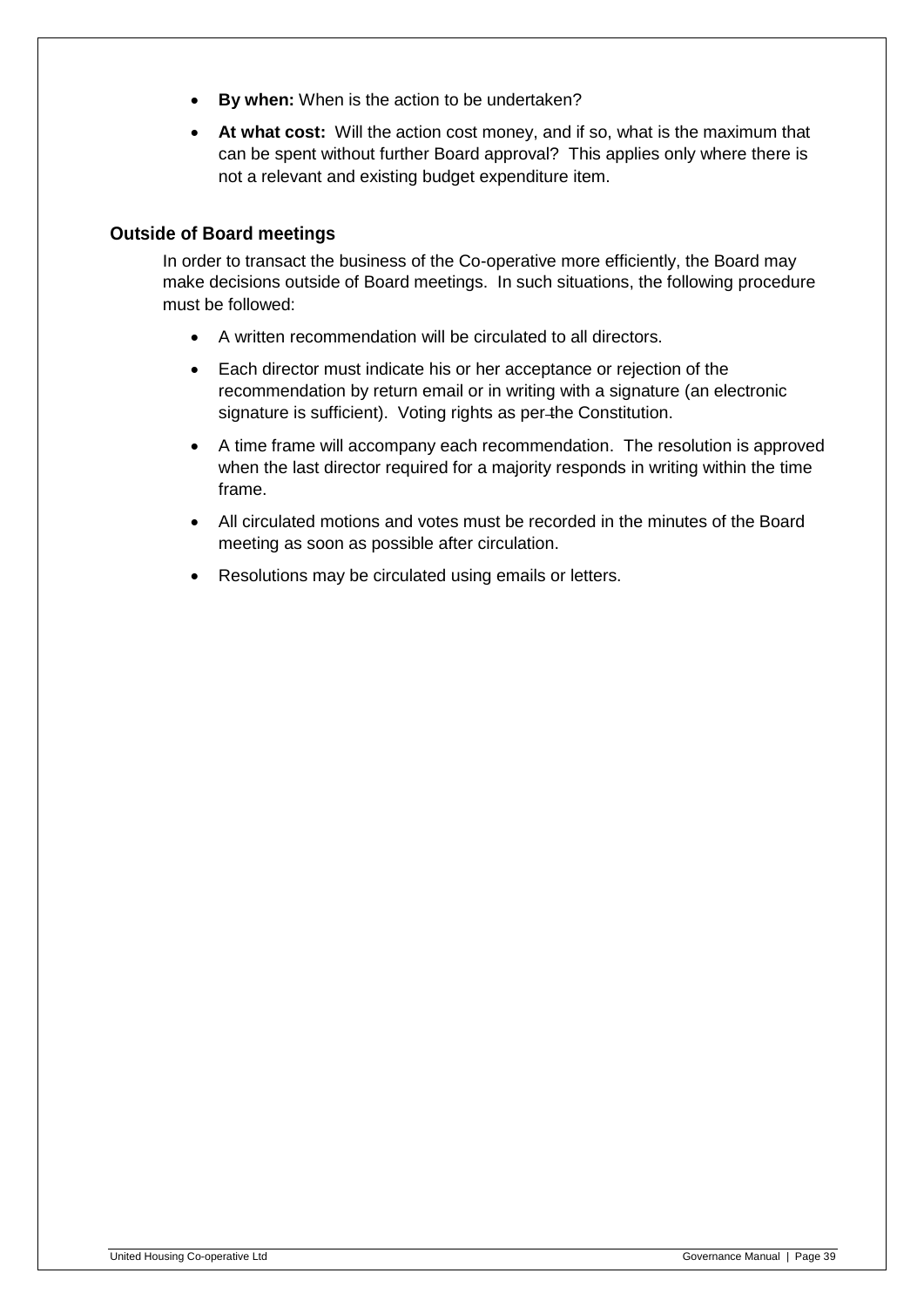# Schedule 5 – Board Minutes

## **Board Minutes**

Minutes provide a legal history of the Co-operative and its decision making processes. It is important to note that the official Minutes of meetings are legal documents and can be subpoenaed at any stage as legal evidence. They must therefore be true and correct.

Minutes of meetings should record issues raised or discussed, decisions considered and made, motions presented and moved, and actions agreed upon. All decisions on motions should be recorded whether they are accepted or rejected.

Minutes should be a factual and objective account of matters dealt with by the Board. Where any item is deemed to be confidential, the Board should ensure that confidentiality is not broken or compromised by inappropriate wording in the Minutes.

The commencement and closing times of the Board meeting should be recorded in the Minutes.

The General Manager must ensure that Minutes are authorised and maintained in a folder available for members or public viewing except in the case of confidential matters.

All Board members are responsible for checking that Minutes are a true and correct account of the meeting.

### **Minutes of the previous meeting**

Minutes of the current meeting must record any amendments, additions or deletions that result from discussion on the Minutes of the previous meeting.

The Minutes of the previous meeting must be accepted and confirmed by the Board as a true and correct record of the previous meeting.

Where any amendments have been made to the Minutes as submitted, these amendments should be noted in the Minutes of the current meeting.

## **Authorisation of Minutes**

The Chairperson should check the draft Minutes of the Board meeting within seven days of the meeting if possible.

The Chairperson is required to sign the Minutes of the previous meeting as a true and correct record of proceedings.

The Chairperson is responsible for the form of the Minutes, proper confirmation of their accuracy and completeness and must check that no unauthorised alterations have been made. Authorised alterations to the Minutes are those approved by formal motion at the following meeting prior to confirmation.

The Chairperson signs the official Minutes only after they have been confirmed by the Board at the subsequent meeting. They must not be signed before being confirmed by a proposer, seconder and carried by vote. After signing, they should then be inserted into the Minute folder.

### **Distribution of Minutes**

Draft Minutes are to be distributed as soon as practicable after a Board meeting to ensure actions agreed upon are undertaken before the next meeting. Authorised minutes of the Board Meetings should be available to the broader membership via the Co-operative web page or via the post, upon request.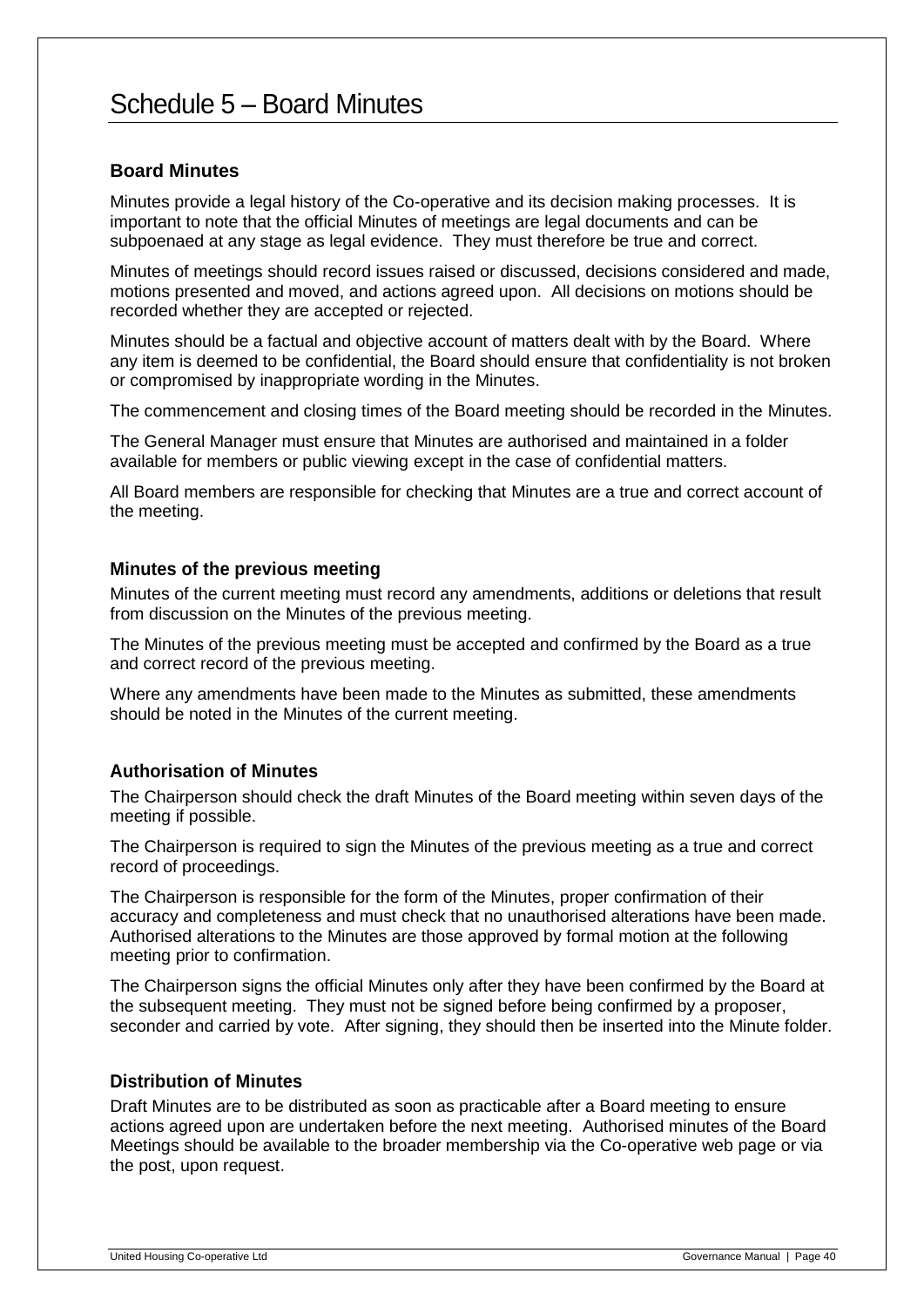## **Matters arising from the Minutes**

Matters arising from the Minutes of the previous Board meeting should be listed in the current meeting agenda and then be dealt with one by one.

If any matters arising from the Minutes of the previous Board meeting are major items for discussion, they should have been included in the agenda by the person(s) responsible for preparing the agenda prior to distribution to directors. If any matters are deferred to be dealt with under particular reports or general business, they should also be recorded in the Minutes. Any motions or decisions that result from discussion regarding matters arising from the Minutes of the previous Board meeting should be noted in the Minutes, together with the mover and seconder of the motion and the result of the subsequent vote.

## **Board reports**

Reports to the Board should be attachments to the Minutes. It is important that the Board 'knows what it needs to know' and ensures that reports to the Board contain factual information together with interpretation and commentary that introduce validated and costed recommendations for Board decisions and actions.

Reports to the Board should focus on the governance role and function, and not management or operational detail.

Where a report to the Board is deemed to contain insufficient information to enable a considered Board decision, the matter should be returned to the source of the report with specific instructions from the Board as to the nature and extent of further information that is required to enable a considered decision. Such further information may relate to historical evidence or comparison, priorities, costing and rationale for recommendation.

Where at all possible, reports should be provided to directors seven days prior to the Board meeting.

### **General business**

General business may include an item for reflection or informal discussion. General business items should be matters for Board attention or decisions and should not include management or operational matters unless necessary.

Where insufficient time is available for any item, the item should be deferred to the next Board meeting by inclusion in the agenda for the next meeting or referred to the Business Manager or relevant committee for exploration and inclusion in their report to the next Board meeting.

### **Next meeting**

The date, time and venue of the next Board meeting is agreed upon and noted together with any particular items to be included in the agenda for the next meeting. The time of the closure of the Board meeting should be noted.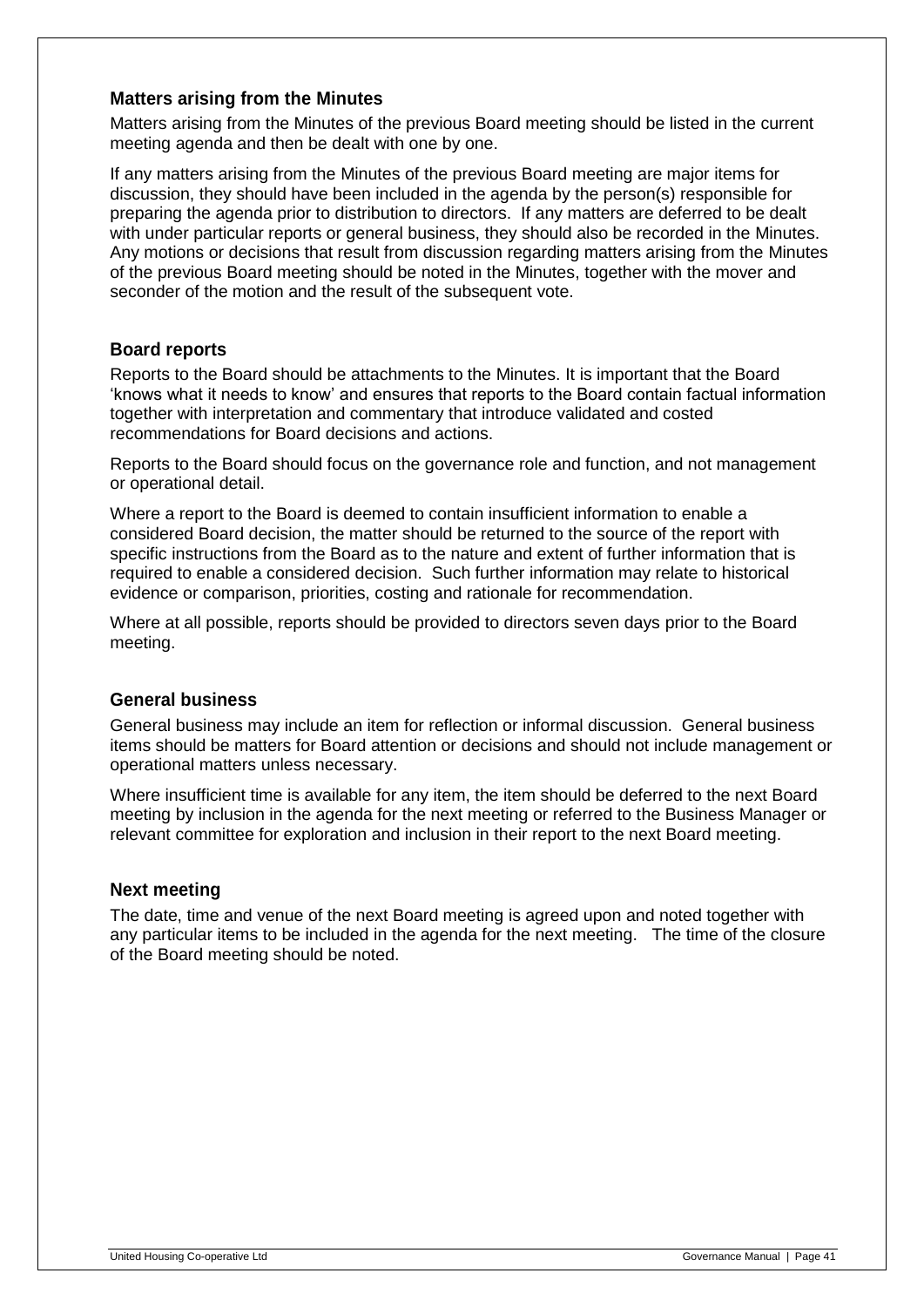# Schedule 6 – Board Performance

## **Board performance**

On a biennial basis, the Board will conduct a self-evaluation to assess its own performance. In general, the Board's effectiveness will be measured against:

- Quality of meetings held;
- Conduct of individual directors;
- **Progress in achieving the Co-operative's strategic objectives;**
- Quality of policy making;
- Quality of decision making;
- **Compliance with legal and statutory obligations; and**
- Planning for the future.

Questions that the Board may consider in the process of self-reflection include:

**Is the Board the right size?**

As the Co-operative changes and grows, so too do the requirements of the Board.

#### **How balanced is the Board?**

Is there a good mix of skills and interests? Is there a gender balance?

#### **How representative is the Board?**

Does the Board include different voices? If the membership includes people from a variety of ages, family types, nationality and ethnic background, does the Board represent this diversity?

### **Does the Board have adequate skills?**

Does the Board have a good range of skills to meet the demands of good governance and if not is it prepared to obtain these skills through careful selection of independent directors or advisors?

### **Director performance**

A director's performance will be measured against:

#### **An ability to work co-operatively**

Although diversity of viewpoints should be actively encouraged, it is important to know how to work co-operatively and reach consensus on key issues. A director should be able to avert conflict by developing creative solutions that are inclusive of a range of viewpoints.

### **A personal commitment to the Co-operative's vision and values**

Directors must be committed to the Co-operative's mission and are prepared to work to achieve its objectives.

#### **An ability and willingness to donate**

Directors must be able to provide their time, expertise, contacts and influence.

### **Fulfilling the director's responsibilities and duties**

Directors must effectively fulfil their responsibilities and duties as agreed.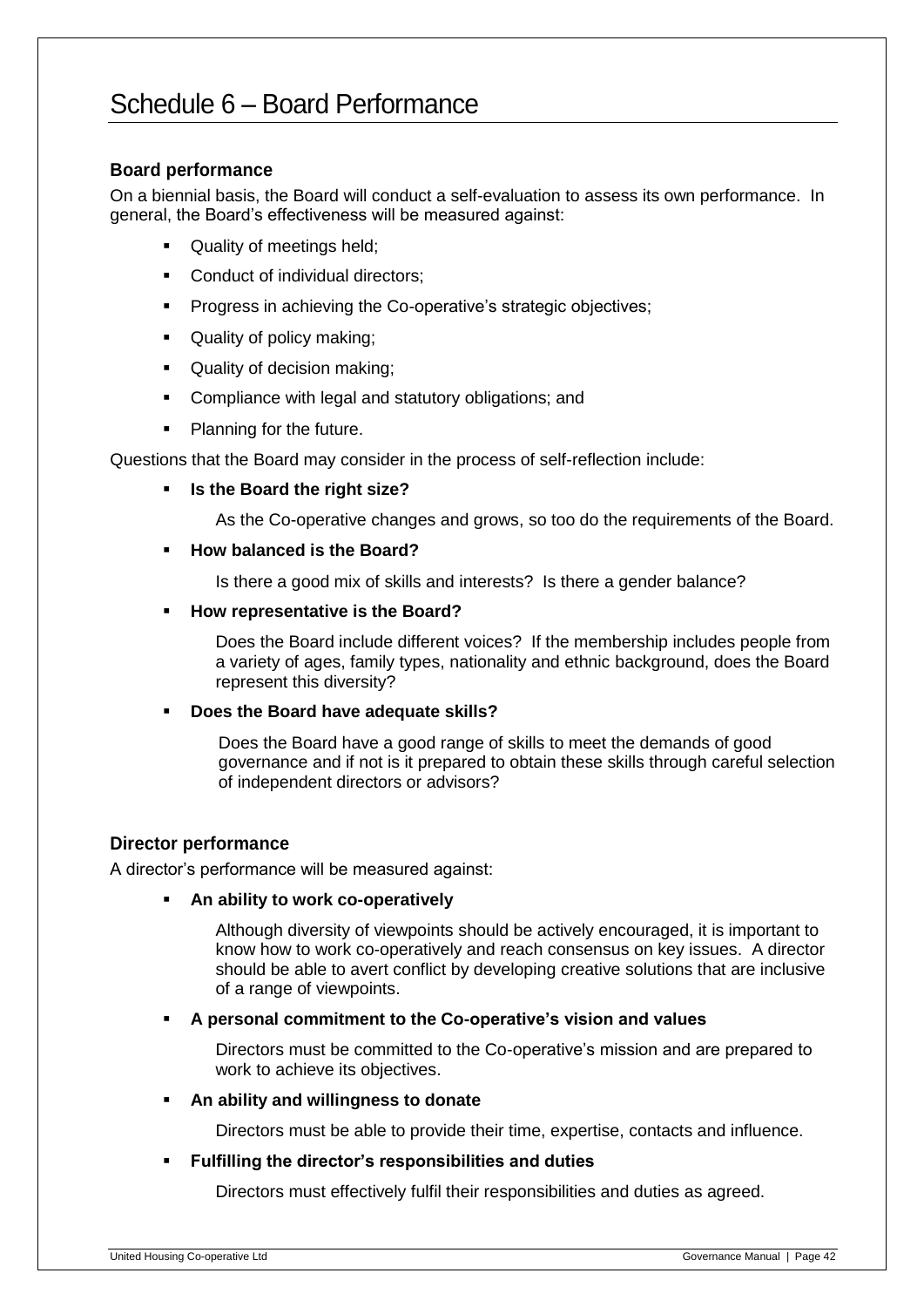An effective Board requires all directors to know and understand the nature and extent of their authority and status in order to fulfil their duties and obligations.

Individual directors should conduct a self-evaluation of their ability and willingness to:

- understand;
- **•** enquire;
- make judgements;
- **I** listen to others;
- **express opinions;**
- **•** put the interests of the Board before their own;
- **question uncertainties;**
- be cautious and conservative as well as at other times take calculated risks and be entrepreneurial;
- **admit ignorance;**
- **F** remain in a governance role and not attempt to manage the Co-operative's operations;
- **assess information; and**
- arrive at a reasoned decision.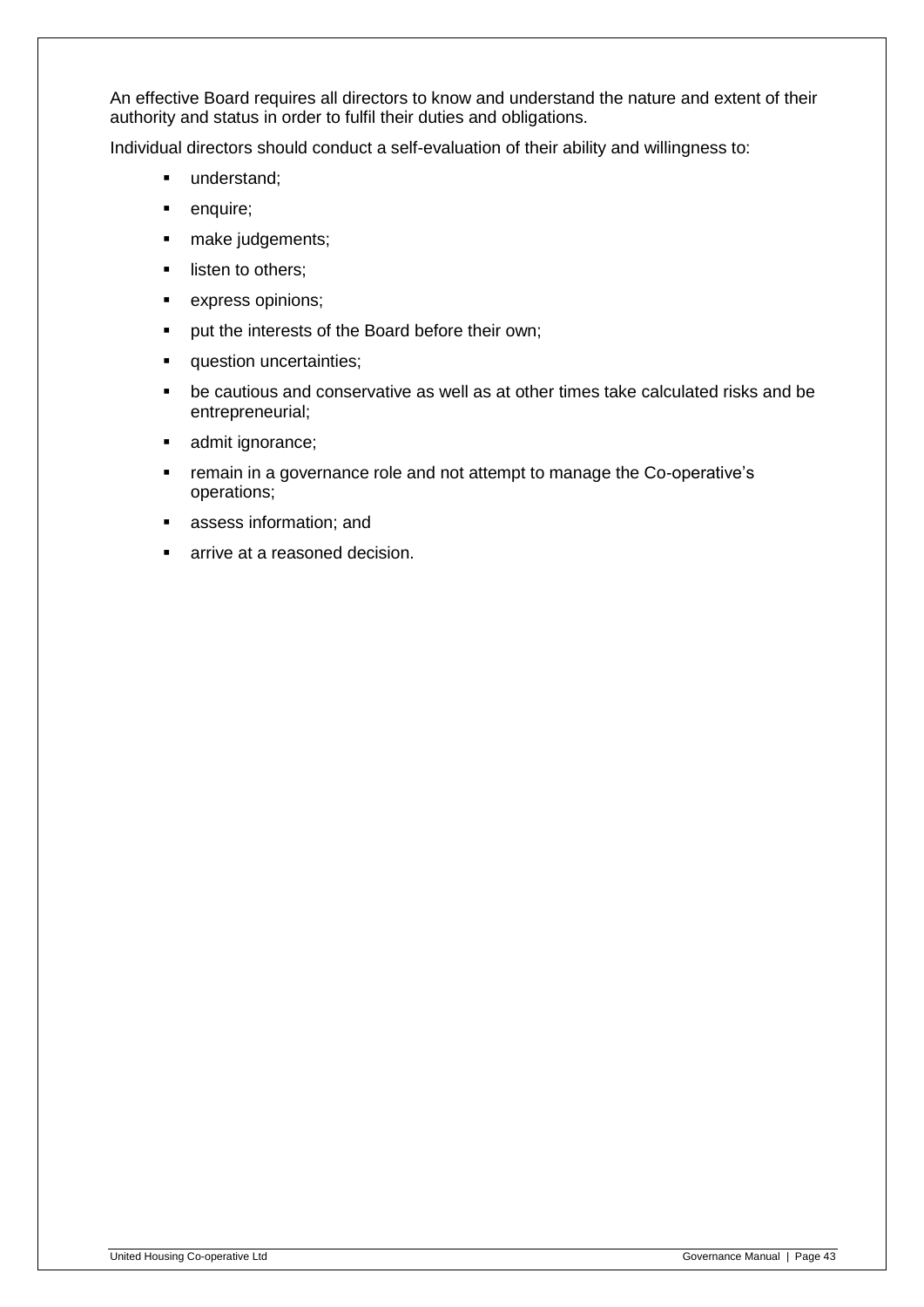# Schedule 7 – Committees of the Board

| <b>Committee</b>                                                            | <b>Core Membership</b>                                                                                                                                       |
|-----------------------------------------------------------------------------|--------------------------------------------------------------------------------------------------------------------------------------------------------------|
| <b>Finance and Audit Committee</b>                                          | Independent Director - Finance, Deputy<br>Director Finance, Chairperson and General<br>Manager and Finance and Administration<br>Co-ordinator by invitation. |
| <b>Compliance and Risk Committee</b>                                        | Independent Director - Legal, Independent<br>Director - Finance, Deputy Director<br>Finance, Chairperson and General<br>Manager (Ex-officio)                 |
| <b>Property Management and Maintenance</b><br>Committee                     | Director – Property Management and<br>Maintenance, Chairperson, Property<br>Manager and General Manager.                                                     |
| <b>Tenancy Committee</b>                                                    | Director Tenancy, Director Member<br>Services, Tenancy & Maintenance<br>Coordinator and Members.                                                             |
| <b>Tenant/Member Selection Sub-Committee</b>                                | Director Tenancy, Tenancy & Maintenance<br><b>Coordinator and Tenancy Committee</b><br>members.                                                              |
| <b>Policy Committee/ Forums</b>                                             | Director Policy, Chairperson, General<br>Manager and Members.                                                                                                |
| <b>Property Development Committee</b>                                       | Independent Director Finance, Director -<br>Property Management and Maintenance,<br>Chairperson, Property Manager, General<br>Manager and members x 2.       |
| <b>Member Services Committee</b>                                            | Director Member Services, Member<br>Services Officer and members.                                                                                            |
| <b>Members Action Group Sub-Committee</b><br><b>Members Works Committee</b> | All members                                                                                                                                                  |

### **Staff Recruitment Committee**

In the event of a staff vacancy, a Staff Recruitment Committee consisting of the Chairperson General Manager and up to two other Directors would be established. The Board reserves the right to engage an employment consultant or Employment Agency.

## **Responsibilities**

The Board shall clearly define the terms of reference for each Committee including their composition, roles, responsibilities and the boundaries of their authority.

The purpose of committees is to deal with specific activities or projects delegated to them by the Board. They may make recommendations to the Board.

Committees must follow the Co-operative's rules and policies. They may not change the Cooperative's policies or make decisions about the Co-operative's organisational structure.

Committees are expected to work closely with the General Manager and other staff, and are required to report back to the Board on all important matters.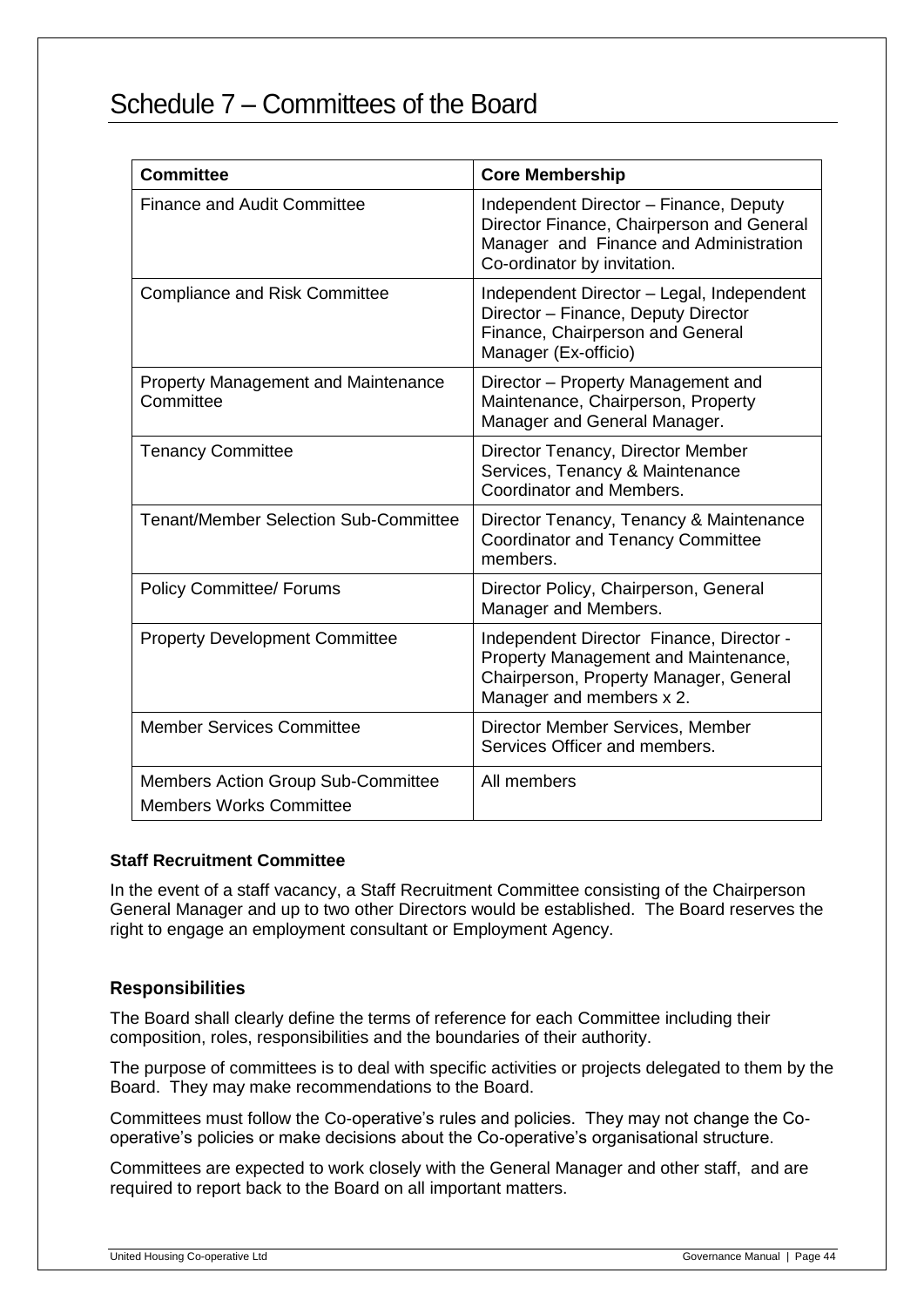# **Structure**

All Committees shall include at least one director and in most instances one staff member.

In most situations, only members of the Co-operative, staff or independent directors should serve on a Committee. The Board may, from time to time, co-opt non-members to serve on a Committee in order to bring additional skills, experience or networks to the Co-operative.

The Board has control over the tenure and membership of all Committees.

## **Meetings and operations**

A Director who is a member of a particular Committee would normally assume responsibility for chairing meetings and reporting to the Board.

Committees cannot exercise authority over staff and may only delegate tasks to staff member outside their normal Position Description and subject to General Manager's agreement.

Committee members are required to sign a declaration of confidentiality where the Board deems it necessary.

## **Decision making**

A key role of any committee is to provide recommendations to the Board. Agreement on recommendations should be reached by consensus where possible. Decisions made by the Board override those of any Committee. The Co-operative should periodically review Committee reporting to the Board according to their terms of reference.

## **Review**

All Committees shall review their terms of reference annually including their membership and the results of their work and provide a report to the Board.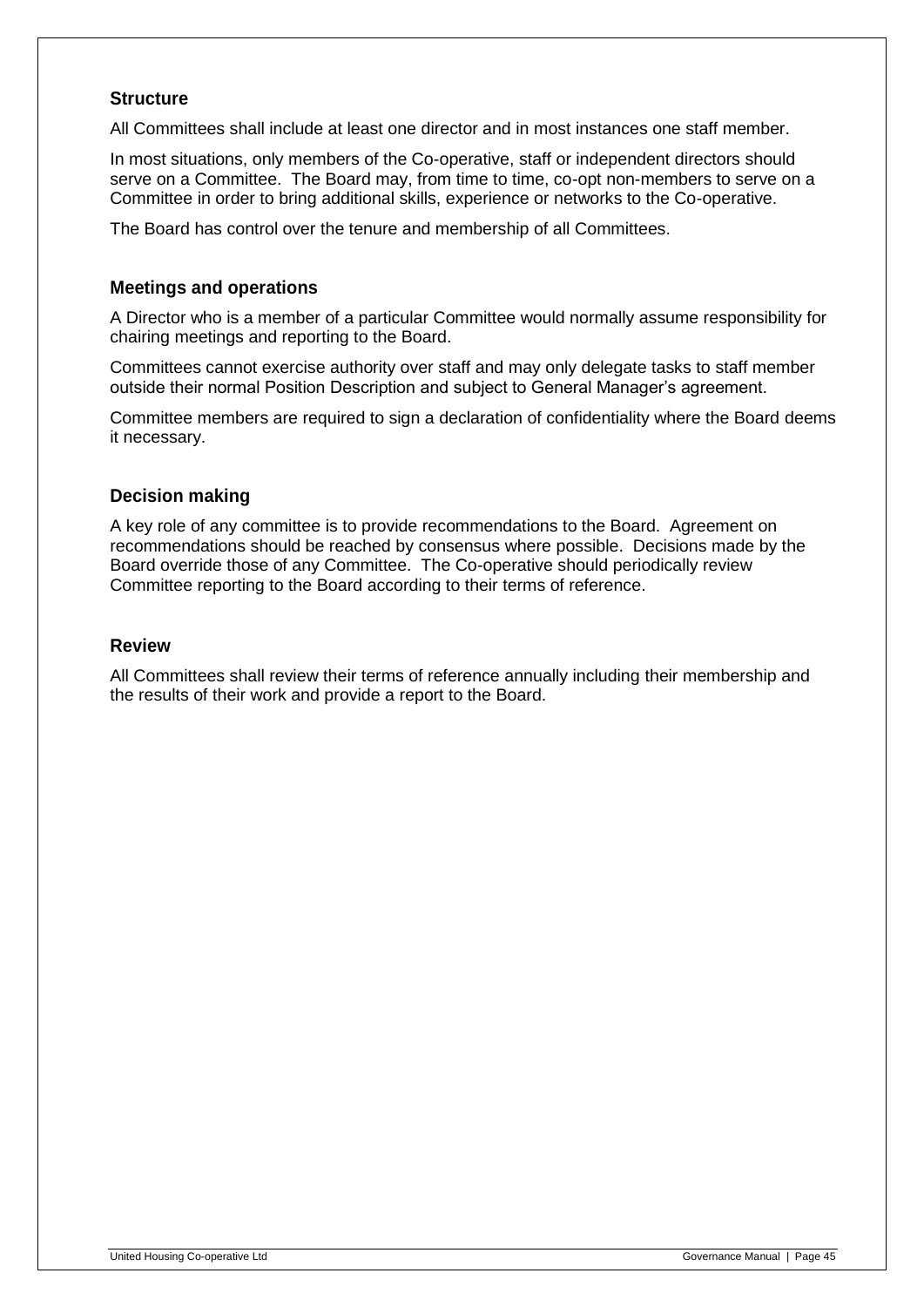# Schedule 8 – Compliance & Operational Plan

| <b>REQUIREMENT</b>                                                    | Auth.       | <b>Due</b><br><b>Date</b> | <b>Responsibility</b>                             | <b>Status</b> |
|-----------------------------------------------------------------------|-------------|---------------------------|---------------------------------------------------|---------------|
| 6 Monthly Financial Summary & Statement                               | <b>DHHS</b> | $14th$ Jan.               | Finance/Admin.                                    |               |
| Maintenance Report                                                    | <b>DHHS</b> | 14 Jan.                   | <b>Property Manager</b>                           |               |
| <b>Annual Information Statement</b>                                   | <b>ACNC</b> | $31st$ Jan.               | Finance/ Admin.&<br>Manager                       |               |
| <b>BAS Return</b>                                                     | <b>ATO</b>  | $29th$ Feb.               | Finance/Admin.                                    |               |
| <b>Strategic Plan Review</b>                                          | Internal    | March                     | Chairperson and<br><b>General Manager</b><br>(GM) |               |
| Commence annual budget process                                        | Internal    | April                     | <b>GM</b>                                         |               |
| <b>BAS Return</b>                                                     | <b>ATO</b>  | $28th$ Apr.               | Finance/Admin.                                    |               |
| Review Asset Management Plan                                          | Internal    | April /<br>May            | GM & Prop. Manager                                |               |
| <b>Finalise Annual Budget</b>                                         | Internal    | June                      | GM & Finance Com.                                 |               |
| 6 Monthly Financial Summary & Statement                               | <b>DHHS</b> | $14th$ July               | Finance/Admin.                                    |               |
| Maintenance Report                                                    | <b>DHHS</b> | $14th$ July               | <b>Property Manager</b>                           |               |
| Review Risk Management Plan                                           | Internal    | 21 <sup>st</sup> July     | Compliance & Risk<br>Com.                         |               |
| <b>BAS Return &amp; Group Certificates.</b>                           | <b>ATO</b>  | $28th$ July.              | Finance/Admin.                                    |               |
| <b>NAHA Report</b>                                                    | <b>DHHS</b> | $31st$ July               | Finance & Admin<br>Coord & Manager                |               |
| Annual Staff Performance Appraisal                                    | Internal    | Aug.                      | <b>GM</b>                                         |               |
| Review of KPMs on operational matters for<br>last financial year      | H.R.        | Aug.                      | Prop. Mg,<br>Finance/Admin                        |               |
| Self-Assessment Against Objectives &<br>Targets against Business Plan | H.R.        | Aug.                      | <b>GM</b>                                         |               |
| <b>Summary of Complaints</b>                                          | H.R.        | Aug.                      | <b>GM</b>                                         |               |
| <b>Annual Business Plan</b>                                           | H.R.        | Aug.                      | <b>GM</b>                                         |               |
| <b>BAS Return</b>                                                     | <b>ATO</b>  | $28th$ Oct.               | Finance/Admin.                                    |               |
| Performance Against Performance<br><b>Standards</b>                   | H.R.        | Dec.                      | GM, Prop. Manager &<br>Finance/Admin.             |               |
| Annual Report - Small Co-operatives<br>Final report                   | CAV         | After<br><b>AGM</b>       | GM & Finance/<br>Admin.                           |               |
| <b>Audited Financial Accounts</b>                                     | H.R.        | After<br><b>AGM</b>       | GM & Finance/<br>Admin.                           |               |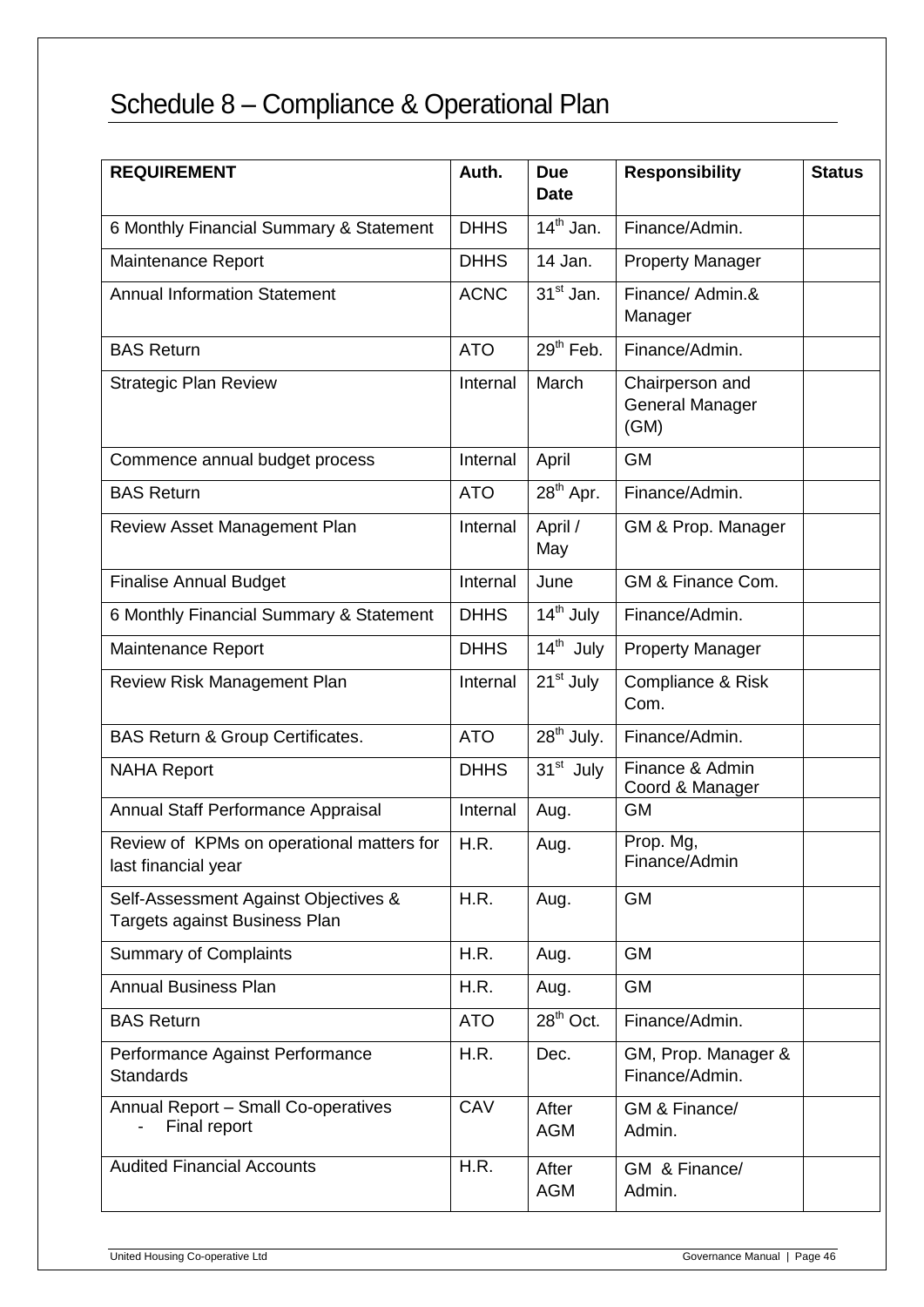| <b>Financial Performance Report</b> | H.R.        |                | $24th$ Dec.   Finance & Admin. &<br><b>GM</b> |  |
|-------------------------------------|-------------|----------------|-----------------------------------------------|--|
| <b>Declarations</b>                 | <b>H.R.</b> | $24th$ Dec. GM |                                               |  |

# **OTHER**

- Tenant Register Under the DHHS General Lease, the Co-operative is required to maintain a comprehensive Tenancy Registrar of all member personal and income information - Refer Annexure B for specific requirements
- The Co-operative is required to seek permission of DHHS prior to undertaking maintenance works in excess of \$10,000.00 spent on one property. DHHS have 60 days to respond.
- Residential Tenancies Act compliance at all times.

### Abbreviations:

- ACNC Australian Charities & Not-for-profit Commission
- ATO Australian Taxation Office
- CAV Consumer Affairs Victoria
- DHHS Dept Health & Human Services
- GM General Manager
- H.R. Housing Registrar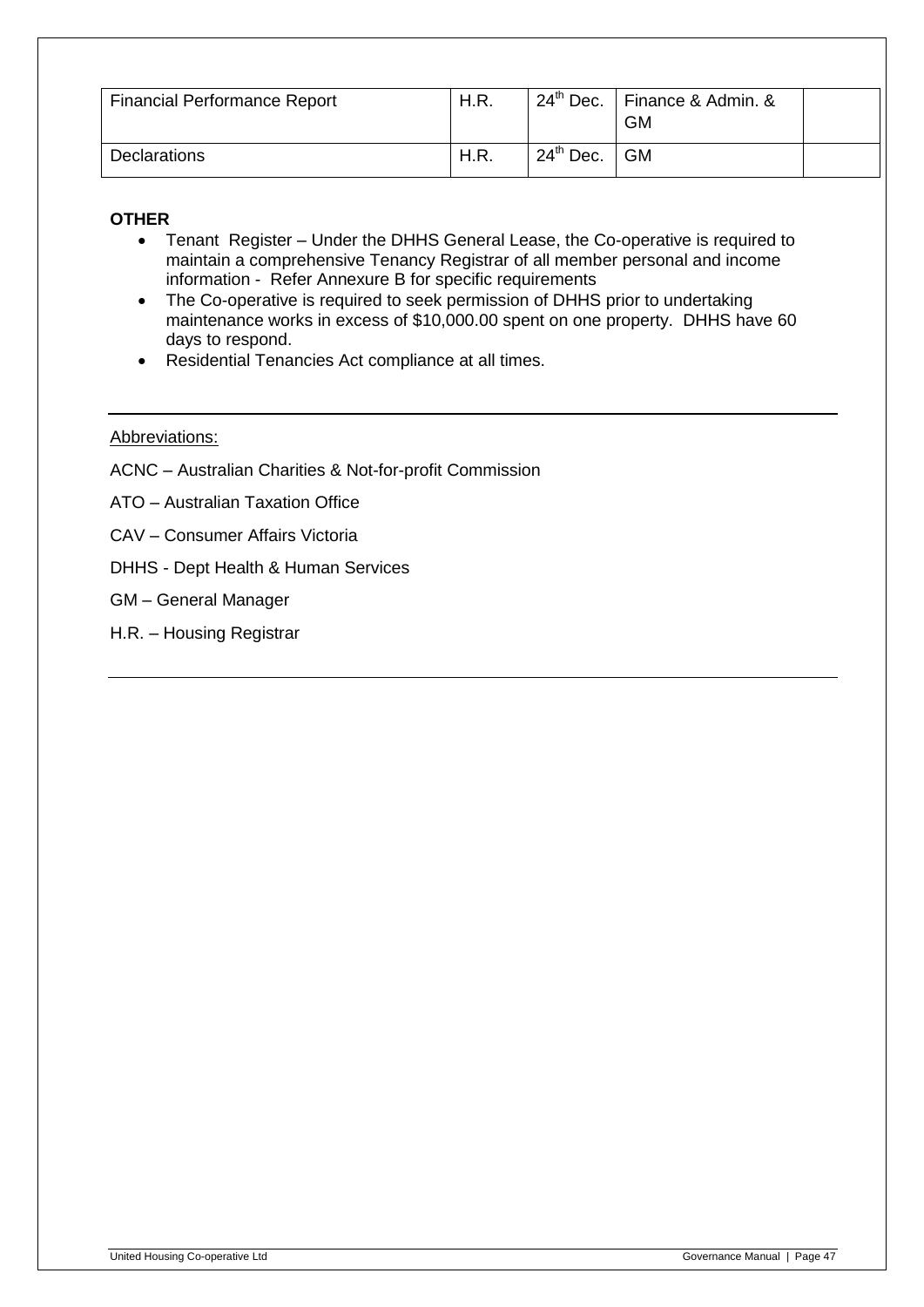# Schedule 9 – Complaints and Disputes Procedure

Where a person living with a disability is unable to fully participate in the Disputes and Complaints Procedure, he/she may contact a UHC staff member to arrange a third party or advocate supporting them through the process.

|    | <b>Step</b>                                                                                                                                                                                                                   | <b>Action</b>                                                                                                                                                                                                    |
|----|-------------------------------------------------------------------------------------------------------------------------------------------------------------------------------------------------------------------------------|------------------------------------------------------------------------------------------------------------------------------------------------------------------------------------------------------------------|
| 1. | A person (complainant) contacts<br>Staff Member or Director to discuss<br>an 'issue of concern'.                                                                                                                              | Staff Member enters into dialogue with the<br>person to determine the nature of the 'issue.'                                                                                                                     |
|    |                                                                                                                                                                                                                               | Residential Tenancy matters are referred to the<br>Maintenance & Tenancy Coordinator.                                                                                                                            |
|    |                                                                                                                                                                                                                               | The complainant is encouraged to resolve the<br>matter themselves with the other party, as the<br>first step.                                                                                                    |
| 2. | If after a period of 14 days of the first<br>contact, further attempts to resolve<br>the matter are unsuccessful, the<br>complainant needs to decide whether<br>they want to enter a formal process<br>to resolve the matter. | If yes, go to Step 3. If no, the matter lapses                                                                                                                                                                   |
| 3A | Where the issue is a membership or<br>constitutional matter, the complainant<br>is advised to enter a formal Disputes<br>Resolution Procedure, within a                                                                       | The designated staff person initiates a formal<br>Dispute Resolution process and sends a cover<br>letter and copy of Rule 13 of the Constitution to<br>the complainant and the second party.                     |
|    | further 7 days.                                                                                                                                                                                                               | (Refer Attachment 1: Rule 13 UHC<br><b>Constitution).</b>                                                                                                                                                        |
|    | <b>OR</b>                                                                                                                                                                                                                     |                                                                                                                                                                                                                  |
| 3B | Where the issue is a Complaint in<br>relation to the operation and/or<br>provision of housing services,<br>complainant is advised that they may<br>choose to enter a formal Complaints                                        | Designated Staff Member acknowledges the<br>complaint in writing and requests complainant to<br>complete 'Formal Complaint Lodgement Form'<br>and return to the designated Complaints Officer<br>within 14 days. |
|    | Procedure within a further 7 days.                                                                                                                                                                                            | <b>Refer Attachment 2: Complaint Lodgement</b><br><b>Form &amp; Privacy Statement)</b>                                                                                                                           |
| 4. | Complainant lodges an agreement to<br>participate in Dispute Resolution                                                                                                                                                       | Designated staff member acknowledges receipt<br>of dispute/complaint in writing within 7 days.                                                                                                                   |
|    | <b>Process</b><br><b>OR</b>                                                                                                                                                                                                   | Complaint is entered into the Co-operative's<br><b>Complaints Register.</b>                                                                                                                                      |
|    | <b>Complaints Process.</b>                                                                                                                                                                                                    |                                                                                                                                                                                                                  |
| 5. | GM and Board appoint a Mediator or<br>Complaints Officer in consultation<br>with the Complainant and other party.                                                                                                             | Chairperson responsible for organising process<br>of appointment.                                                                                                                                                |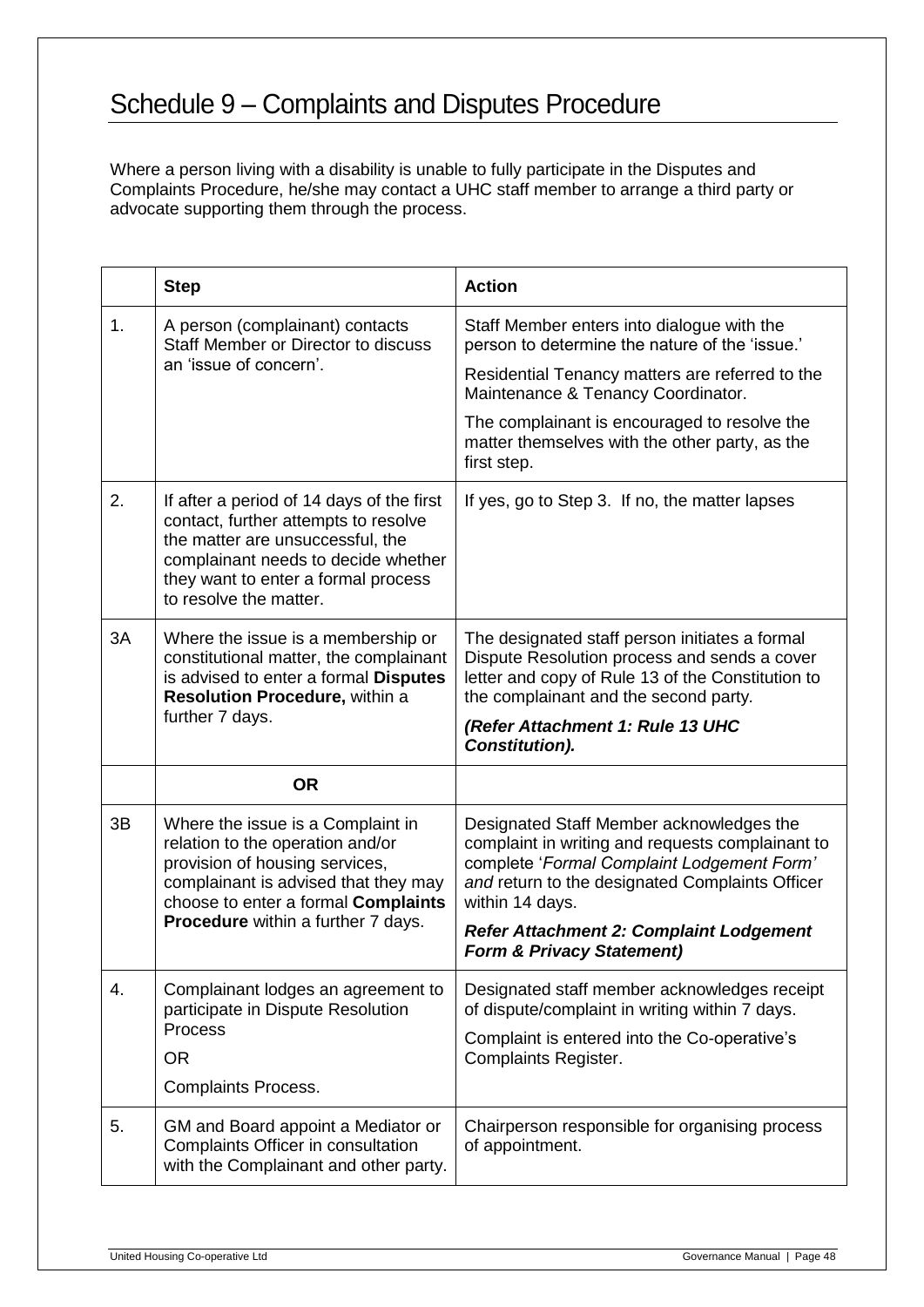| 6.  | Mediator / Complaints Officer seek to<br>obtain a resolution through<br>negotiation, investigation, discussion<br>and compromise within 14 days.                               | Mediator / Complaints Officer maintains a<br>confidential record of investigations.                                                                                                                                                                        |
|-----|--------------------------------------------------------------------------------------------------------------------------------------------------------------------------------|------------------------------------------------------------------------------------------------------------------------------------------------------------------------------------------------------------------------------------------------------------|
| 7.  | Outcome of investigation completed.<br>Complainant and second party<br>advised of outcome/action and<br>resolution of the matter within 14<br>days of investigation/mediation. | Mediator or Complaints Officer forwards<br><b>Complaints Outcomes and Closure letter</b>                                                                                                                                                                   |
| 8.  | Complainant not satisfied with the<br>resolution and requests to appeal the<br>decision.                                                                                       | Alternative staff member or Director reviews the<br>process followed in the process within a 14 day<br>period.                                                                                                                                             |
| 9.  | Advise complainant of outcome of<br>appeal process                                                                                                                             | Forward standard letter to both parties.                                                                                                                                                                                                                   |
| 10. | If after a period of 30 days of receipt<br>of Appeal letter, the matter is not<br>resolved it will be reported to the<br><b>Housing Registrar</b>                              | General Manager informs Registrar of Housing.                                                                                                                                                                                                              |
|     | And                                                                                                                                                                            | Complainant responsibility to follow through with<br>the matter                                                                                                                                                                                            |
|     | Complainant referred to:                                                                                                                                                       | and                                                                                                                                                                                                                                                        |
|     | Dispute Resolution Centre (DSC),<br>Registrar of Co-operatives (CAV)                                                                                                           | Co-operative responds as required                                                                                                                                                                                                                          |
|     | Or                                                                                                                                                                             |                                                                                                                                                                                                                                                            |
|     | Other relevant body for resolution.                                                                                                                                            |                                                                                                                                                                                                                                                            |
| 11. | Directives delivered from the Housing<br>Registrar to the Complainant and/or<br>UHC.                                                                                           | The Co-operative may apply to the Victorian Civil<br>and Administrative Tribunal to review a direction<br>by the Registrar of Housing pursuant to section<br>100 of the Housing Act 1983 (Vic) within a period<br>of 28 days after the direction is given. |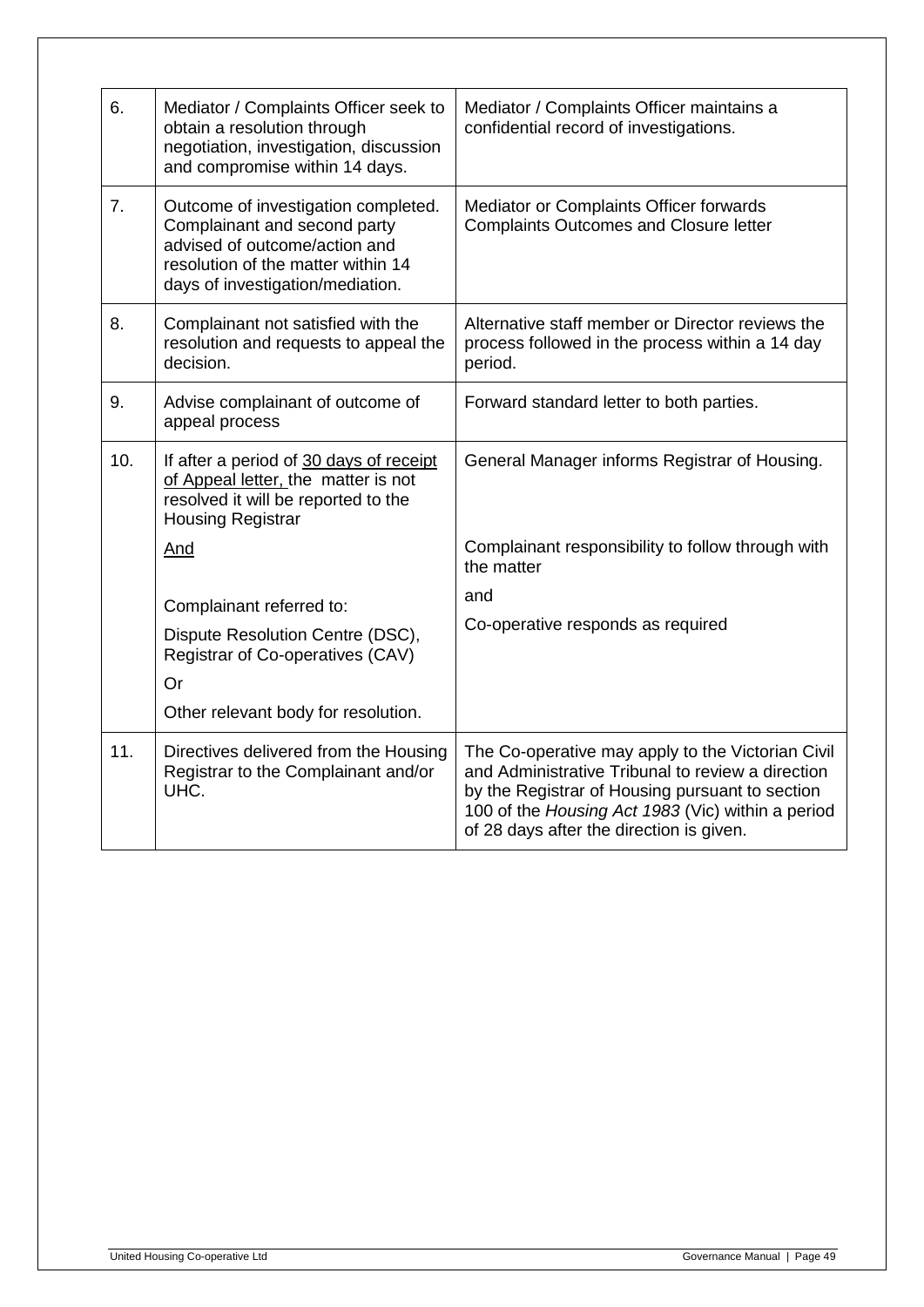# **[1] DISPUTE RESOLUTION PROCEDURE**

# **Rule 13 of UHC Constitution**

- <span id="page-49-0"></span>(1) The grievance procedure set out in this rule applies to disputes under these rules between:
	- (a) a member and another member; or
	- (b) a member (including a former member) and the co-operative. This subrule [\(a\)](#page-49-0) will also apply to a dispute between a member and the co-operative, on behalf of the board of the co-operative, a director or an employee of the co-operative.
- (2) If a dispute arises, a party cannot commence any court or arbitration proceedings relating to the dispute unless it has complied with the provisions of this rule, except where a person seeks urgent interlocutory relief.
- (3) The parties to the dispute must meet and discuss the matter in dispute, and, if possible, resolve the dispute within 14 days of:
	- (a) the dispute coming to the attention of each party; or
	- (b) a party giving notice, to each of the other parties involved, of the dispute/grievance.
- (4) If the parties are unable to resolve the dispute at the meeting, or if a party fails to attend that meeting, the parties must, as soon as is practicable, hold a meeting in the presence of a mediator.
- (5) The mediator is, where possible, to be a person chosen by agreement between the parties, but in the absence of agreement between the parties:
	- (a) for a dispute between a member and another member, a person appointed by the board; or
	- (b) for a dispute between a member (including a former member) and the co-operative (including the board, a director or an employee of the co-operative), a person appointed or employed by the Dispute Settlement Centre of Victoria or other independent mediator.
- (6) The mediator may (but need not) be a member of the co-operative, unless the member is a party to the dispute.
- (7) The parties to the dispute must, in good faith, attempt to settle the dispute by mediation.
- (8) The mediator, in conducting the mediation, must:
	- (a) give the parties to the mediation process every opportunity to be heard; and
	- (b) allow due consideration by all parties of any written statement submitted by any party; and
	- (c) ensure that natural justice is accorded to the parties to the dispute throughout the mediation process.
- (9) The mediator cannot determine the dispute.
- (10) The mediation must be confidential and without prejudice.
- (11) The costs of the mediation are to be shared equally between the parties unless otherwise agreed.
- (12) Nothing in this rule applies to any dispute as to the construction or effect of any mortgage or contract contained in any document other than these rules.
- (13) Nothing in this rule applies to any dispute involving the expulsion of a member or the imposition of a fine.
- (14)If the mediation process does not result in the dispute being resolved, each party may seek to resolve the dispute in accordance with the Law or otherwise at law.

**Note.** Section 130 of the Law applies if mediation does not resolve the dispute.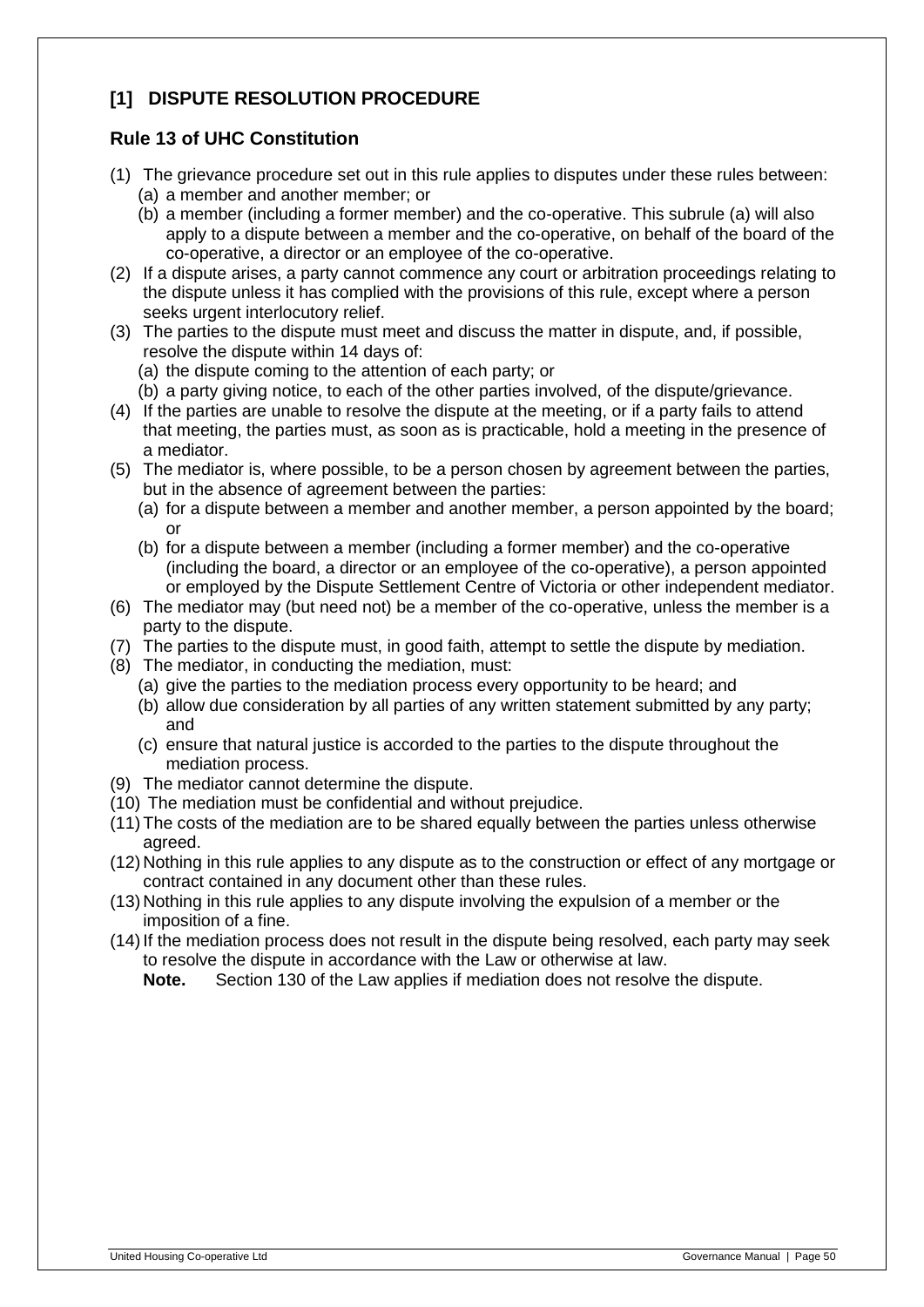# **[2] Formal Complaint Lodgement Form**

# **PART A: YOUR PERSONAL DETAILS**

Full Name: ……………………………………………………………………………………

Address: ……………………………………………………

Phone / Mobile: ………………………………Email: ……………………………………………

# **PART B: DETAILS ABOUT THE COMPLAINT**

# **Are you a: (please tick appropriate**

Tenant Member or Prospective Tenant Member (applying to be housed by UHC) A Neighbour of a UHC Tenant Member Another Agency Co-Op Director Advocate acting for: …………………… Other: ……………………………………………

# **What Is The Focus Of Your Complaint?**

| Service Information                    |
|----------------------------------------|
| <b>Policy or Procedure</b>             |
| <b>Tenant Application (Referral)</b>   |
| <b>Tenancy Management</b>              |
| <b>Property Maintenance</b>            |
| Neighbourhood Disturbance              |
| Security/Personal Safety               |
| <b>Community/Interagency Relations</b> |
| Dispute within Co-op Committee         |
| Bullying/Harassment/Discrimination     |
| Other:                                 |

# **How Have You Tried To Resolve This?**

……………………………….……………………………………………… ……………… ……………….……………………………………………………………………………….. ……………….……………………………………………………………………………….. **How would you like this to be resolved?**  …………………………………………………… …………………………………………. …………………………………………………… …………………………………………. …………………………………………………… …………………………………………. **Details About Your Complaint / concern: (Continue over page if necessary)**  ……………………………….……………………………………………… ……………… ……………………………………………………………………………………………..